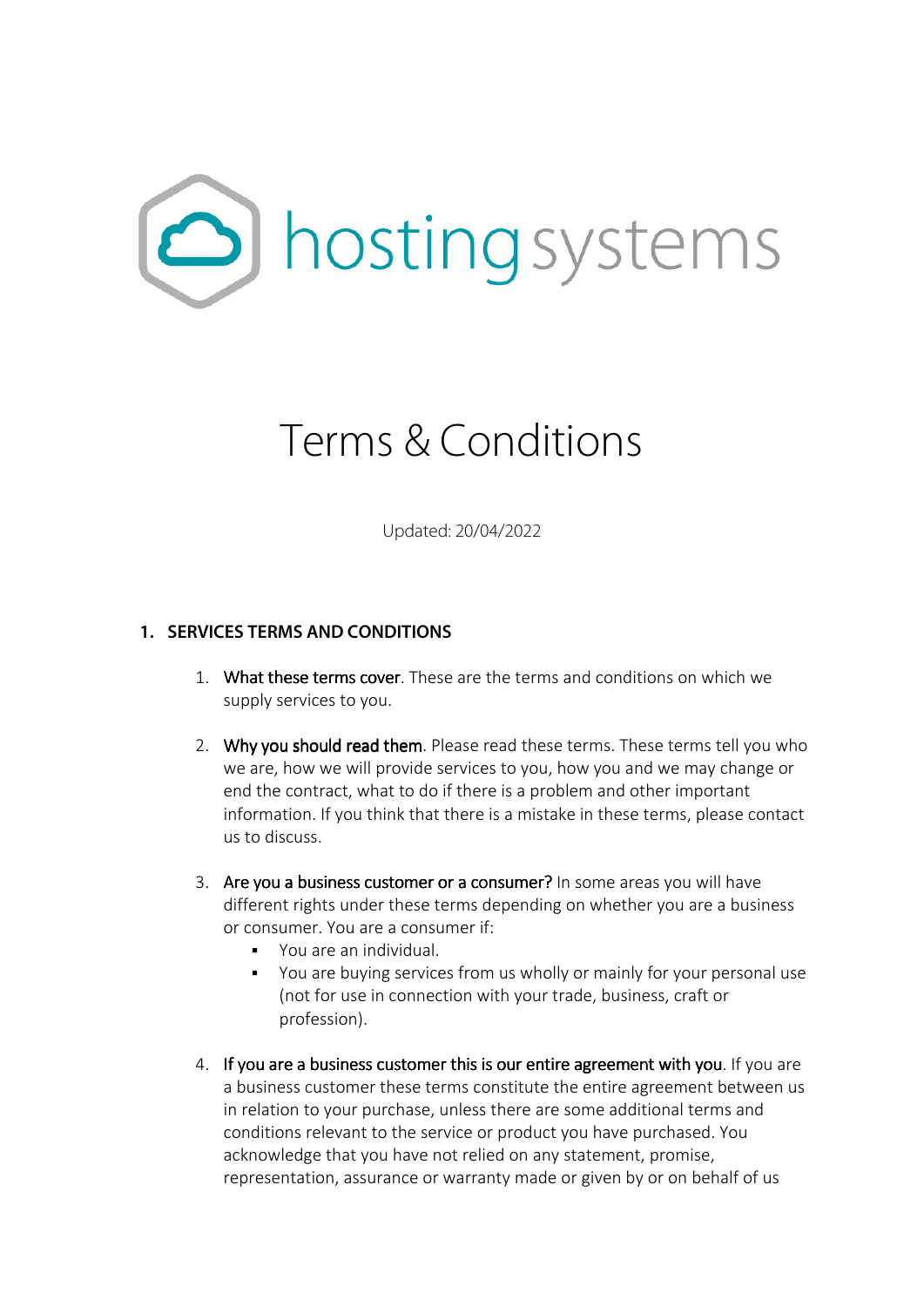which is not set out in these terms and that you shall have no claim for innocent or negligent misrepresentation or negligent misstatement based on any statement in this agreement.

# 2. INFORMATION ABOUT US AND HOW TO CONTACT US

- 1. Who we are. We are Hosting Systems Limited a company registered in England and Wales. Our company registration number is 4212030 and our registered office is at The Hub, Trentham Business Quarter, Bellringer Road Trentham Lakes, Stoke on Trent, Staffordshire ST4 8GB. Our registered VAT number is 225 4532 26.
- 2. How to contact us. You can contact us by telephoning on 01782 608608 or writing to our customer service team using the details listed on our website https://hostingsystems.uk/company/contactus/
- 3. How we may contact you. If we have to contact you we will do so by telephone or by writing to you at the email address or postal address to the then current contact details specified in your default account or to the contact details you provided to us in your order.
- 4. "Writing" includes emails. When we use the words "writing" or "written" in these terms, this includes emails.

# 3. OUR CONTRACT WITH YOU

- 1. How we will accept your order. Our acceptance of your order will take place when we email you to accept it, at which point a contract will come into existence between you and us.
- 2. If we cannot accept your order. If we are unable to accept your order, we will inform you of this and will not charge you for the service. This might be, for example, because of unexpected limits on our resources which we could not reasonably plan for, we deem the order to be fraudulent, a technical issue results in the need for the order to be cancelled, an order is made by anyone who is not eligible to make such an order as stated by a specific offer/product terms and conditions (i.e. offers which are only applicable to residents of specific countries), because we have identified an error in the price or description of the service or because we are unable to meet a delivery deadline you have specified.
- 3. We are not responsible for delays outside our control. If our supply of the services is delayed by an event outside our control then we will take steps to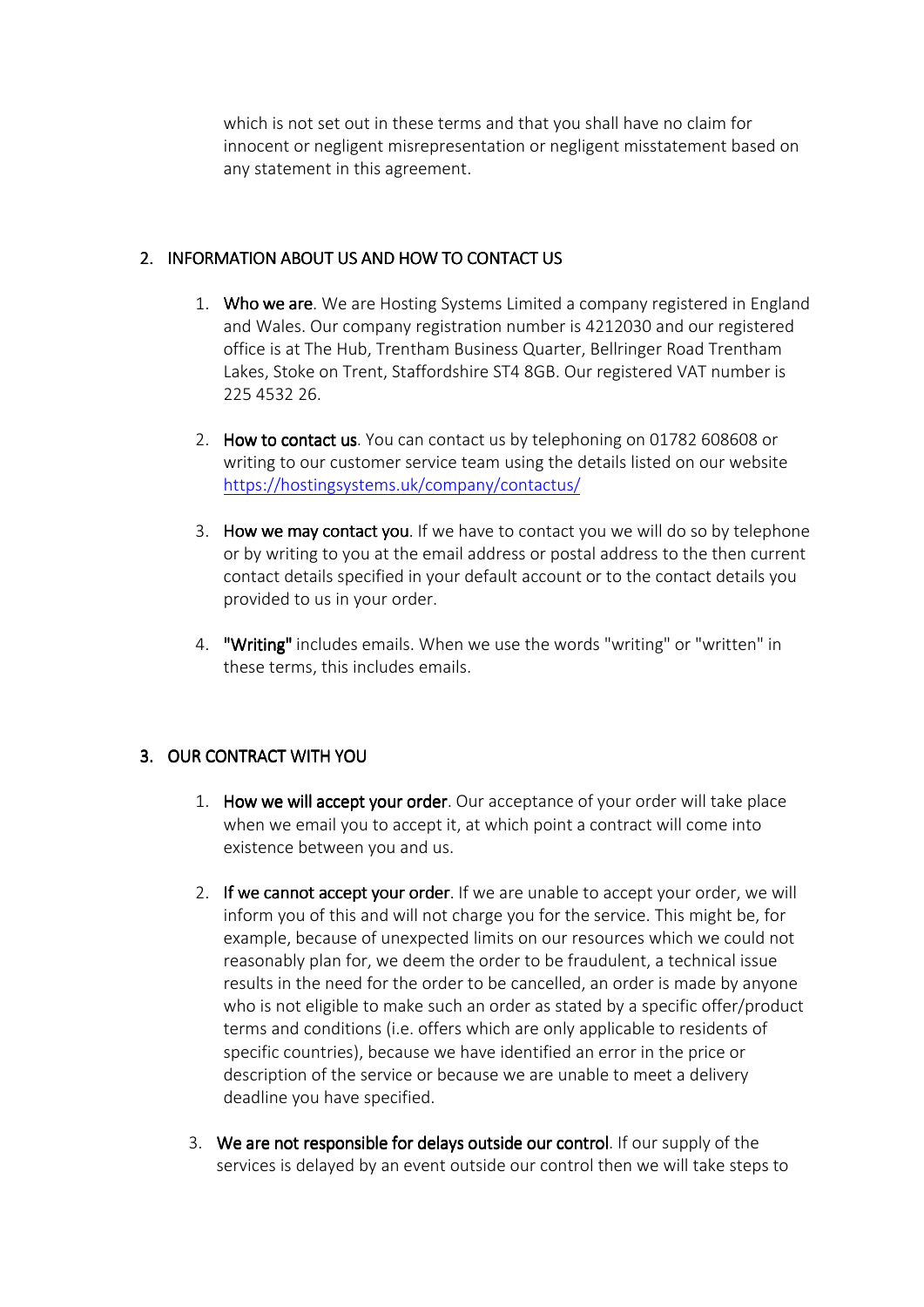minimise the effect of the delay. Provided we do this we will not be liable for delays caused by the event, but if there is a risk of substantial delay you may contact us to end the contract and receive a refund for any services you have paid for but not received.

- 4. What will happen if you do not give required information to us. We may need certain information from you so that we can supply the services to you. If so, we may contact you to ask for this information. If you do not give us this information within a reasonable time of us asking for it, or if you give us incomplete or incorrect information, we may end the contract (and clause 7.2 will apply). We will not be responsible for supplying the services late or not supplying any part of them if this is caused by you not giving us the information we need within a reasonable time of us asking for it.
- 5. Reasons we may suspend the supply of services to you. We may have to suspend the supply of a service:
	- a) to deal with technical problems or make minor technical changes;
	- b) to update the service to reflect changes in relevant laws and regulatory requirements and domain registry requirements and ICANN policies and requirements;
	- c) where you are in breach of these terms and conditions or our Acceptable Use Policies;
	- d) to make changes to the service as requested by you or notified by us to you (see clause 5).
- 6. Your rights if we suspend the supply of services. Where possible, we will contact you in advance to tell you we will be suspending supply of the service, unless the problem is urgent or an emergency. If we have to suspend the service, in some circumstances you may have a right to claim a refund; contact us for further information.
- 7. We may also suspend supply of the services if you do not pay. If you do not pay us for the services when you are supposed to (see clause 10.4), we may suspend supply of the services until you have paid us the outstanding amounts. We will contact you to tell you we are suspending supply of the services. We will not suspend the services where you validly dispute the unpaid invoice (see clause 10.8).

# 4. YOUR RIGHTS TO END THE CONTRACT YOUR

1. Ending your contract with us. Your rights when you end the contract will depend on what you have bought, whether there is anything wrong with it, how we are performing, when you decide to end the contract and whether you are a consumer or business customer: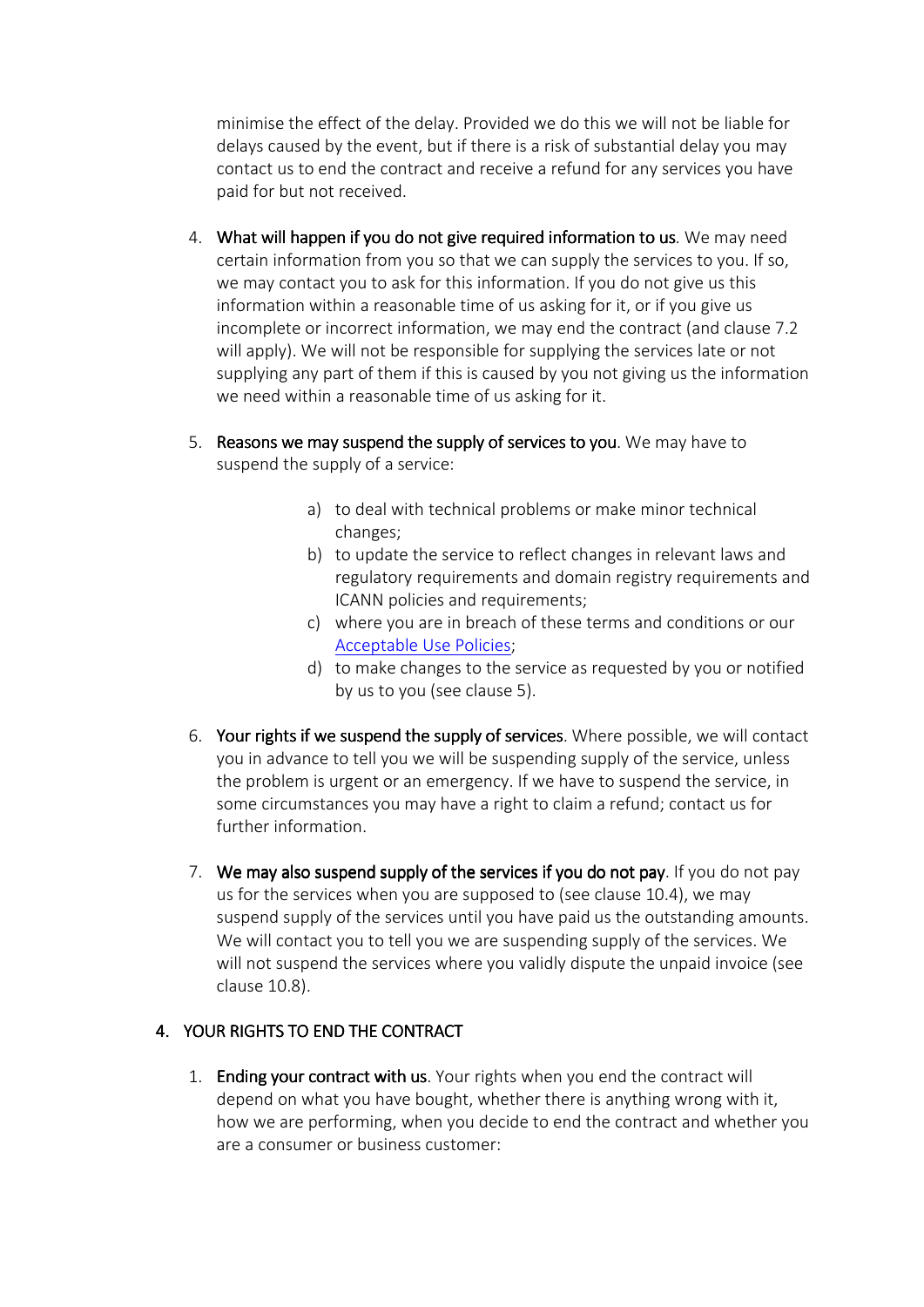- a) If the service is defective or misdescribed you may have a legal right to end the contract (or a service re-performed or to get some or all of your money back), see clause 9 if you are a consumer;
- b) If you want to end the contract because of something we have done or have told you we are going to do, see clause 4.2;
- $c)$  If you are a consumer and have just changed your mind about the service, see clause 4.3. You may be able to get a refund if you are within the cooling-off period, but this may be subject to deductions.
- 2. Ending the contract because of something we have done or are going to do. If you are ending a contract for a reason set out at (a) to (e) below the contract will end immediately and we will refund you in full for any services which have not been provided and you may also be entitled to compensation. The reasons are:
	- a) we have told you about an upcoming change to the service or these terms which you do not agree to (see clause 5.2);
	- b) we have told you about an error in the price or description of the service you have ordered and you do not wish to proceed;
	- c) there is a risk that supply of the services may be significantly delayed because of events outside our control;
	- d) we have suspended supply of the services for technical reasons, or notify you we are going to suspend them for technical reasons, in each case for a period of more than 2 weeks; or
	- e) you have a legal right to end the contract because of something we have done wrong.
- 3. Exercising your right to change your mind if you are a consumer (Consumer Contracts Regulations 2013). If you are a consumer then for most services bought online you have a legal right to change your mind within 14 days and receive a refund. These rights, under the Consumer Contracts Regulations 2013, are explained in more detail in these terms.
- 4. When consumers do not have a right to change their minds. Your right as a consumer to change your mind does not apply in respect of services, once these have been completed, even if the cancellation period is still running;
- 5. How long do consumers have to change their minds? As you have bought services, you have 14 days after the day we email you to confirm we accept your order. However, once we have completed the services you cannot change your mind, even if the period is still running. If you cancel after we have started the services, you must pay us for the services provided up until the time you tell us that you have changed your mind.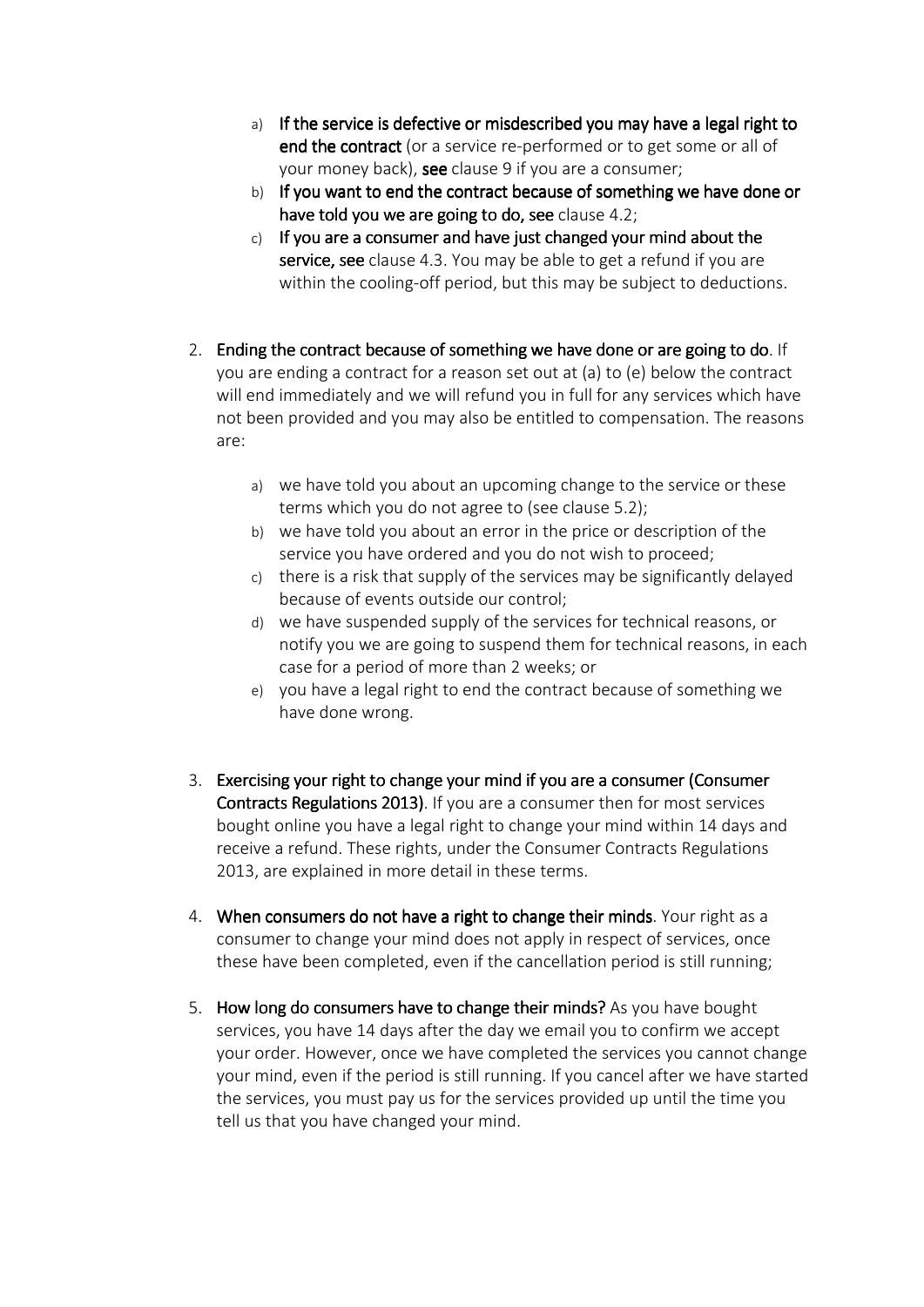# 5. OUR RIGHTS TO MAKE CHANGES

- 1. Minor changes to the services. We may change the service:
	- a. to reflect changes in relevant laws and regulatory requirements; and
	- b. to implement minor technical adjustments and improvements, for example to address a security threat.
- 2. More significant changes to the services and these terms. In addition, we may make more significant changes to these terms or the service, but if we do so we will notify you and, if those changes materially adversely affect your use of the service, you may then contact us to end the contract before the changes take effect and receive a refund for any services paid for but not received.

# 6. HOW TO END THE CONTRACT WITH US (INCLUDING IF YOU ARE A CONSUMER WHO HAS CHANGED THEIR MIND)

- 1. Tell us you want to end the contract. To end the contract with us, please let us know by doing one of the following:
	- a) Phone or email. Call or email customer services using the details listed on our contact page. Once account ownership has been verified please provide your name, home address, details of the order and, where available, your phone number and email address.
	- b) By post. Simply write to us at our address above, including details of what you bought, when you ordered or received it and your name and address.
- 2. How we will refund you. If you are entitled to a refund under these terms we will refund you the price you paid for the services, by the method you used for payment. However, we may make deductions from the price, as described below.
- 3. When we may make deduction from refunds if you are a consumer exercising your right to change your mind. If you are exercising your right to change your mind we may deduct from any refund an amount for the supply of the service for the period for which it was supplied, ending with the time when you told us you had changed your mind. The amount will be in proportion to what has been supplied, in comparison with the full coverage of the contract.
- 4. When your refund will be made. We will make any refunds due to you as soon as possible. If you are a consumer exercising your right to change your mind then your refund will be made within 14 days of your telling us you have changed your mind.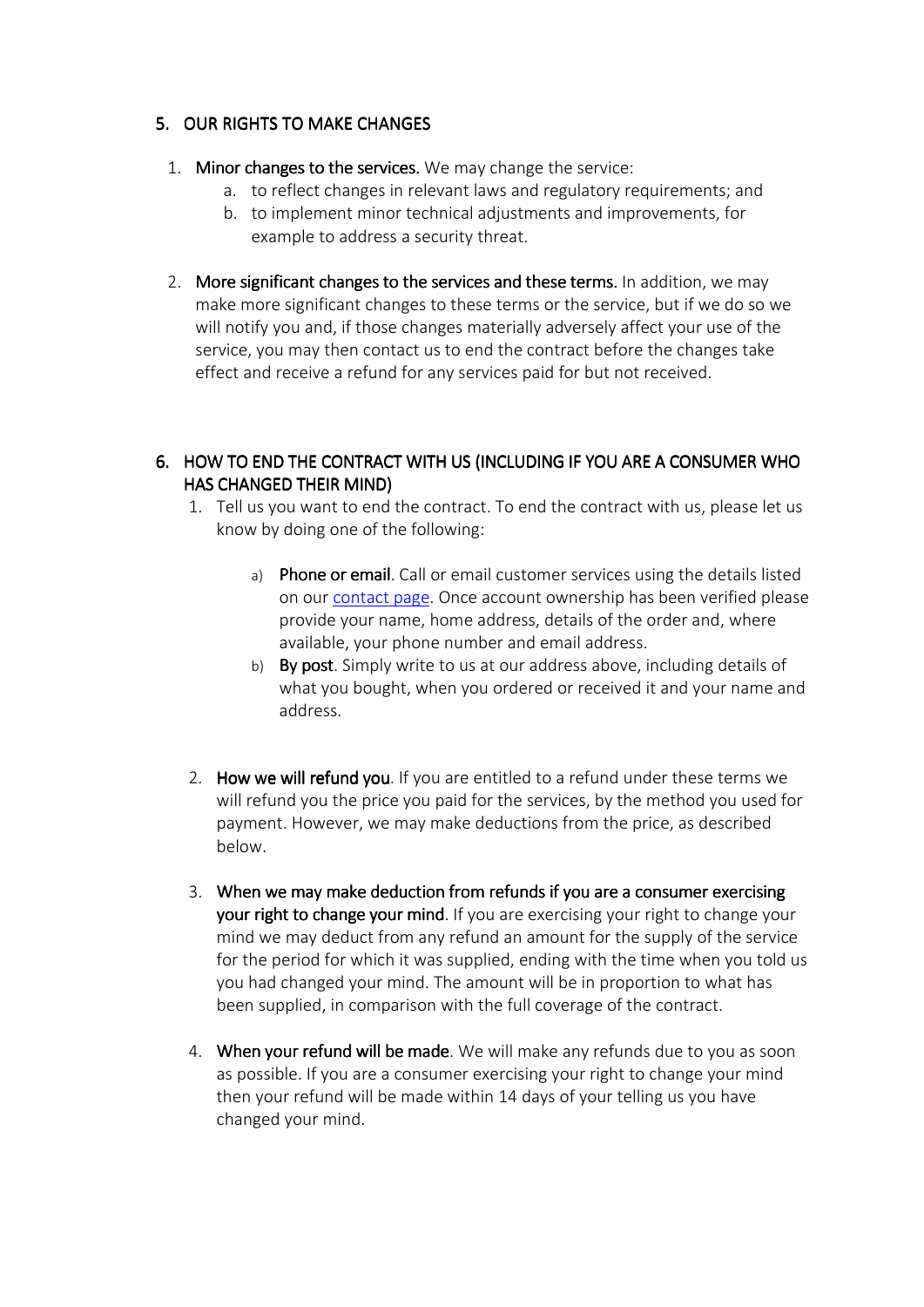# 7. OUR RIGHTS TO END THE CONTRACT

- 1. We may end the contract if you break it. We may end the contract for a service at any time by writing to you if:
	- a) you do not make any payment to us when it is due;
	- b) you do not, within a reasonable time of us asking for it, provide us with information that is necessary for us to provide the services; or
	- c) you are in breach of these terms and conditions or our Acceptable Use Policies
- 2. You must compensate us if you break the contract. If we end the contract in the situations set out in clause 7.1 we will refund any money you have paid in advance for services we have not provided but we may deduct or charge you reasonable compensation for the net costs we will incur as a result of your breaking of the contract (this may include any charges we incur investigating the cause of a problem where it turns out to be your fault).
- 3. We may withdraw the service. We may write to you to let you know that we are going to stop providing the service. We will let you know at least 1 month in advance of our stopping the supply of the service and will refund any sums you have paid in advance for services which will not be provided.

# 8. IF THERE IS A PROBLEM WITH THE SERVICE

- 1. How to tell us about problems. If you have any questions or complaints about the service, please contact us. You can telephone or write to us using the details listed on our contact page.
- 2. Emergency Support: We only provide customer support over the phone during office hours of 9am till 5.30pm.Our systems are monitored 24/7 by engineers who deal with issues that occur out of hours. The engineers will post known issues on the support pages of our websites. https://hostingsystems.uk/company/support/ & https://telephonesystems.cloud/help/ You may call in and leave an answer machine message or email emergency@hostingsystems.co.uk however, we will only manage issues that constitute emergencies, such as full system outages. We do not contact individual companies during this time as our engineers are required to work on solving issues only. We do not cover individual problems, configurations or setups during out of hours.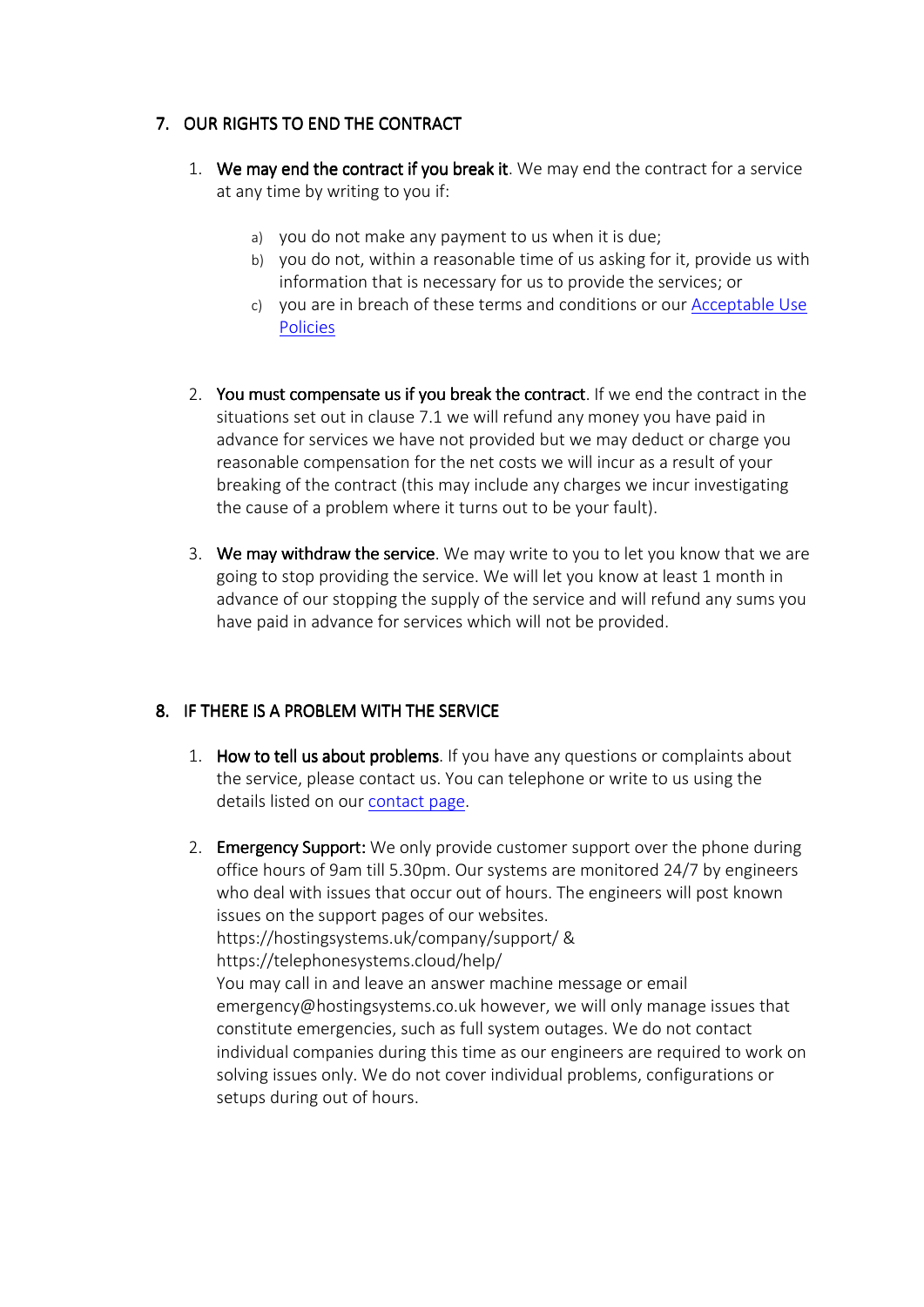# 9. YOUR RIGHTS IN RESPECT OF DEFECTIVE SERVICES IF YOU ARE A CONSUMER

1. If you are a consumer we are under a legal duty to supply services that are in conformity with this contract and you are entitled under the Consumer Rights Act 2015 to ask us to repeat or fix a service if it's not carried out with reasonable care and skill, or get some money back if we can't fix it.

# 10. PRICE AND PAYMENT

- 1. Where to find the price for the service. The price of the service (which does not include VAT) will be the price indicated on our website, or provided in an email or written quotation. The price for any (i) auto renewals is provided as set out in clause 10.5 and (ii) periodic subscription payments is provided as set out in clause 10.6. We take all reasonable care to ensure that the price of the service advised to you is correct. However please see clause 10.3 for what happens if we discover an error in the price of the service you order.
- 2. We will pass on changes in the rate of VAT. If the rate of VAT changes between your order date and the date we supply the service, we will adjust the rate of VAT that you pay, unless you have already paid for the service in full before the change in the rate of VAT takes effect.
- 3. What happens if we got the price wrong. It is always possible that, despite our best efforts, some of the services we sell may be incorrectly priced. We will normally check prices before accepting your order so that, where the service's correct price at your order date is less than our stated price at your order date, we will charge the lower amount. If the service's correct price at your order date is higher than the price stated to you, we will contact you for your instructions before we accept your order. If we accept and process your order where a pricing error is obvious and unmistakeable and could reasonably have been recognised by you as a mispricing, we may end the contract, refund you any sums you have paid after deducting from any refund an amount for the supply of the service for the period for which it was supplied.
- 4. When you must pay and how you must pay. We accept payment with Direct Debit, Visa, MasterCard, MasterCard Debit Card, Visa Delta, Maestro, Bank Transfer and Cheque. When you must pay depends on what service you are buying:
	- a) For repeat services, we will invoice you periodically (depending on payment option choice) in advance for the services until the services are completed.
	- b) For non-repeat services, we will invoice you in advance with the requested payment terms on the invoice.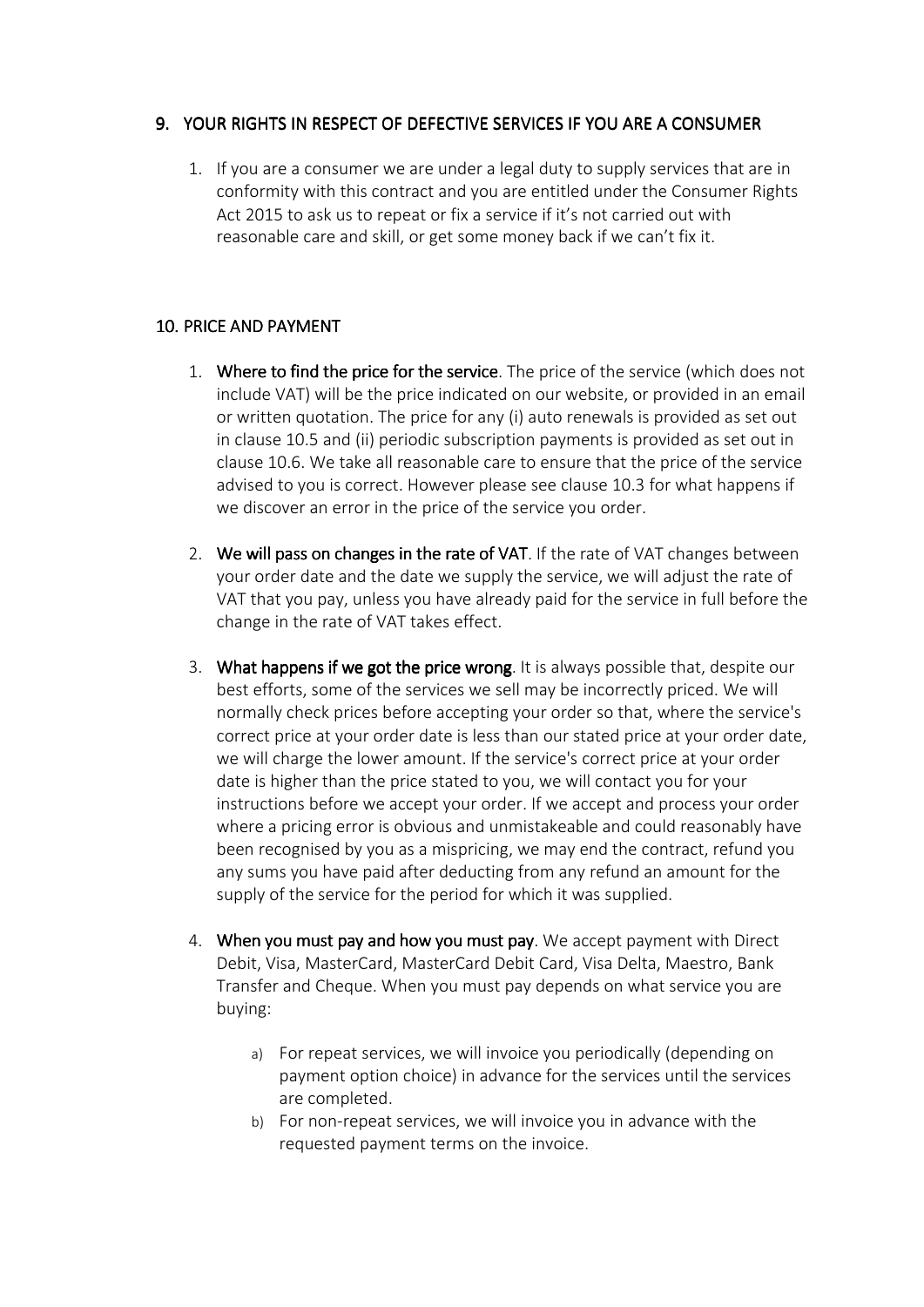c) Pro-forma invoices may be used where payment is required in advance of invoicing, these require immediate payment and an invoice will be sent afterwards.

An invoice will be generated automatically and sent to you.

- 5. Auto-renewals. We operate a default auto-renew policy on all of our services purchased on a billing cycle of a year or longer designed to ensure continuity of service. You can opt out from auto-renew and manage your auto-renew settings by emailing us. All services automatically renewed shall be for the same period as their initial or renewal term. You will be sent an invoice for the service that has been auto renewed. You agree that you are solely responsible for ensuring that the services are renewed and we shall have no liability to you or any third party in connection with the renewal, including, but not limited to, any failure in the renewal process.
- 6. Subscriptions. For services purchased on a monthly, quarterly or annual billing cycle, we will bill you periodically and automatically based on the period selected when your initial order was placed. We will notify you of any increase in your periodic subscription payments before such take effect together with your option to cancel your contract for the services and, following such a price increase, you will have the right to cancel your contract and claim a refund for such payment before the start of the relevant billing period. In the event the payment fails, we will notify you via email to the then current email address specified in your default account. It will be your responsibility to make alternative payment arrangements for the continuation of the services. It is your responsibility to ensure that your bill is paid to avoid any disruption to your services. You agree that you are solely responsible for ensuring that the services are paid for and we shall have no liability to you or any third party in connection with services that are suspended for non-payment, including, but not limited to, any failure in the subscription payment process.
- 7. No right of set-off if you are a business customer. If you are a business customer you must pay all amounts due to us under these terms in full without any setoff, counterclaim, deduction or withholding (other than any deduction or withholding of tax as required by law).
- 8. What to do if you think an invoice is wrong. If you think an invoice is wrong please contact us promptly to let us know.

# 11. OUR RESPONSIBILITY FOR LOSS OR DAMAGE SUFFERED BY YOU IF YOU ARE A **CONSUMER**

1. We are responsible to you for foreseeable loss and damage caused by us. If we fail to comply with these terms, we are responsible for loss or damage you suffer that is a foreseeable result of our breaking this contract or our failing to use reasonable care and skill, but we are not responsible for any loss or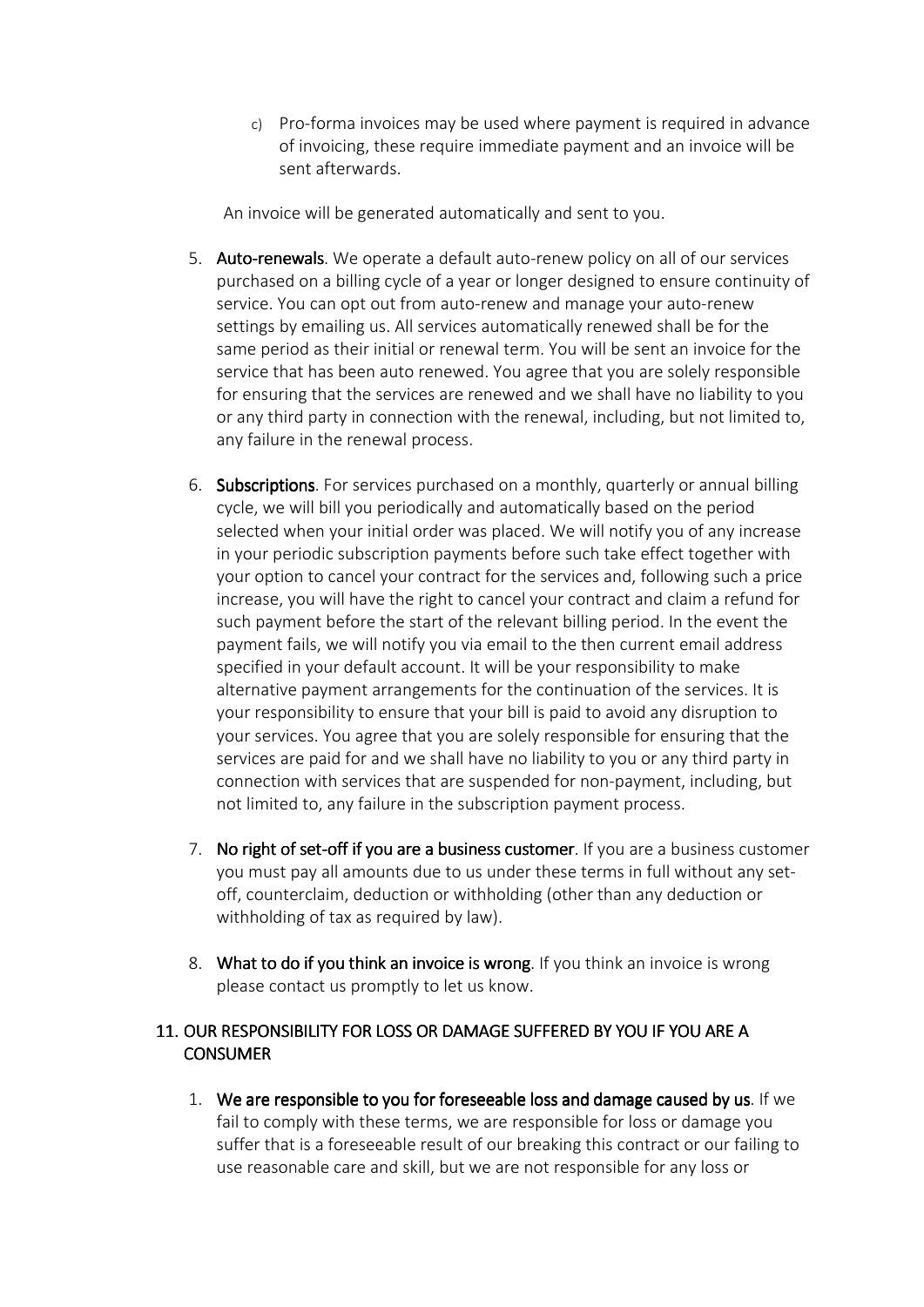damage that is not foreseeable. Loss or damage is foreseeable if either it is obvious that it will happen or if, at the time the contract was made, both we and you knew it might happen, for example, if you discussed it with us during the sales process.

- 2. We do not exclude or limit in any way our liability to you where it would be unlawful to do so. This includes liability for death or personal injury caused by our negligence or the negligence of our employees, agents or subcontractors; for fraud or fraudulent misrepresentation; for breach of your legal rights in relation to the services.
- 3. We are not liable for business losses. If you are a consumer we only supply the services to you for domestic and private use. If you use the services for any commercial, business or re-sale purpose our liability to you will be limited as set out in clause 12.

# 12. OUR RESPONSIBILITY FOR LOSS OR DAMAGE SUFFERED BY YOU IF YOU ARE A **BUSINESS**

- 1. Nothing in these terms shall limit or exclude our liability for:
	- a) death or personal injury caused by our negligence, or the negligence of our employees, agents or subcontractors (as applicable);
	- b) fraud or fraudulent misrepresentation;
	- c) any matter in respect of which it would be unlawful for us to exclude or restrict liability.
- 2. Subject to clause 12.1:
	- a) we shall not be liable to you, whether in contract, tort (including negligence), breach of statutory duty, or otherwise, for any loss of profit, or any indirect or consequential loss arising under or in connection with any contract between us; and
	- b) our total liability to you for all other losses arising under or in connection with any contract between us, whether in contract, tort (including negligence), breach of statutory duty, or otherwise, shall be limited to the greater of (i) £100 and (ii) one hundred per cent (100%) of the total sums paid by you for services under such contract in the 12 months prior to such liability arising.

# 13. HOW WE MAY USE YOUR PERSONAL INFORMATION

1. How we will use your personal information. We will use the personal information you provide to us: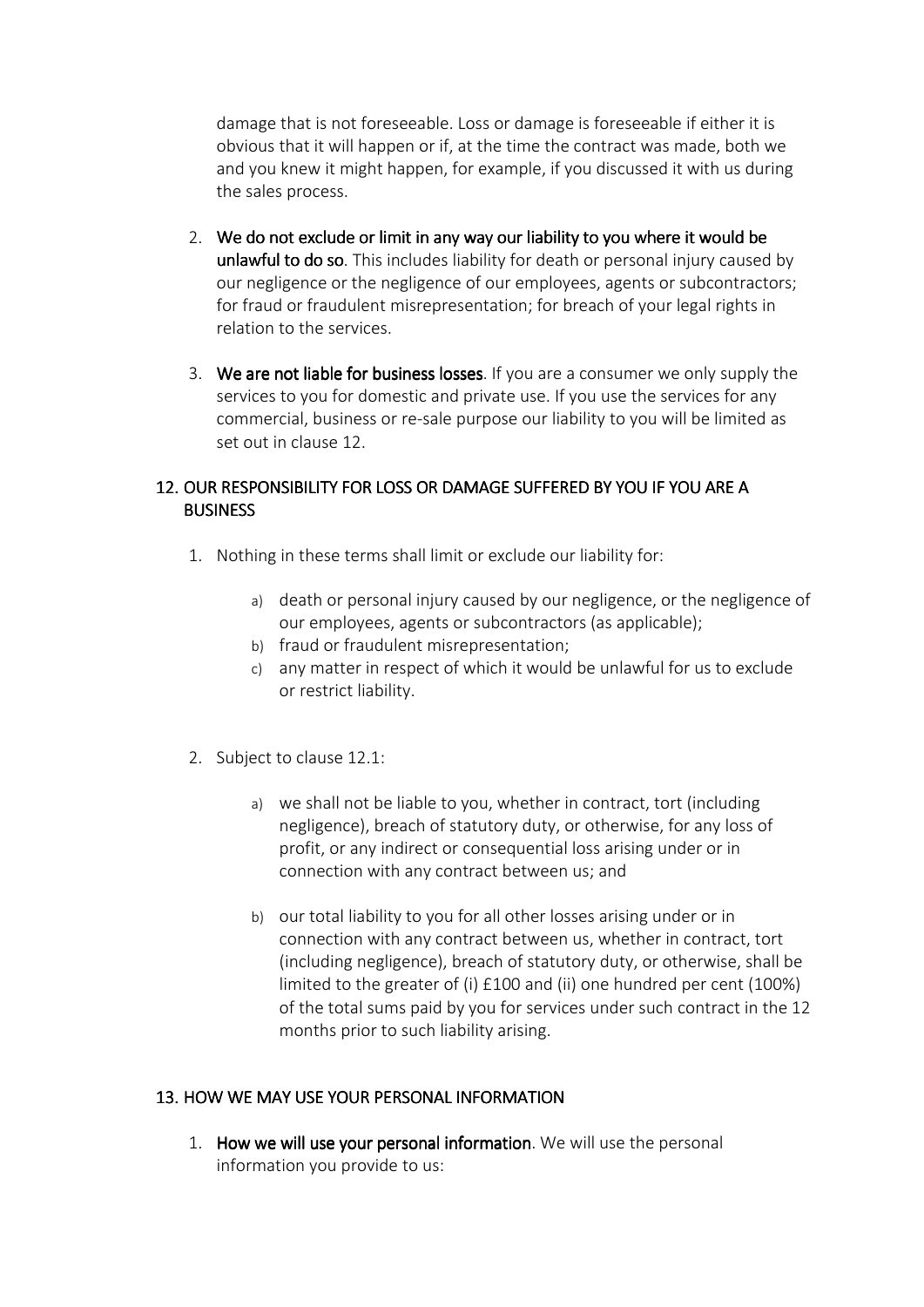- a) to supply the services to you;
- b) to process your payment for the services;
- c) if you agreed to this during the order process, to give you information about similar services that we provide, but you may stop receiving this at any time by contacting us; and
- d) as otherwise set out in our Privacy Policies.
- 2. We will only give your personal information to third parties where the law either requires or allows us to do so or in the circumstances described in our **Privacy** Policies.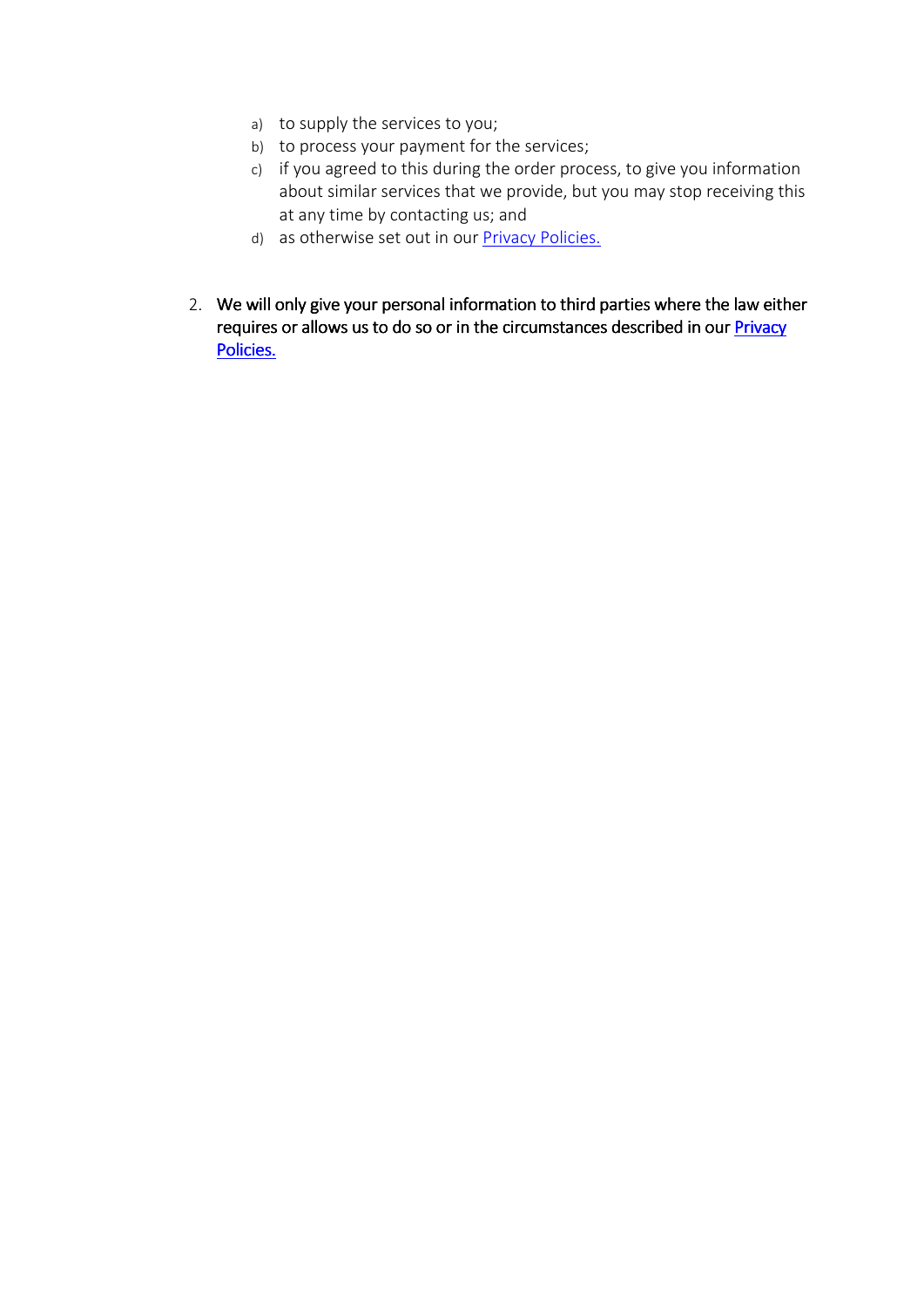# 14. DATA PROCESSING

- 1. If we processes any personal data (including any sensitive personal data and special categories of personal data) on your behalf when performing our obligations or any services under this agreement, we both record our intention that you shall be the data controller and we shall be a data processor and in any such case:
	- a) we both acknowledge and agree that we shall both comply with our obligations under the applicable data protection laws and regulations;
	- b) you acknowledge and agree that the personal data may be transferred or stored outside the EEA or the country where you are located in order to carry out our obligations under this agreement (including but not limited to transfers and access provision given to our third party affiliates and subcontractors outside of the EEA);
	- c) we may authorise any third party (subcontractor) to process the personal data;
	- d) you shall ensure that you are entitled to transfer the relevant personal data to us so that we may lawfully use, process and transfer the personal data in accordance with this agreement on your behalf;
	- e) you shall ensure that the relevant third parties / data subjects have been informed of, and have given their consent to, such use, processing, and transfer as required by all applicable data protection legislation;
	- f) we shall process the personal data only in accordance with the terms of this agreement and any lawful instructions reasonably given by you from time to time;
	- g) you acknowledge that we are reliant on you for direction as to the extent to which we are entitled to use and process the personal data. Consequently, we will not be liable for any claim brought by a data subject arising from any action or omission by us, to the extent that such action or omission resulted from your instructions.
- 2. We both shall take appropriate technical and organisational measures against unauthorised or unlawful processing of the personal data or its accidental loss, destruction or damage.

General Data Protection Regulation ("GDPR")

- a) we both acknowledge and agree that we both will comply with our obligations under the GDPR;
- b) we shall:
	- i. process the personal data only on documented instructions from you, including with regard to transfers of personal data to a third country or an international organisation, unless required to do so by Union or Member State law to which we are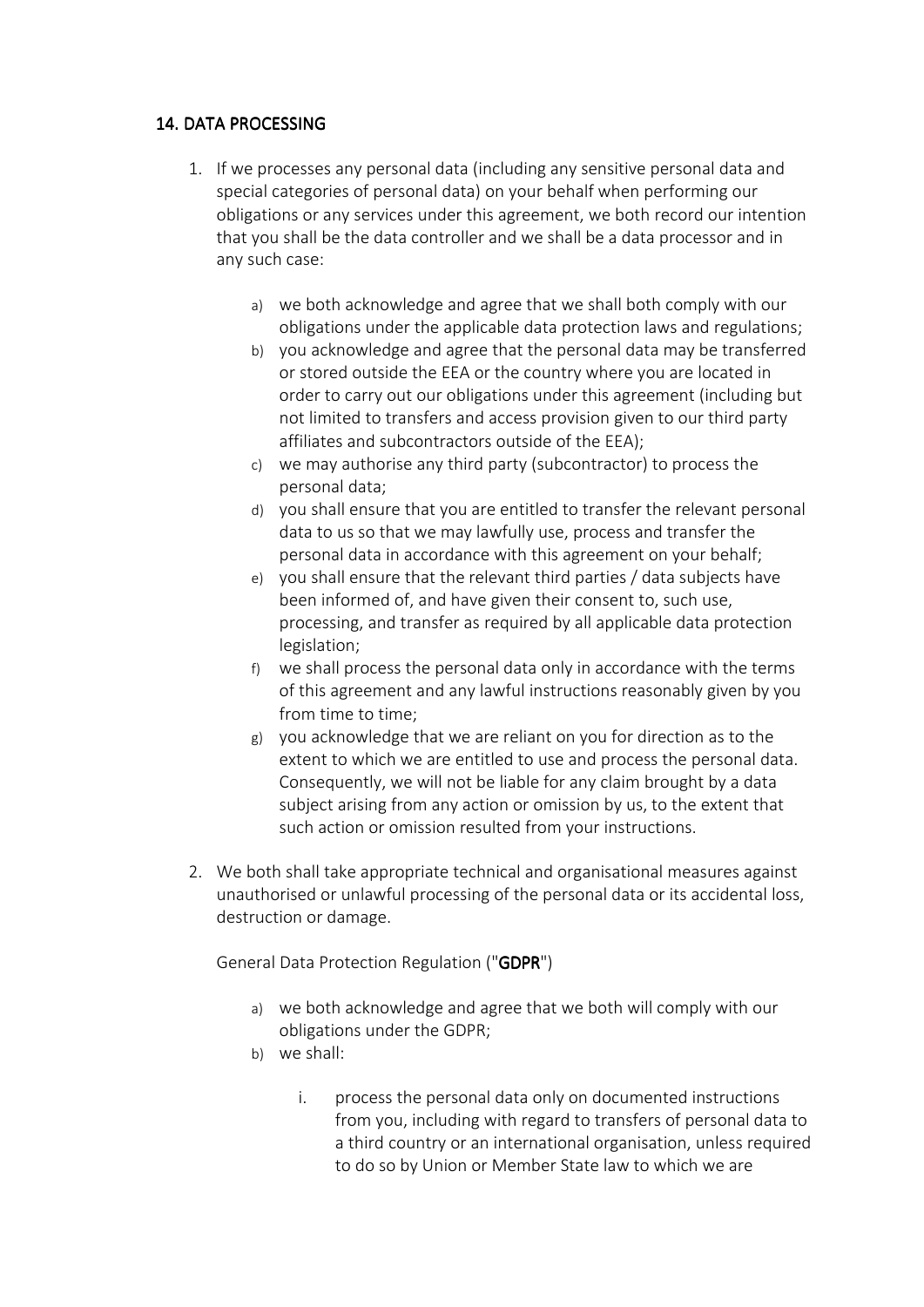subject; in such a case, we shall inform you of that legal requirement before processing, unless that law prohibits such information on important grounds of public interest;

- ii. ensure that persons authorised to process the personal data have committed themselves to confidentiality or are under an appropriate statutory obligation of confidentiality;
- iii. take all measures required pursuant to Article 32 of the GDPR (Security of processing) including by taking into account the state of the art, the costs of implementation and the nature, scope, context and purposes of processing as well as the risk of varying likelihood and severity for the rights and freedoms of natural persons, we shall implement appropriate technical and organisational measures to ensure a level of security appropriate to the risk;
- iv. respect the conditions referred to in paragraphs 2 and 4 of Article 28 of the GDPR for engaging another processor including that (i) we shall not engage another processor without prior specific or general written authorisation of you. In the case of general written authorisation, we shall inform you of any intended changes concerning the addition or replacement of other processors, thereby giving you the opportunity to object to such changes and (ii) where we engage another processor for carrying out specific processing activities on behalf of you, the same data protection obligations as set out in this agreement or other legal act between you and us shall be imposed on that other processor by way of a contract or other legal act under Union or Member State law, in particular providing sufficient guarantees to implement appropriate technical and organisational measures in such a manner that the processing will meet the requirements of the GDPR and where that other processor fails to fulfil its data protection obligations, we shall remain fully liable to you for the performance of that other processor's obligations;
- v. taking into account the nature of the processing, assist you by appropriate technical and organisational measures, insofar as this is possible, for the fulfilment of your obligation to respond to requests for exercising the data subject's rights laid down in Chapter III of the GDPR;
- vi. assist you in ensuring compliance with the obligations pursuant to Articles 32 (Security of processing), 33 (Notification of a personal data breach to the supervisory authority), 34 (Communication of a personal data breach to the data subject), 35 (Data protection impact assessment) and 36 (Prior consultation) of the GDPR taking into account the nature of processing and the information available to us;
- vii. at your choice, delete or return all the personal data to you after the end of the provision of services relating to processing,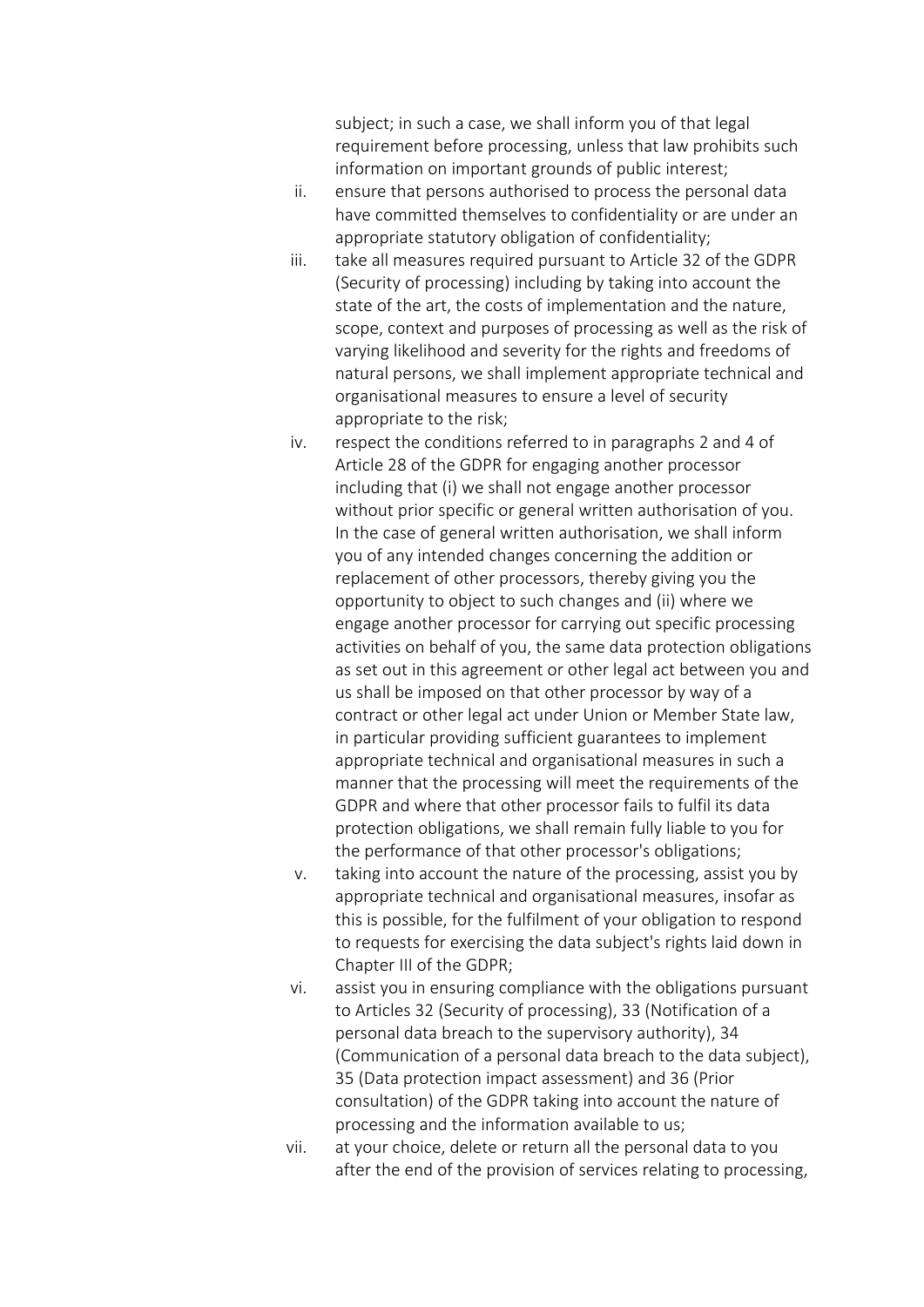and delete existing copies unless Union or Member State law requires storage of the personal data;

- viii. make available to you all information necessary to demonstrate compliance with the obligations laid down in this clause 14.2(b) and allow for and contribute to audits, including inspections, conducted by you or another auditor mandated by you;
- ix. maintain a record of all categories of processing activities carried out on behalf of you, containing: (a) the name and contact details of the processor or processors and of you on behalf of who we are acting, and, where applicable, of you or our representative, and the data protection officer; (b) the categories of processing carried out on behalf of you; (c) where applicable, transfers of personal data to a third country or an international organisation, including the identification of that third country or international organisation and, in the case of transfers referred to in the second subparagraph of Article 49(1) of the GDPR, the documentation of suitable safeguards; (d) where possible, a general description of the technical and organisational security measures referred to in Article 32(1) (Security of processing).
- 3. You agree to indemnify and keep indemnified and defend at your own expense us against all costs, claims, damages or expenses (including any regulatory fines) we incur or for which we may become liable due to any failure by you or your employees or agents to comply with any of your obligations under clauses 14.1 and 14.2.

## 15. OTHER IMPORTANT TERMS

- 1. We may transfer this agreement to someone else. We may transfer our rights and obligations under these terms to another organisation. We will always tell you in writing if this happens and we will ensure that the transfer will not affect your rights under the contract.
- 2. You need our consent to transfer your rights to someone else. You may only transfer your rights or your obligations under these terms to another person if we agree to this in writing.
- 3. Nobody else has any rights under this contract. This contract is between you and us. No other person shall have any rights to enforce any of its terms. Neither of us will need to get the agreement of any other person in order to end the contract or make any changes to these terms.
- 4. If a court finds part of this contract illegal, the rest will continue in force. Each of the paragraphs of these terms operates separately. If any court or relevant authority decides that any of them are unlawful, the remaining paragraphs will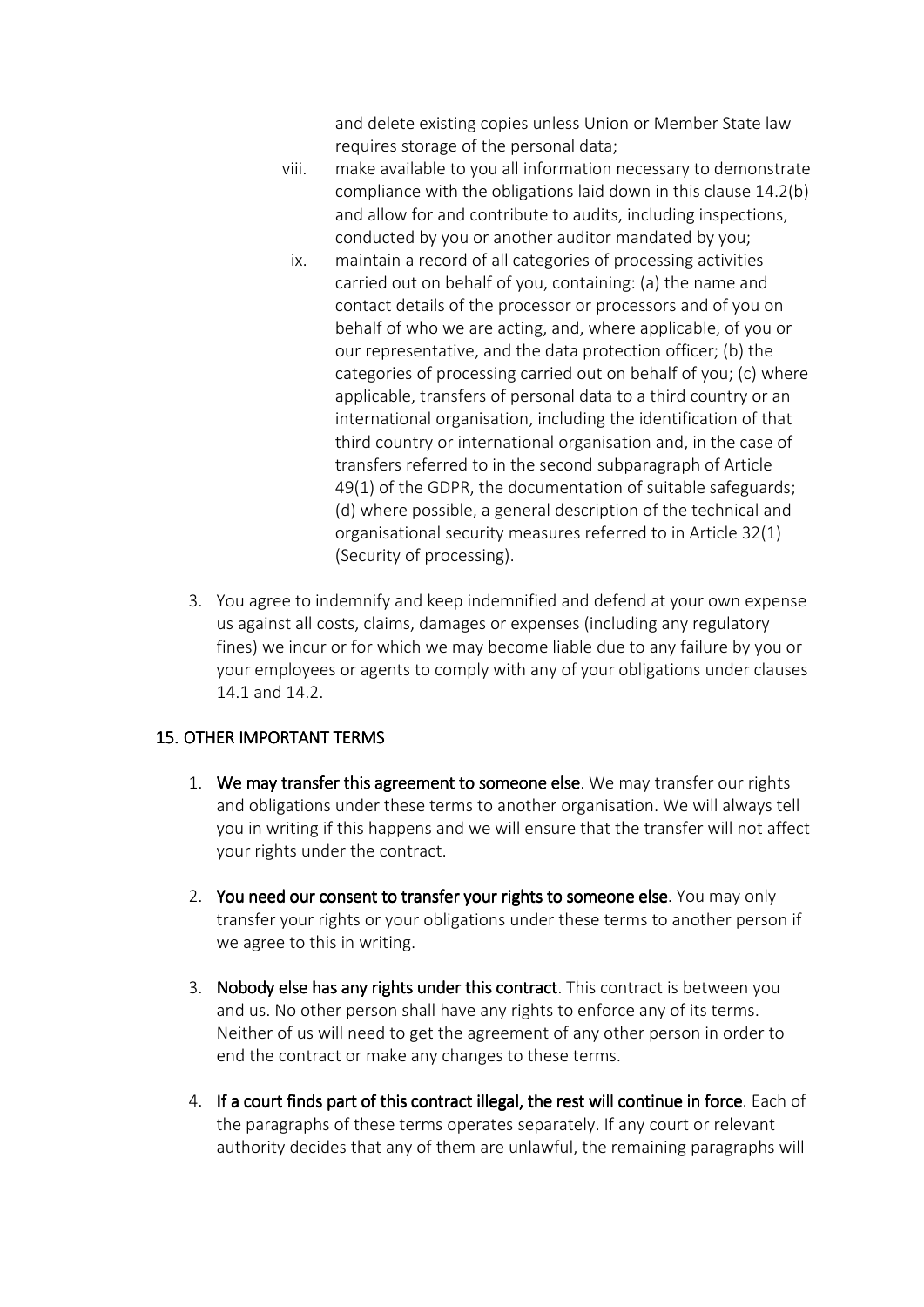remain in full force and effect.

- 5. Even if we delay in enforcing this contract, we can still enforce it later. If we do not insist immediately that you do anything you are required to do under these terms, or if we delay in taking steps against you in respect of your breaking this contract, that will not mean that you do not have to do those things and it will not prevent us taking steps against you at a later date. For example, if you miss a payment and we do not chase you but we continue to provide the services, we can still require you to make the payment at a later date.
- 6. Which laws apply to this contract and where you may bring legal proceedings if you are a consumer. These terms are governed by English law and you can bring legal proceedings in respect of the services in the English courts. If you live in Scotland you can bring legal proceedings in respect of the services in either the Scottish or the English courts. If you live in Northern Ireland you can bring legal proceedings in respect of the services in either the Northern Irish or the English courts.
- 7. Please note that disputes may be submitted for online resolution to the European Commission Online Dispute Resolution platform
- 8. Which laws apply to this contract and where you may bring legal proceedings if you are a business. If you are a business, any dispute or claim arising out of or in connection with a contract between us or its subject matter or formation (including non-contractual disputes or claims) shall be governed by and construed in accordance with the law of England and Wales and the courts of England and Wales shall have exclusive jurisdiction to settle any such dispute or claim
- 9. We will implement and maintain a Disaster Recovery Plan (DRP), a Business Continuity Plan (BCP) and a Data Retention Document (DR). These documents will remain confidential as information maintained within the documents creates a risk to the security of our infrastructure. The following in regard to the DRP, BCP and DR will be adhered to:
	- a) Business Continuity is at the core of all business tasks and training.
	- b) We maintain the documents DRP, BCP and DR and review them on a regular basis.
	- c) We will maintain backups of systems where appropriate and practicable to do so.
	- d) We maintain audit logs of all Data Breaches, Client Hacks, Weakness, Threats, Health & Safety, Hardware failure, Ongoing Issues and Changes along with details of associated risk.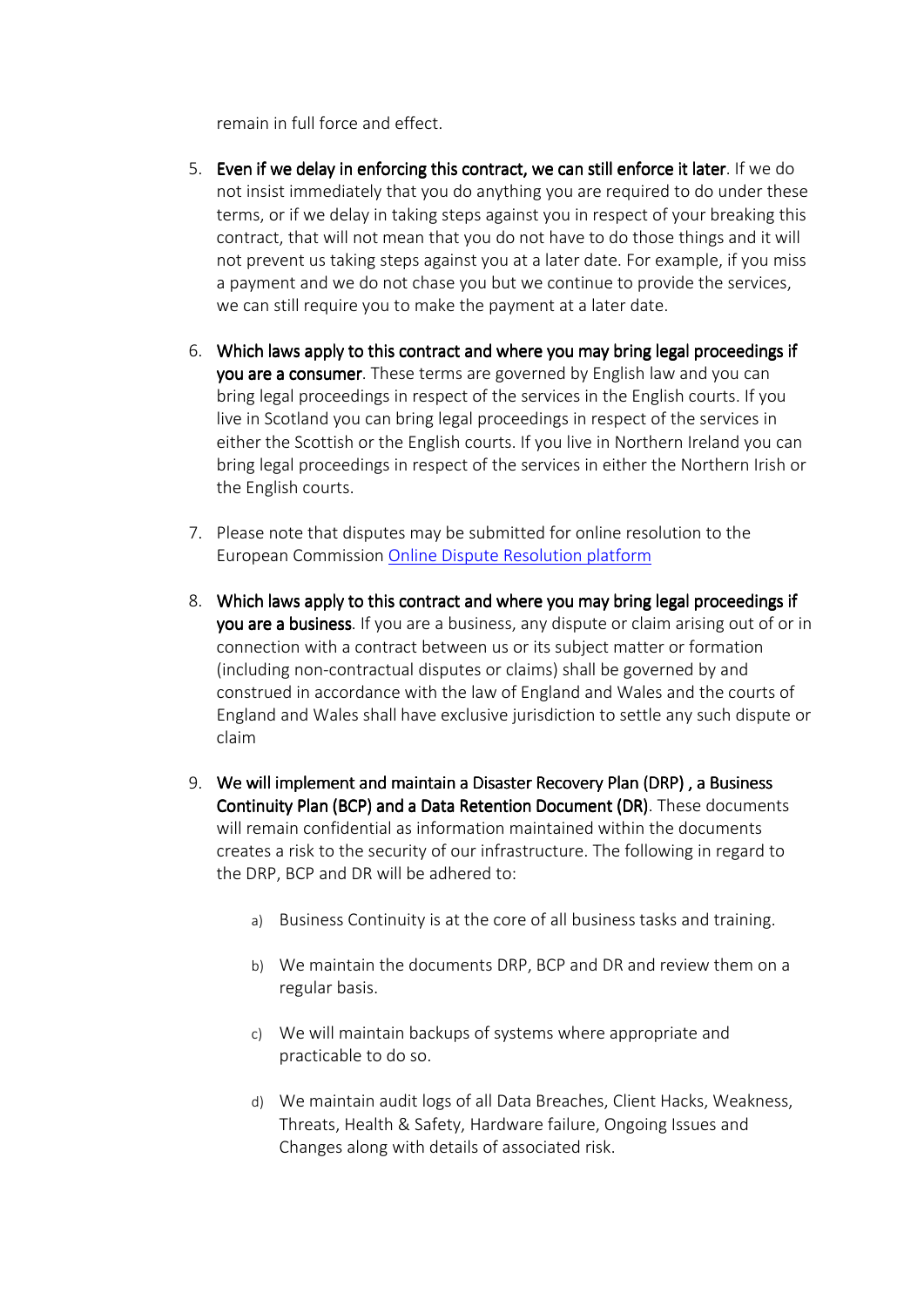e) We maintain and adhere where is reasonable practicable to the following documents: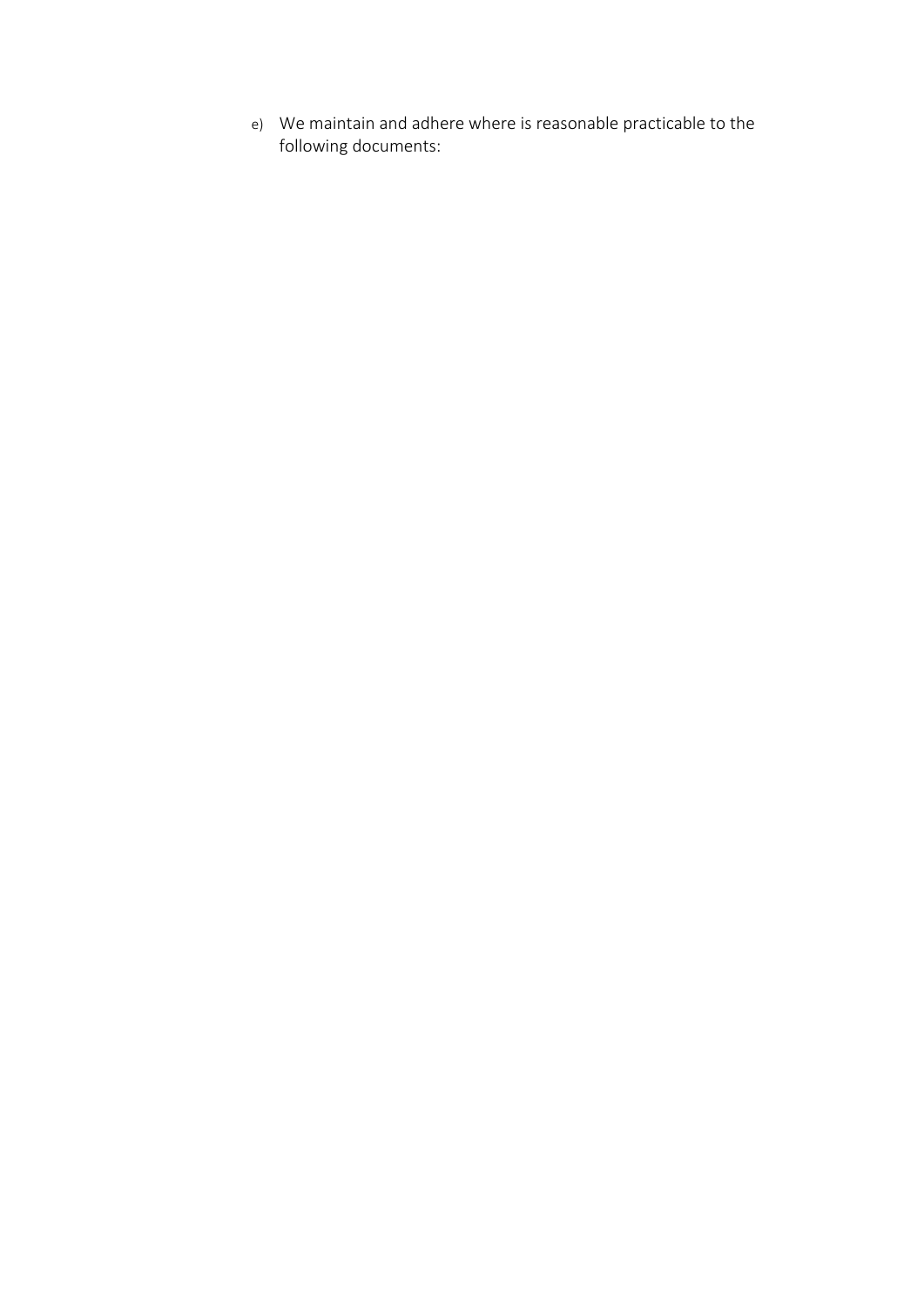| ISMS01 | <b>Statement of Applicability (SoA)</b>                   |
|--------|-----------------------------------------------------------|
| ISMS02 | Acceptable Use Policy                                     |
| ISMS03 | <b>Access Control Policy</b>                              |
| ISMS04 | Asset Management Policy                                   |
| ISMS05 | Corporate Digital Records Preservation Policy             |
| ISMS06 | Corporate Records Management Policy                       |
| ISMS07 | <b>Encryption Policy</b>                                  |
| ISMS08 | ICT Security Policy                                       |
| ISMS09 | Information Backup and Restore Policy                     |
| ISMS10 | Information Classification and Handling Policy            |
| ISMS11 | Internet and Email Acceptable Use Policy                  |
| ISMS12 | <b>ISMS Policy</b>                                        |
| ISMS13 | <b>Operational Management</b>                             |
| ISMS14 | Password Policy                                           |
| ISMS15 | Record Disposal Policy                                    |
| ISMS16 | Scanning and Disposal Policy                              |
| ISMS17 | Secure Desk Policy                                        |
| ISMS18 | Secure Email Policy                                       |
| ISMS19 | Security Incident Management Policy                       |
| ISMS20 | Server Security Policy                                    |
| ISMS21 | <b>Supplier Security Policy</b>                           |
| ISMS22 | Third Party Connection Policy                             |
| ISMS23 | Wireless Network Policy                                   |
| ISMS24 | Data Protection & Storage Media Handling Procedure        |
| ISMS25 | Desktop PC Security Procedure                             |
| ISMS26 | Disposal of ICT Equipment Procedure                       |
| ISMS27 | Document and Record Control Procedure                     |
| ISMS28 | <b>Business Continuity Policy Manual</b>                  |
| ISMS29 | Improvement Procedure                                     |
| ISMS30 | Incident Reporting and Management Procedure               |
| ISMS31 | Information Classification and Handling Procedure         |
| ISMS32 | Information Systems Development and Maintenance Procedure |
| ISMS33 | ISMS Internal Audit Procedure                             |
| ISMS34 | Laptop & Mobile Device Security Procedure                 |
| ISMS35 | Malicious Software and Anti-Virus Procedure               |
| ISMS36 | Mobile Phone Procedure                                    |
| ISMS37 | Physical and Environmental Infrastructure Procedure       |
| ISMS38 | Records Appraisal Procedure                               |
| ISMS39 | Risk Assessment and Treatment Procedure                   |
| ISMS40 | Security Awareness Procedure                              |
| ISMS41 | Teleworking and Mobile Working Procedure                  |
| ISMS42 | Management Review Procedure                               |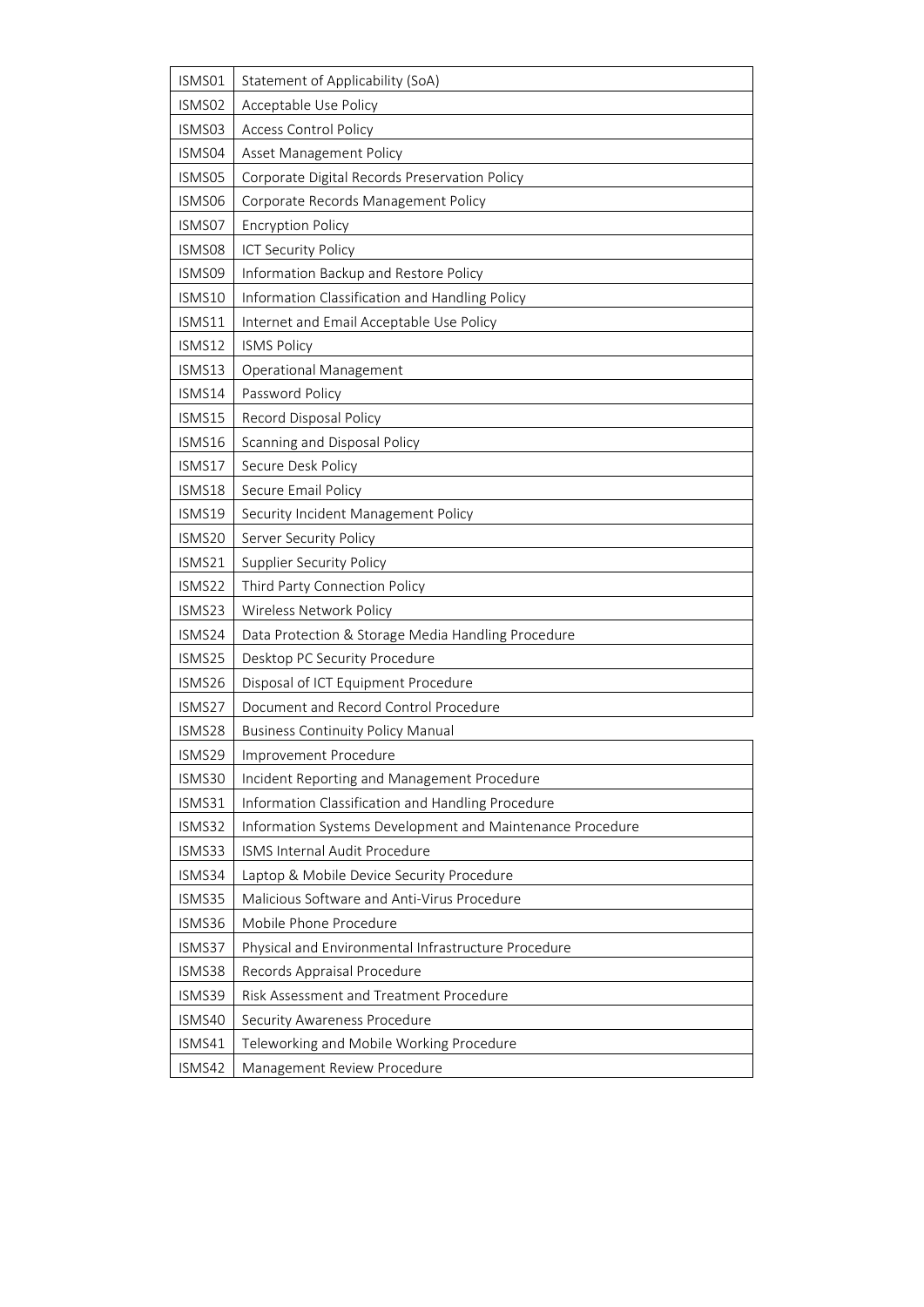# SCHEDULE 1

## CLOUD SERVICE SPECIFIC TERMS

#### 1. INTERPRETATION

## 1 Definitions

## AUP

means our Acceptable Use Policies.

## Contact Information

means the following details about an individual or organisation:

- Your name
- **Postal address**
- **Telephone number(s)**
- **Email address.**

## **Contacts**

means individuals or organisations identified by their Contact Information as we have stored.

## Data Material

means distinct pieces of machine readable information which can be in the form of images, text (on websites and email), software, collection of software codes and scripts, and any other machine readable information used in connection with Hosting Systems.

#### Domain Privacy Protector

means the service that protects your Contact Information being displayed in the publicly accessible WHOIS.

#### Fees

means the fees due for the provision of the services as calculated in accordance with the price list as available on our website.

## Inappropriate Material

means material that is in breach of our AUP or that under the laws of any jurisdiction where the material can be accessed is any of the following: unlawful, threatening, abusive, harmful, malicious, obscene, pornographic, is deemed unacceptable adult material, profane, libellous, defamatory, breaches the rights (including without limit IPRs) of any third party, constitutes or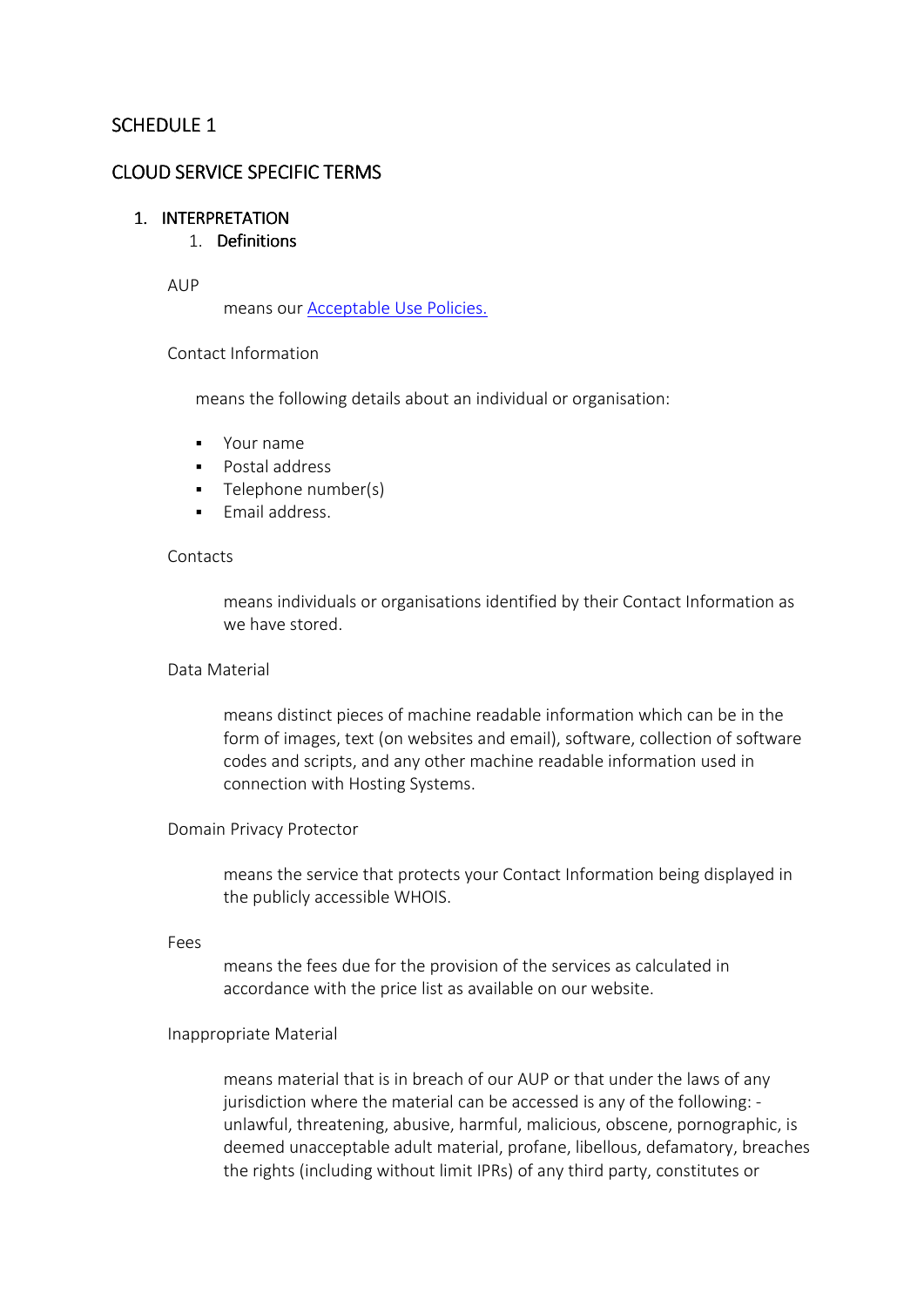encourages a criminal offence or contains a virus, worm, trojan horse or other harmful code.

#### Intellectual Property Rights

means patents, utility models, rights to inventions, copyright and neighbouring and related rights, moral rights, trade marks and service marks, business names and domain names, rights in get-up and trade dress, goodwill and the right to sue for passing off or unfair competition, rights in designs, rights in computer software, database rights, rights to use, and protect the confidentiality of, confidential information (including know-how and trade secrets) and all other intellectual property rights, in each case whether registered or unregistered and including all applications and rights to apply for and be granted, renewals or extensions of, and rights to claim priority from, such rights and all similar or equivalent rights or forms of protection which subsist or will subsist now or in the future in any part of the world.

#### **Netiquette**

means generally accepted standards for use of the Internet such as but not limited to not sending bulk unsolicited Email, spamvertising, mail bombing, misrepresenting the holding of third party authorisation and impersonating another person.

#### **Offers**

means discounts and/or promotions that apply to services we offer that may affect the Fees and/or the features for the service.

#### Server

means the computer server equipment we operate in connection with the provision of the services.

#### **WHOIS**

means a publicly accessible database that stores the registered assignees of domain names.

## WHOIS Information

means Contact Information that is displayed in the publicly accessible WHOIS.

## 2. ALL SERVICES

- 1. You agree that you will:
	- a. ensure that all your communication details which are provided to us are at all times true, current, accurate and complete and you shall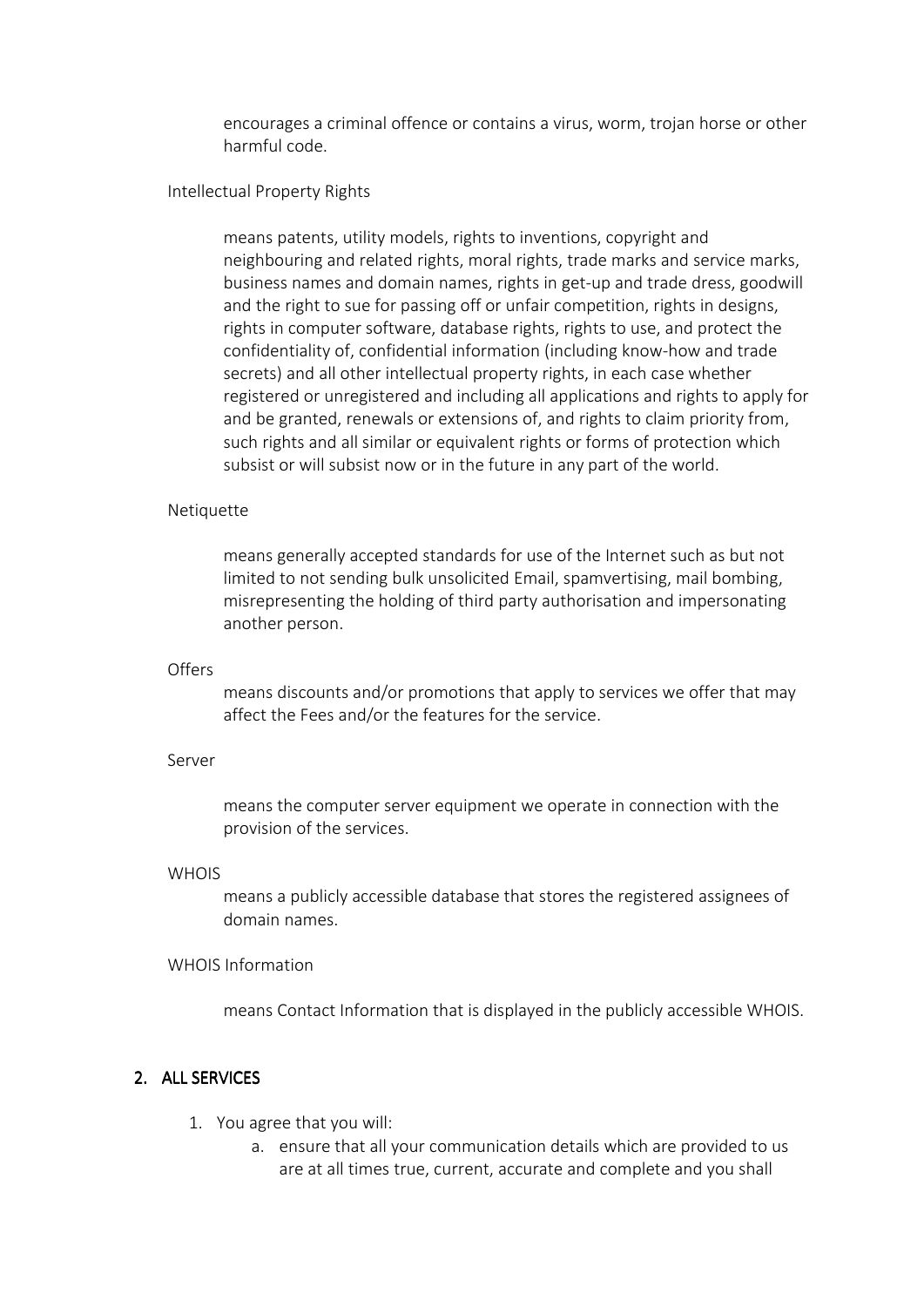promptly notify us of any such alterations thereto from time to time and you acknowledge that we shall not be liable for any costs, damages or loss which you may suffer or incur as a result of failure to notify such changes to us;

- b. ensure that you have all necessary consents, permissions and licences to make use of the services including without limit registration under the Data Protection Act 1998 and any applicable licence requirements under the Communications Act 2003;
- c. immediately notify us if you become aware of any unauthorised use of all or any of the services;
- d. not use the services or allow them to be used for any unlawful purpose or for the publication, linking to, issue or display of any Inappropriate Material whether under English law or regulation, the laws or regulations of your country or any other place where the results of such purpose or such material can be accessed;
- e. not use the services or allow them to be used for the publication, linking to, issue or display of any material which in our absolute discretion may harm us or any of our customers or bring us into disrepute or may call into question any action we take on your behalf;
- f. not use the services or allow them to be used in breach of good Netiquette practices or use any service provided by any third party (including without limit a website and/or email) for the publication, linking to, issue or display of any material which refers to a website we host or any other services we offer from time to time;
- g. ensure that all material on any website operated by you from time to time or communicated through such site is checked for viruses and other harmful code;
- h. ensure that all passwords are at all times kept confidential, used properly and not disclosed to unauthorised people; and if you have any reason to believe that any password has become known to someone not authorised to use it, or if any password is being or is likely to be used in an unauthorised way or of any other breach of security then you shall inform us immediately;
- i. be entirely liable for all activities conducted and any charges incurred due to insecure or comprised passwords, whether authorised by you or not, and you acknowledge that we shall not be liable for any loss of confidentiality or for any damages arising from you not complying with these conditions;
- j. not use the services in a manner which infringes a third party's copyright or other Intellectual Property Rights of whatsoever nature;
- k. not use the services in any way that leads to a risk of or causes an excessive load on the server/network we provide in connection with the services;
- l. comply fully with our Acceptable Use Policies;
- m. be responsible for keeping a frequent and secure offsite back-up copy of all your Data Material used with all services, in addition to any backup services we provide;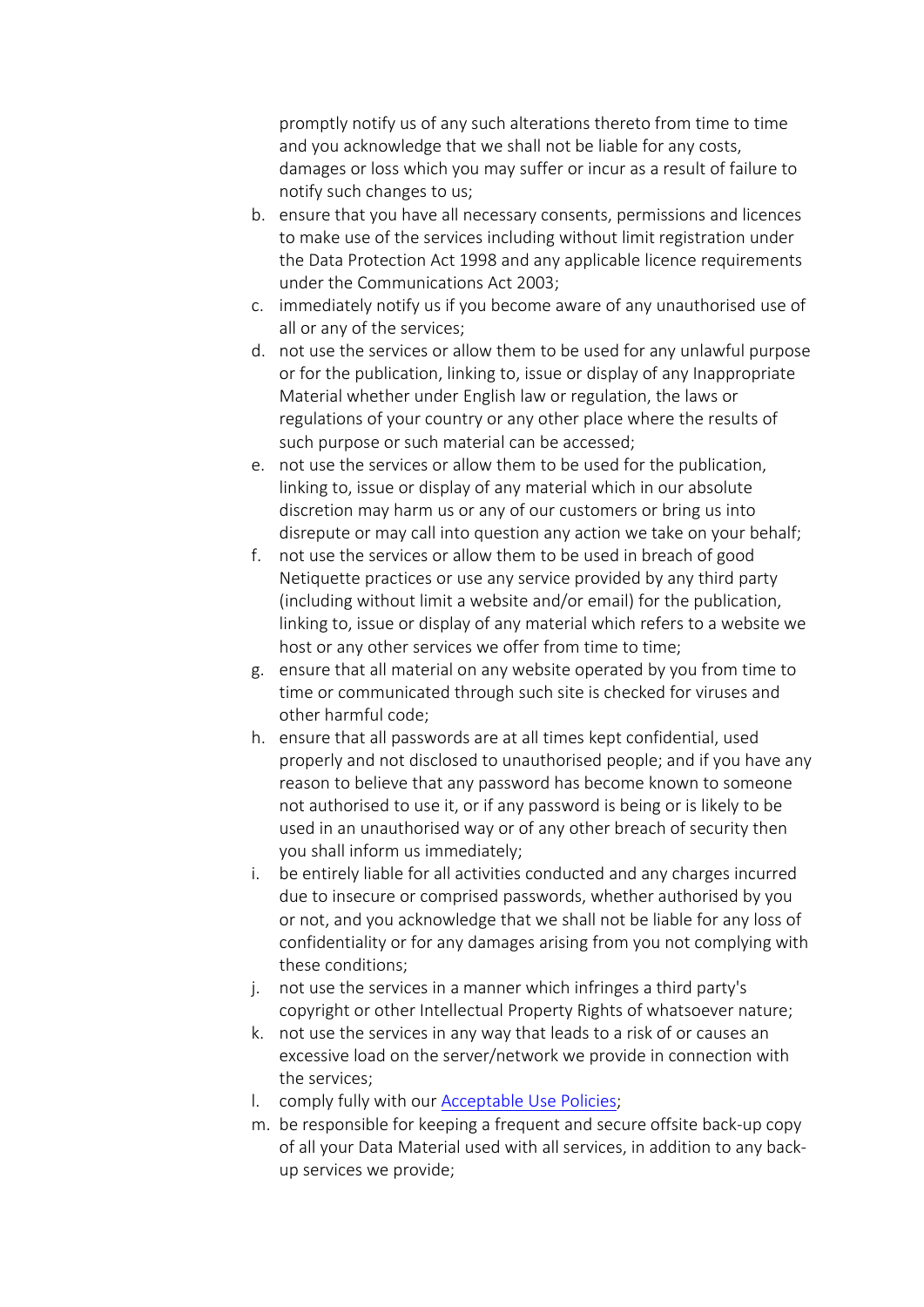- n. allow us access to your Data Material to check for any infringements of your obligations under this agreement, and, when the situation necessitates, to remove or disable any such infringements from time to time;
- 2. You acknowledge and accept that to enable us to properly provide the services you must co-operate with us as we require.
- 3. You acknowledge that in order to make proper use of the services you should have a basic knowledge of how the Internet functions and what types of use are and are not acceptable. You acknowledge that we shall have no obligation to:
	- a) manipulate any material which you wish to and/or do post on any website you operate or any communication which you issue or send in connection with any of the services;
	- b) validate or vet such material for usability, legality, content or correctness.
- 4. You authorise the storing of your bank details by us for use in subsequent orders.
- 5. You accept and acknowledge that we will provide your data to third parties where we have an obligation to do so in order to provide the service and/or for the purpose of gathering feedback to help improve the service and to analyse usage trends as further set out in our Privacy Policies and Cookie Policy.
- 6. All Internet traffic is routed onto the Internet via Dual BGB routing using third party companies Cogent Ltd (http://www.cogentco.com) & Avensys Ltd. (http://www.avensys.net/)

## 3. DOMAIN NAME SERVICES

- 1. For all UK domain name registrations (me.uk, org.uk, uk, co.uk etc) you are entering into an agreement with Nominet UK, who administer the .uk namespace. Their terms and conditions can be found at https://www.nominet.uk/resources/policy/policies-rules/.
- 2. For .EU domain name registrations you are entering into an agreement with EURid, who administer the .eu namespace. Their terms and conditions can be found at https://eurid.eu/media/filer\_public/f4/36/f4366fa9-186a-4674-9887 e525983c1c0b/terms\_and\_conditions\_en.pdf and https://eurid.eu/en/aboutus/document-repository/.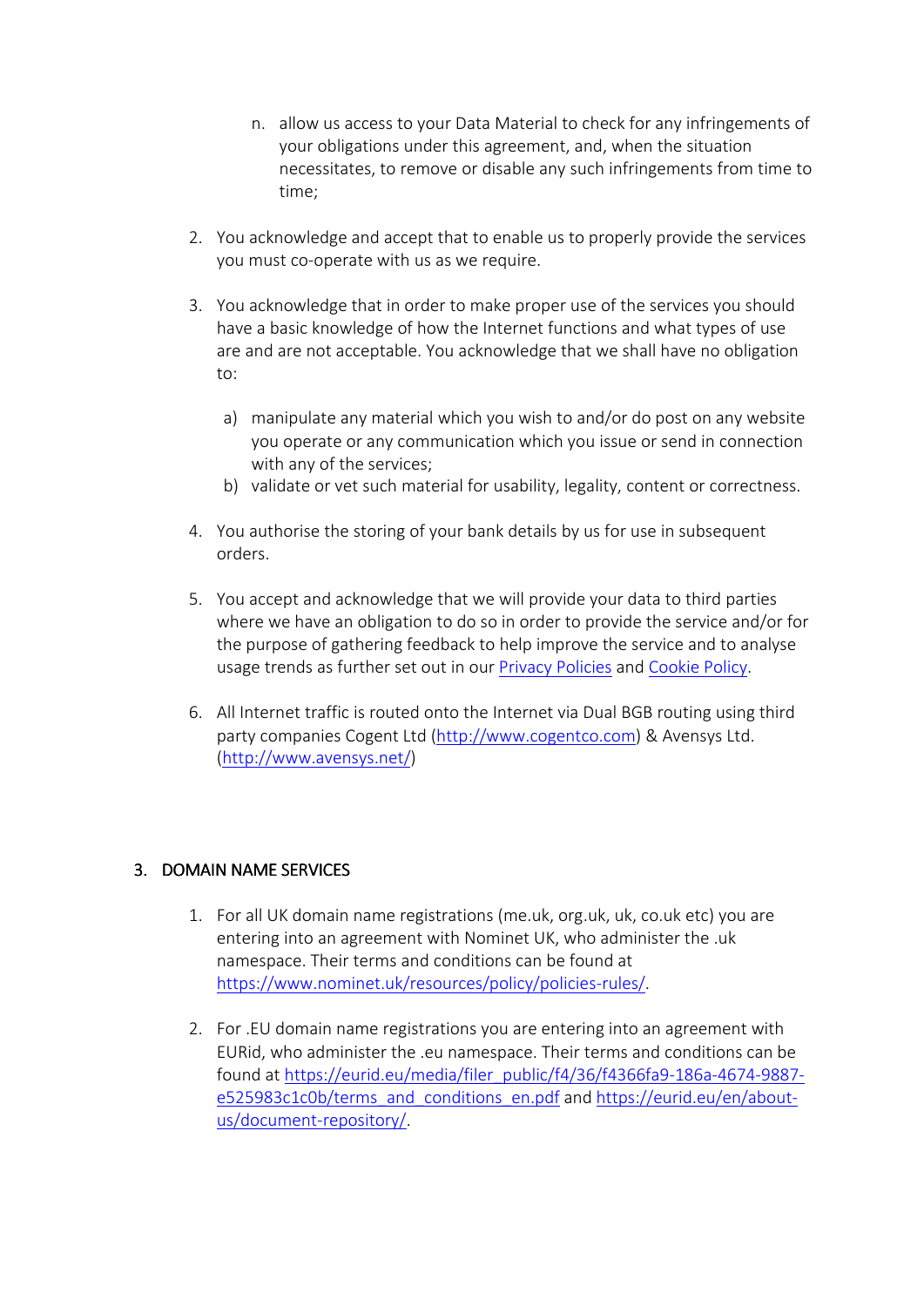- 3. For .UK.COM domain name registrations you are entering into an agreement with CentralNic. View their terms and conditions https://www.centralnic.com/support/terms/domains.
- 4. For all other domain name registrations you are entering into an agreement with Key Systems. Their terms and conditions can be found at https://www.key-systems.net/en/terms-and-conditions.

#### Domain name renewal process

- 5. Once a domain is transferred to us, or is registered with us, your domain will be renewed every two years unless stated otherwise. We will email you in advance of your domain renewal to inform you that we will renew the domain, along with a date you must inform us by if you wish to cancel. To cancel, you may email us or use the link in the email to cancel the domain renewal. If you do not cancel the renewal, the domain will be renewed and payment will be required for the invoiced period.
- 6. Domains requested to be on auto renewal will not receive an email regarding renewal and will be auto renewed.
- 7. Customers who do not have a direct debit set up will be emailed a pro forma invoice in advance of the domain renewal and payment of the pro forma invoice is required before the domain is renewed. Failure to make payment could result in the loss of the domain.

#### Domain name registration and renewal

- 8. We make no warranty or representation of any kind in relation to the likelihood or otherwise of a particular domain name application being successful because domain name registries retain the right at their discretion to register or refuse to register a domain name applied for by us on your behalf.
- 9. You recognise and accept that we reserve the right to reject any request by you to register any particular domain name or to discontinue processing such a request if we consider such application might expose us to legal or other proceedings.
- 10. The extent of our service in relation to the registration of domain names is:
	- a) to forward your application to the appropriate registry;
	- b) to provide administrative support in securing the registration;
	- c) to notify you of the outcome of the application.

You warrant to us that:

a) all information you provide to us is true and correct, and that any additions or alterations thereto in the future will also be true and correct;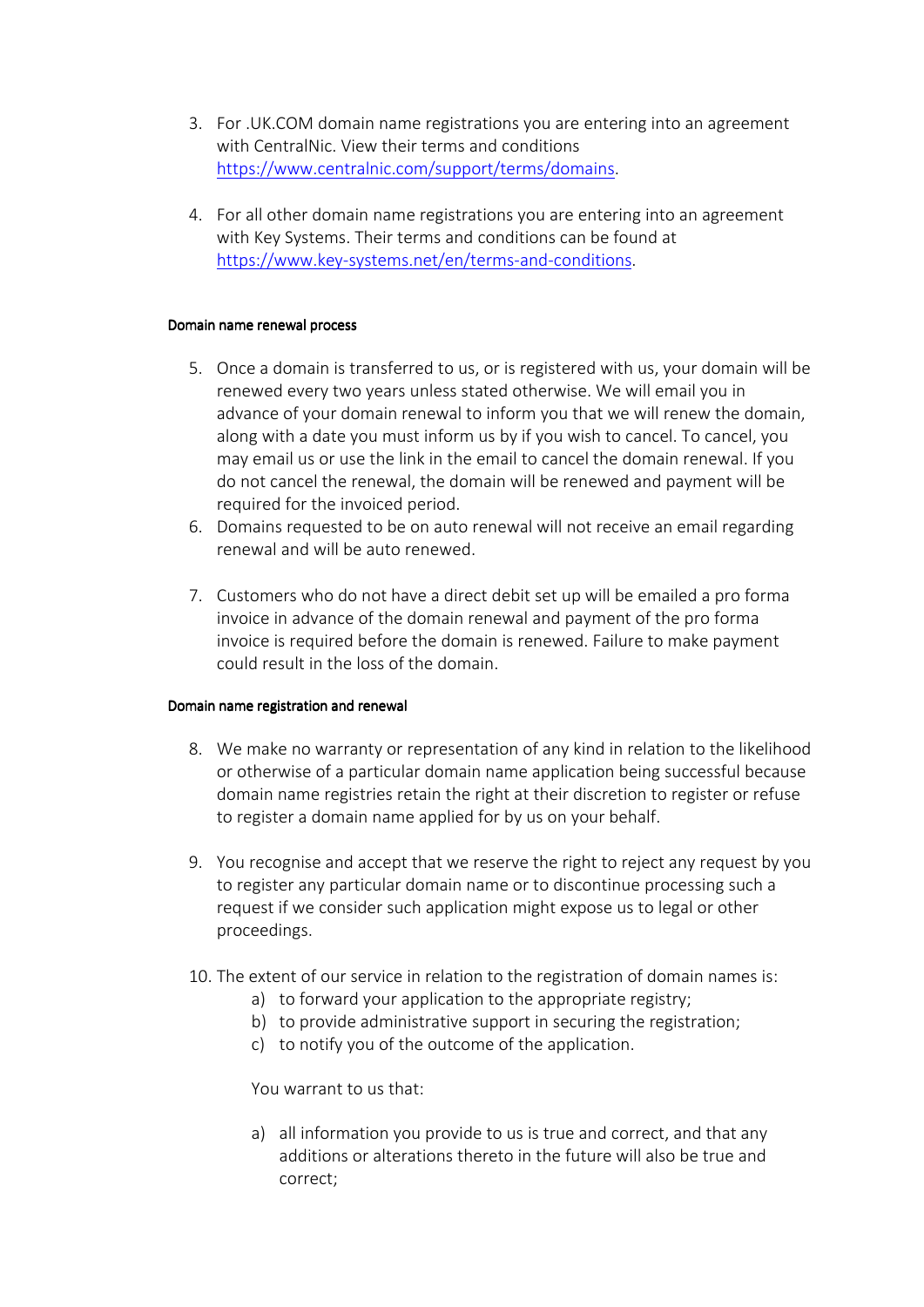- b) you have the legal right to apply for and use the domain name(s) as a website and/or email address; and
- c) the domain name(s) and its use as a website and/or email address does not and will not infringe the Intellectual Property Rights or any other rights of a third party.
- 11. You acknowledge that the application process, registration and subsequent use of any domain name will be subject to the rules and policies from time to time of the relevant registry and you agree to abide by all such rules and policies. Accordingly, you undertake to read those rules and policies before applying for a domain name (copies are generally available from the relevant registry's website and are available from us by request).
- 12. Domain name orders must be sent in writing (email) and will not be accepted over the phone. You are liable for any domain that you mistyped. If we make a mistake in the registration, we will re-order the correct domain name.
- 13. You agree and acknowledge that we will make registration information provided by you in relation to the requested domain, as stated in the order, available to Key Systems, Nominet or any other appropriate registration authority, the registry administrators, and other third parties as applicable laws may require or permit including the police or other enforcement authority.
- 14. You further acknowledge that we may make publicly available, or directly available to third party vendors, some, or all, of the domain name registration information provided, for purposes of inspection (such as through the WHOIS service) or other purposes as required or permitted by Key Systems, Nominet and applicable law.
- 15. The relevant domain name registry will include the names of you and the administrative contact and other details relating to them. This information (if it refers to individuals) is 'personal data' for the purposes of data protection legislation. For .EU domain names changes to this data once it has been entered into the EURid registry will incur an administration fee.

## Domain transfer

- 16. Where the transfer of any domain name has to be effected by your new provider, then, subject to your compliance with the terms of this agreement, we will co-operate with the new provider to allow the transfer to take place.
- 17. We will not transfer a domain name until all Fees attributable to the domain name services which are due have been paid by you to us.
- 18. On receipt of a transfer request, we will use our reasonable endeavours to process the transfer request, but will not be responsible for any delay in effecting such transfer due to acts or omissions of your current provider or new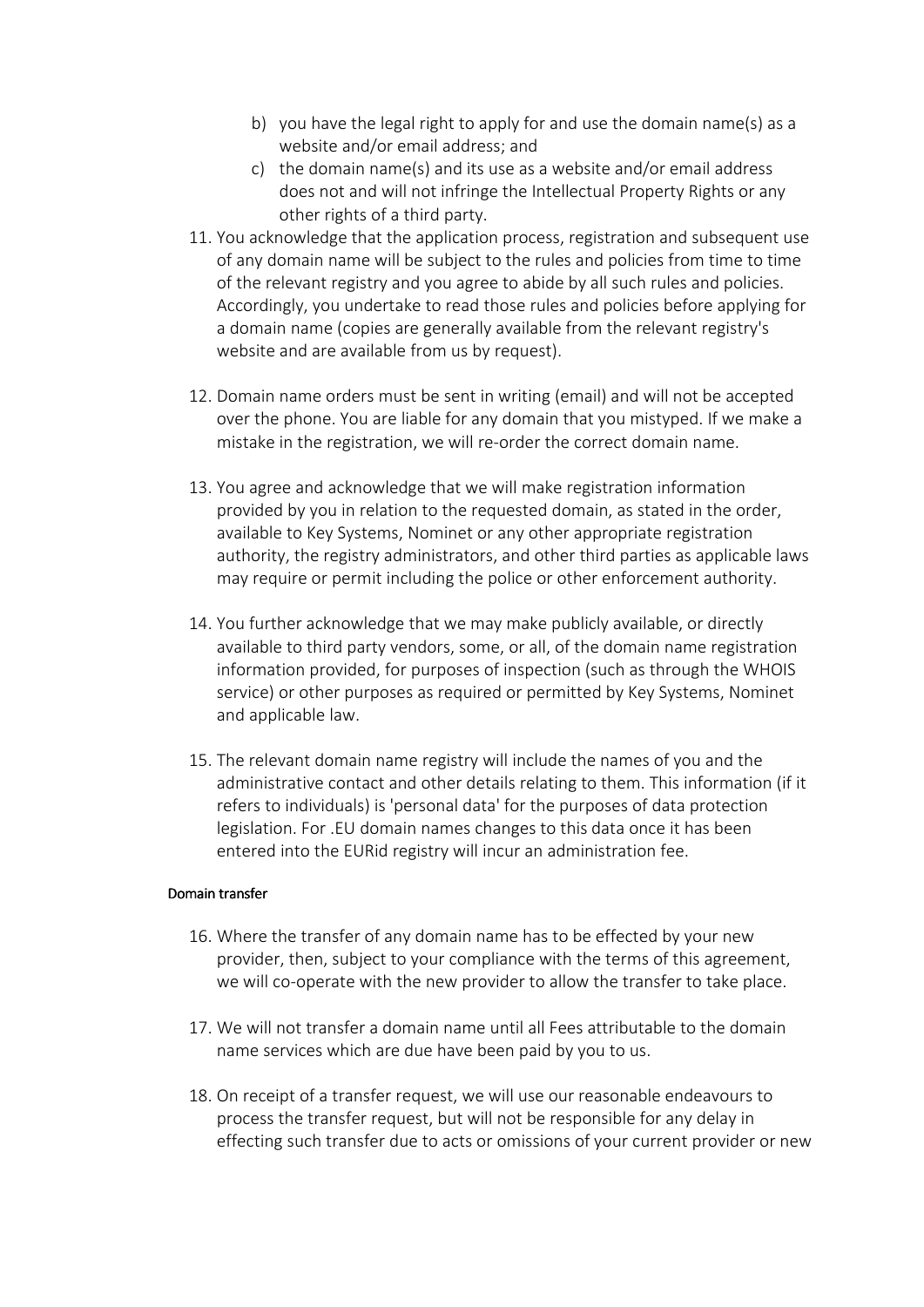provider (as applicable) or the registry/registrar.

- 19. When requesting the transfer of a gTLD domain name to us, you acknowledge that:
	- a) The domain name has been unlocked (if applicable) and the current provider is aware of, and willing to approve, the outbound transfer.
	- b) Submission of a domain name transfer request to us does not guarantee that the transfer will be successful.
	- c) Until such time as you receive a transfer completion notice issued by us, management of the domain name(s) being transferred remains your sole responsibility. This includes meeting renewal deadlines and paying any amounts owed to the existing provider.
	- d) If, after 28 days, we have been unable to transfer the domain name, the transfer will be deemed to have failed. You will need to re-raise the transfer for it to continue.

## Transfer Assistance Service

- 20. By using our transfer assistance service, you agree to allow us to act as your agent to facilitate the transfer of domain names on your behalf. This includes but is not limited to:
	- a) Unlocking domain names;
	- b) Changing domain Internet Provider Security ("IPS") tags for UK domains;
	- c) Obtaining transfer authorisation codes ("EPP") for non UK domains, i.e. COM, NET, ORG, BIZ, INFO;
	- d) Confirming and authorising transfers with third parties;
	- e) Creating an account with us for new customers;
	- f) Initiating transfers via our system.
- 21. As part of this service, you may be required to provide login details for third party services. We agree to use personal data in accordance to our Privacy Policies.
- 22. You agree to (whereby you agree that your failure to perform these responsibilities shall be deemed a material breach of this agreement):
	- a) Granting us the necessary rights to third party accounts as needed for us to carry out the services under this agreement.
	- b) Reset any login information provided to us once the domain transfers are complete.
	- c) Contacting us with notice of your decision to cancel or discontinue the services. If no such notification is given to us by you, we will assume you are satisfied with and accept all services.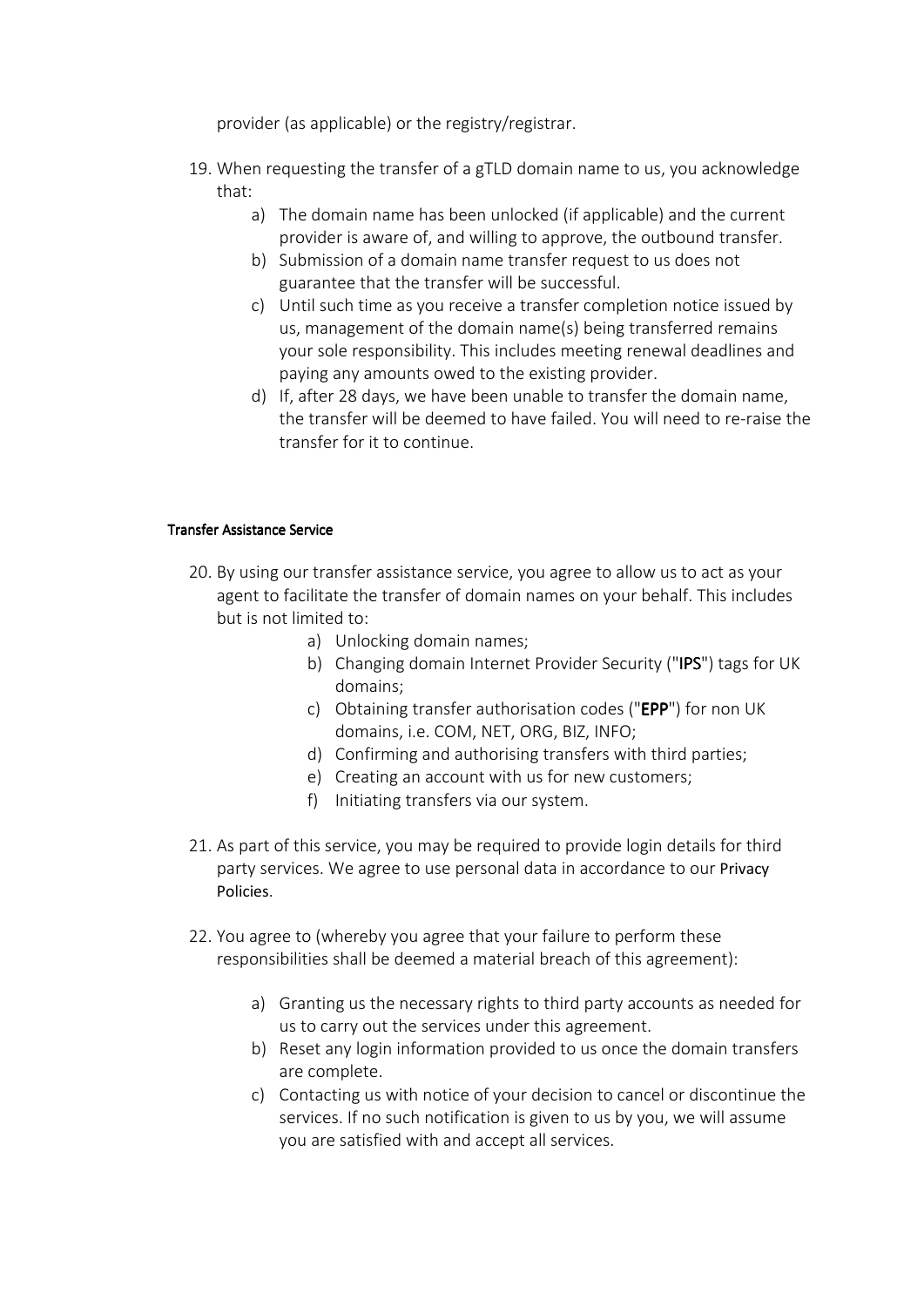- 23. We do not accept responsibility for any issues with third party systems for the duration of this service.
- 24. You acknowledge that we shall not be liable for any damages arising from the activities we conduct in third party accounts.

## Domain dispute resolution

- 25. Your use of a domain name once registered may be challenged by a third party; if so, or if any other dispute arises the procedures laid down by the relevant registry will apply and these may include the suspension or revocation of your application for a domain name or the registration of a domain name allocated to you to a third party and we will have no responsibility or involvement in relation thereto.
- 26. You acknowledge that, should any disputes arise out of the registration of any domain name(s), we are acting under instruction by you and therefore you shall resolve any disputes in accordance with the respective naming authority's dispute resolution policies which include the following:

.UK domains - http://www.nominet.org.uk/disputes gTLDs - https://www.key-systems.net/en/registration-agreement .UK.COM - https://www.centralnic.com/support/dispute

# 4. HOSTING

## Web hosting & web forwarding

- 1. Website hosting and web forwarding covers all shared hosting services available on our website, include Linux, Windows Servers and Databases.
- 2. You acknowledge that you have appropriate knowledge of how the Internet functions, the systems and services provided to you.
- 3. You acknowledge that you have appropriate knowledge and what types of use and content are and are not acceptable, some of which are referred to in our AUP. You acknowledge that we shall have no obligation to:
	- a) train you or your staff on your use of the services;
	- b) manipulate any material which you wish to and/or do post on any website or other system you operate or any communication which you issue or send in connection with any services; or
	- c) validate, vet or edit such material for content, correctness, legality or usability.
- 4. You warrant that you have the necessary knowledge and acknowledge that it is not our responsibility to provide such knowledge or to provide customer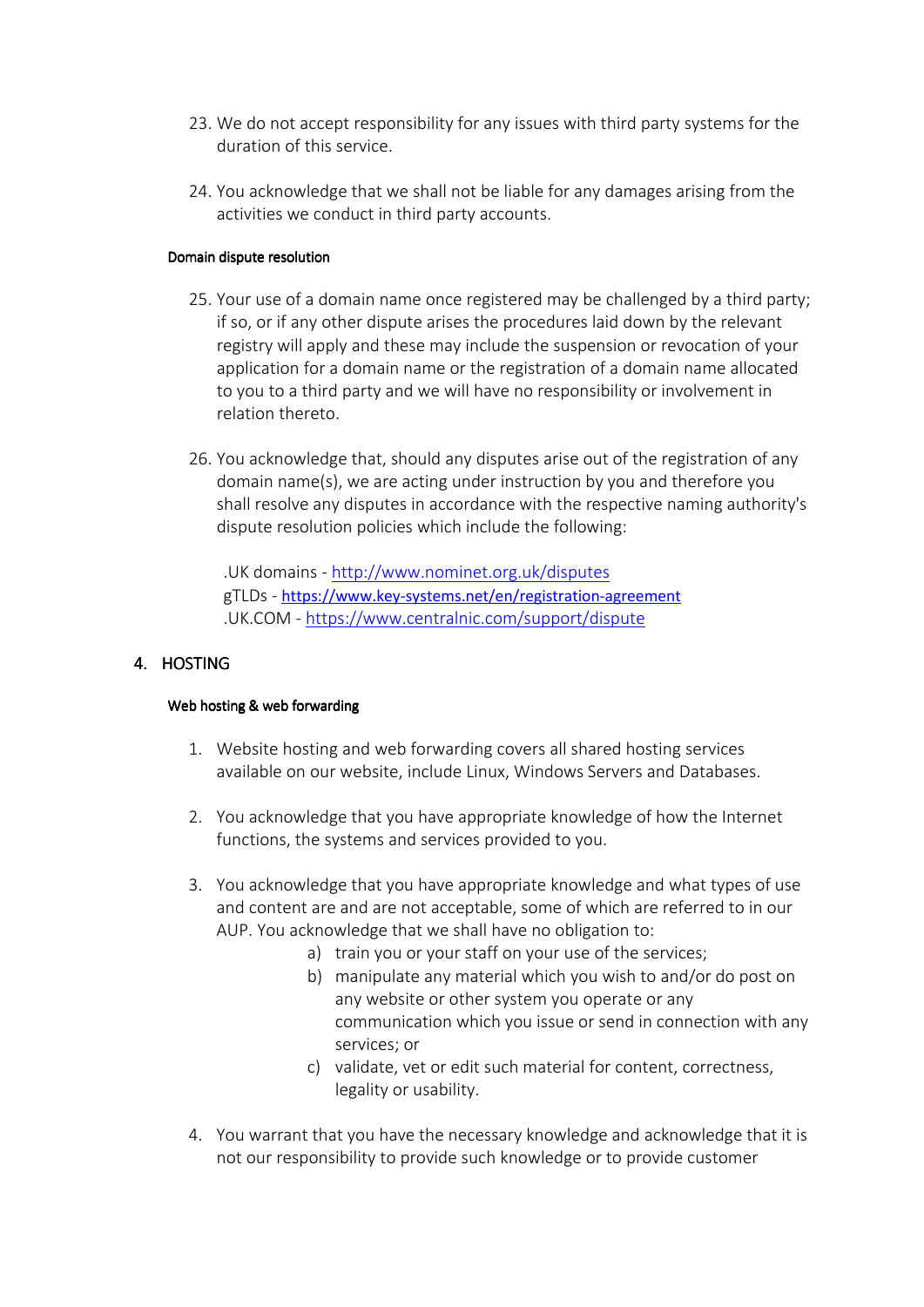support unless otherwise agreed in writing with us.

- 5. You acknowledge and accept that you bear sole responsibility, legal and otherwise, for the content of all material appearing on your website ("Material"). For the avoidance of doubt, this clause shall apply to all material, whether posted on your website by or on your behalf (whether by us or a third party).
- 6. You undertake not to link to any Inappropriate Material from your website.
- 7. You agree and understand that you are responsible for ensuring that the bandwidth or data transfer for a service does not exceed the allowances set as part of your order or in the AUP.
- 8. If your bandwidth either exceeds the allowance set as part of your service or reaches the point where it has an adverse effect on other customers we reserve the right to:
	- a) disable your site, without prior notice, until you can reduce your bandwidth usage; or
	- b) charge you for excess bandwidth usage, over and above the service allowance.
- 9. You either have sole ownership of all Intellectual Property Rights in such Material in each jurisdiction from which the website may be accessed and/or have obtained full and effective licence(s) from all relevant third parties allowing you or a third party acting on your behalf to use the Material and to permit its dissemination worldwide.
- 10. We shall retain the right at all times to refuse to post any material and to suspend availability of the services, where an allegation of defamation or Intellectual Property Right infringement is made by a third party or place a link on the website to another website containing the alleger's version of events and/or to remove any Data Material already appearing on the website which in our opinion may under the laws of any jurisdiction from which it is possible to access the relevant website:
	- a) constitutes or would if posted constitute Inappropriate Material;
	- b) breaches or would if posted breach applicable legislation or any other applicable regulations, standards or codes of practice (notwithstanding that compliance may not be compulsory); and/or
	- c) harms or would, if posted, harm our reputation in any way.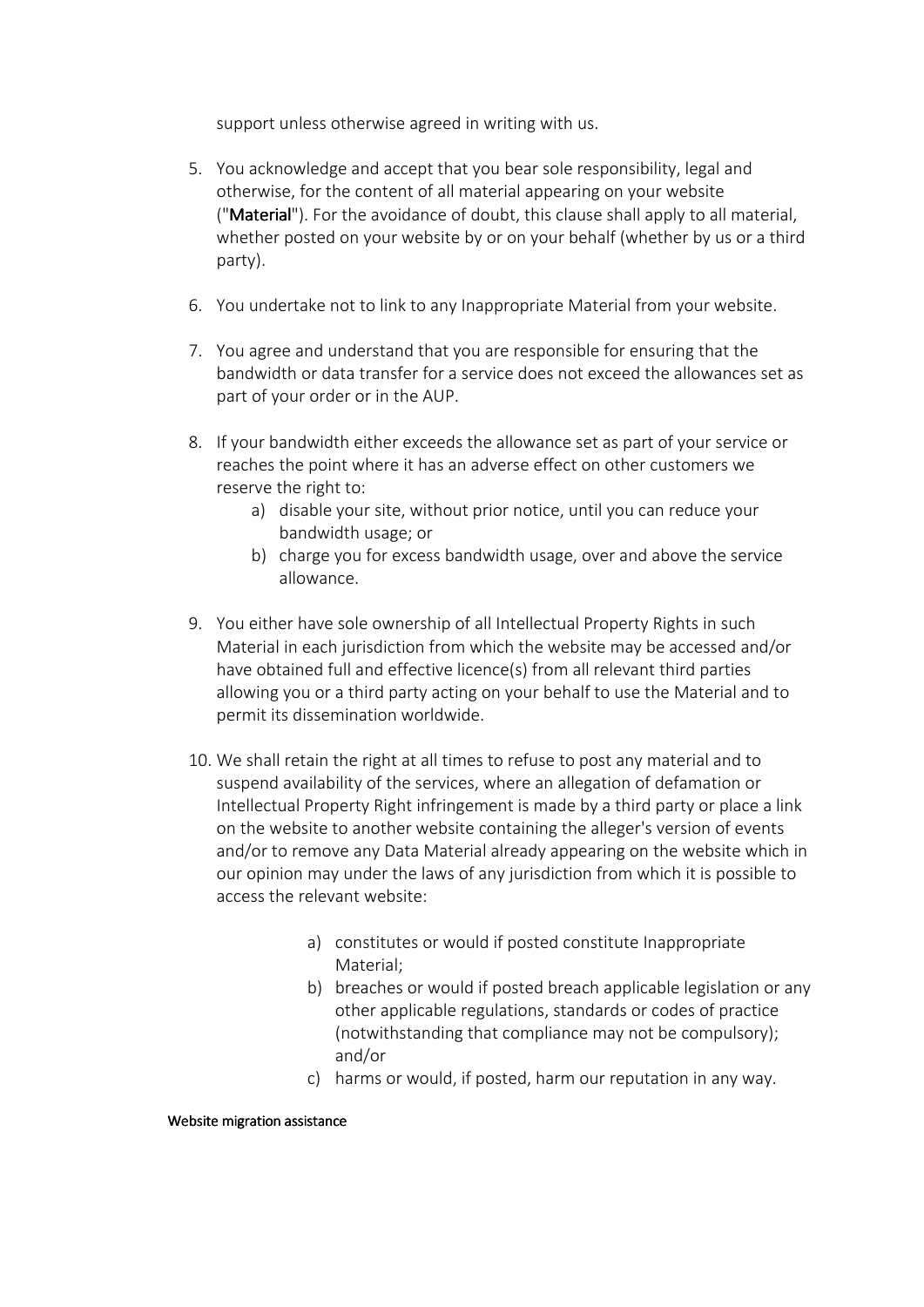- 11. By using our website migration assistance, you agree to allow us to act as your agent to facilitate the transfer of website files and databases on your behalf. This includes but is not limited to:
	- a) Carrying out an initial assessment of the website to determine if it can be supported on our hosting platform
	- b) Accessing third party systems to retrieve website files and databases
	- c) Creating a backup copy of any files for disaster recovery purposes
	- d) Carrying out virus / malware scans on website files
	- e) Creating databases and FTP accounts within your Hosting Systems account
- 12. We will only migrate websites free of vulnerabilities, viruses or other compromised content.
- 13. As part of this service, you may be required to provide login details for third party services. We agree to use personal data in accordance to our Privacy Policy.
- 14. You agree to (whereby you agree that your failure to perform these responsibilities shall be deemed a material breach of this agreement):
	- a) Granting us the necessary rights to third party accounts as needed for us to carry out the services under this agreement.
	- b) Reset any login information provided to us once the migration is complete.
	- c) Contacting us with notice of your decision to cancel or discontinue the services in advance of the renewal date. If no such notification is given to us by you, we will assume you are satisfied with and accept all services.
- 15. We will endeavour to complete website migrations in a timely fashion and without interruption or incidents. You understand that depending on the complexity of the migration, there is no guaranteed timeframe in which the consolidation will be finalised.
- 16. We do not accept responsibility for any issues with third party systems for the duration of this service.
- 17. You acknowledge that we shall not be liable for any damages arising from the activities we conduct in third party accounts.

## Email hosting & email forwarding

18. You undertake that you will not (and will ensure that others under your control will not) via email: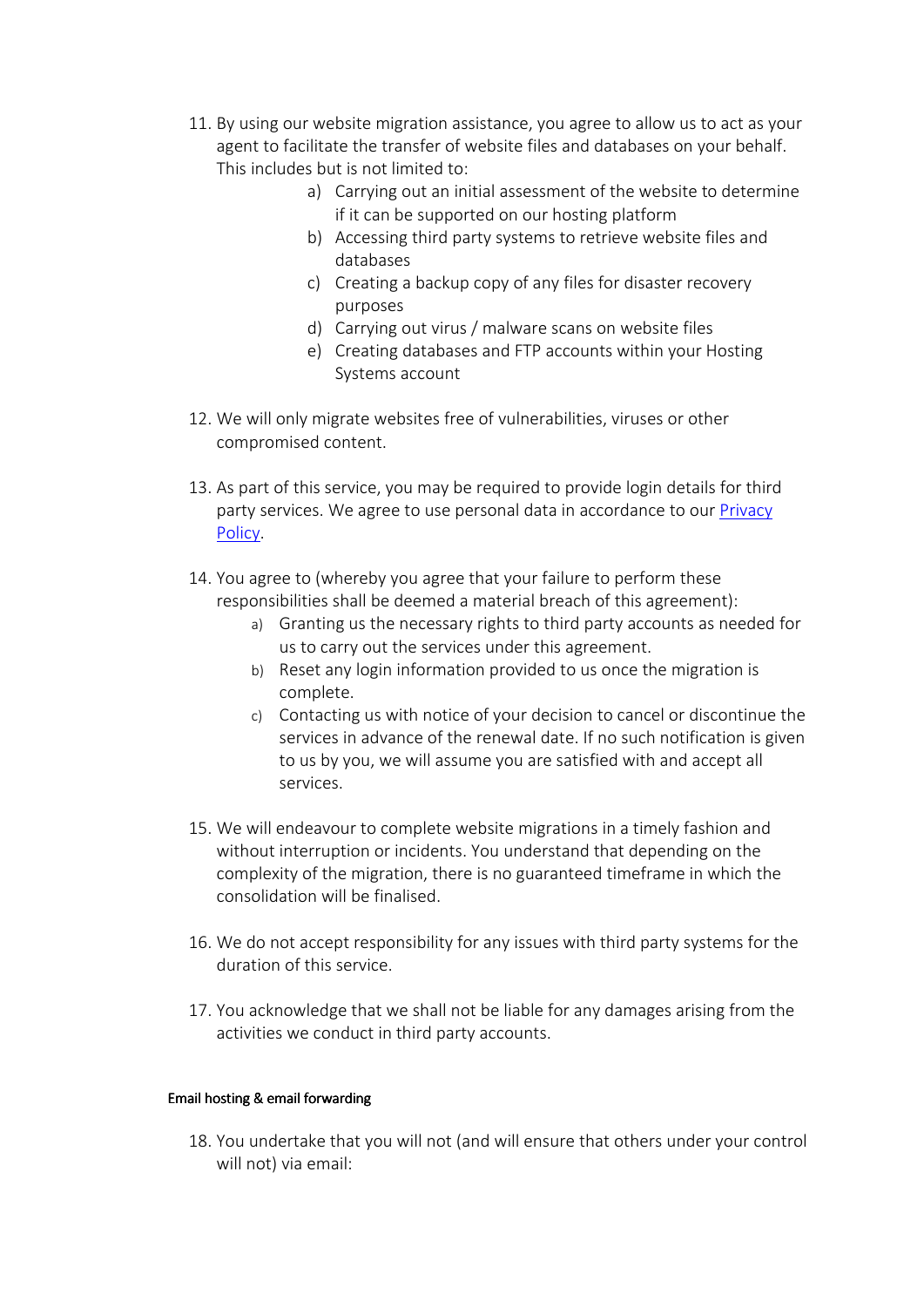- a) transmit Inappropriate Material;
- b) infringe our AUP;
- c) forge mail headers or any other information;
- d) harass, whether through language, frequency, or size of messages.
- 19. When sending email, you acknowledge that you are responsible for complying with any applicable legislation.
- 20. You acknowledge that we are not responsible for the security of the contents of email sent or received by you.
- 21. We will use our reasonable endeavours to ensure that messages are routed accurately and promptly but do not accept any liability for non-receipt, nondelivery or misrouting of email or any other failure of the email system.
- 22. Where we provide anti-virus and anti-spam services for incoming email, you acknowledge that we will endeavour to remove all viruses and spam, however we make no warranty that all viruses and spam will be caught. We accept no liability in the event that a virus or spam message reaches your computer.
- 23. Our policy is to respect the privacy of email messages sent, received, forwarded or otherwise dealt with by us and you acknowledge that we will therefore not monitor, edit or disclose the contents of such messages unless required to do so by law or competent authority or to protect our rights and/or position.
- 24. We do not accept any liability for missing emails caused by your mailbox exceeding its quota, incorrect DNS settings, blacklisting or any other situation out of our control.

# 5. SERVERS

- 1. The following conditions shall apply to all dedicated Server hardware:
	- a) We will be the owner of the Server:
	- b) The Server shall be installed and operated in a data centre by us. You will have no right of physical access to the Server or the data centre;
	- c) We shall have no liability for any loss or damage to any data stored on the Server;
	- d) Should we become aware of a Server fault, we will at our option repair the Server or provide an equivalent Server as a replacement as soon as practicably possible
- 2. The following conditions shall apply to your own hardware stored in our datacentre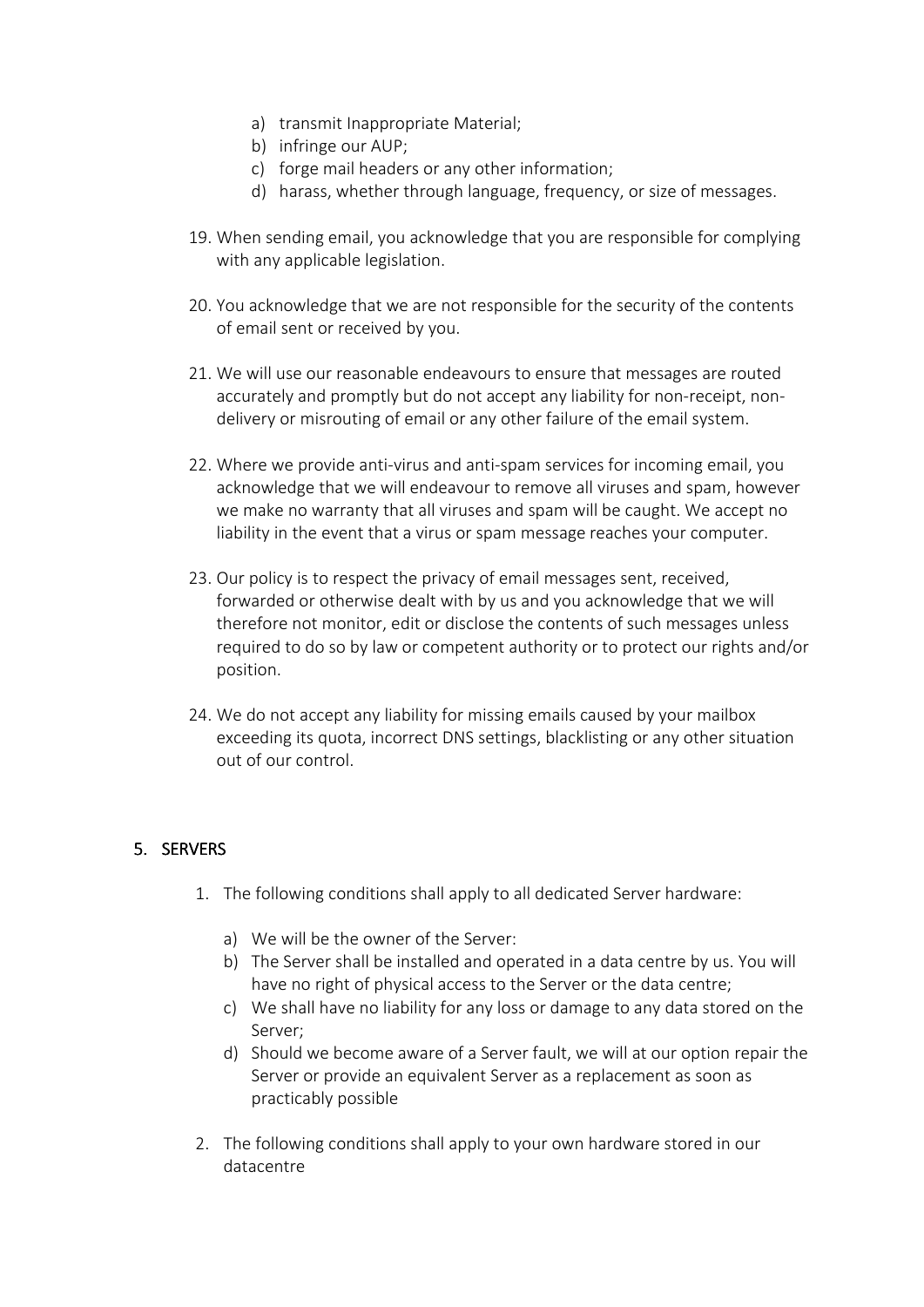- a) The Server hardware shall be installed and operated in a data centre by us;
- b) Access to the datacentre is available by request for hardware repair and will be accompanied;
- c) We shall have no liability for any loss or damage to any data stored on the Server;
- d) Should we become aware of a Server fault, we will contact you as soon as possible.
- 3. The following conditions shall apply to a Virtual Server in our datacentre.
	- a) The Server shall be installed and operated in a data centre by us;
	- b) The Server shall be installed and operated in our virtual platform in our data centre by us. You will have no right of physical access to the Server or the data centre;
	- c) We shall have no liability for any loss or damage to any data stored on the Server;
	- d) Should we become aware of a hardware fault on our Virtual Platform, we will repair or replace the hardware.
- 4. We may assign to the Server on a temporary basis a number of internet protocol addresses ("IP Addresses") from the address space we are assigned by Réseaux IP Européens ("RIPE"). You acknowledge that the IP Addresses are our sole property, and are assigned to you as part of the service, and you agree that you will have no right to IP Addresses upon termination of this agreement.
	- a) We reserve the right to change the IP Address assignments at any time.
- 5. With regards to all software provided with the Server ("Software") you agree that you will not:
	- a) Copy the Software;
	- b) Reverse engineer, decompile, disassemble or otherwise attempt to derive source code from the Software;
	- c) Sell, lease, license, transfer or sublicense the Software or the documentation
	- d) Any third party software is supplied to you on the basis of the relevant third party's license terms with which you agree to comply.
	- e) You acknowledge that software in general is not error-free, and agree that the existence of such errors will not constitute a breach of this agreement.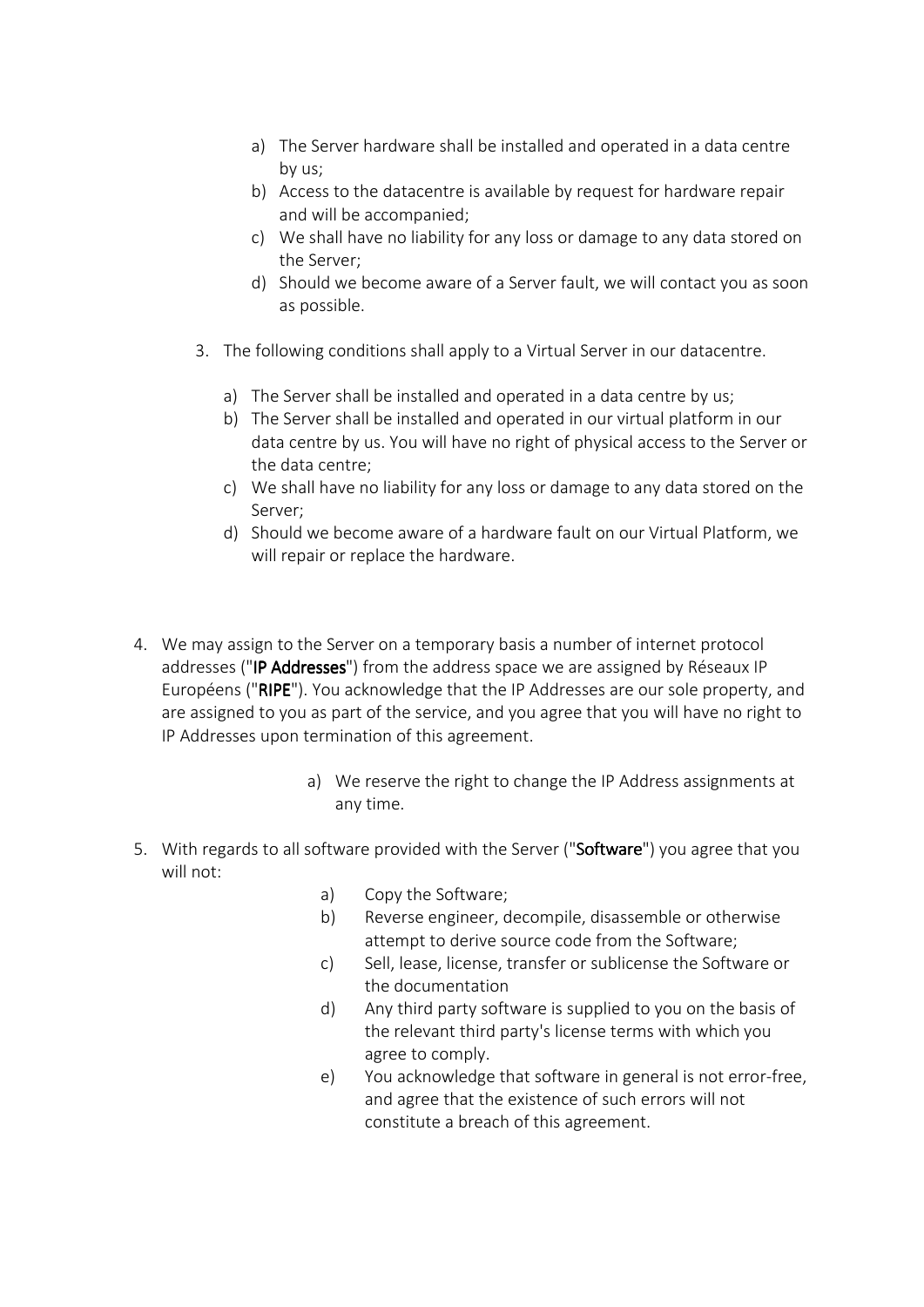- 6. Regardless of whether you purchase a data backup product, we shall have no liability for any loss or damage to any data stored on the Server or backup mediums.
- 7. We recommend that you make a backup of all data on the Server regardless of whether you have purchased a data backup product.
- 8. All servers are held within our dedicated racks in ISO 27001 & BS5979 Security accredited TeleData datacentre in Manchester , UK and their terms & conditions and policies can be found here: https://www.teledata.co.uk/datacentre/td1

## Server Support Policy

- 9. If the Server is unmanaged, you are responsible for managing the Server and any software installed. Support to resolved issues on unmanaged servers is chargeable.
- 10. The support and operations staff will manage and monitor the network and hardware for the Server. Any issues with the monitoring service will be resolve as quickly as possible.

## Third party software

11. Any software other than the core services and the software needed to run and manage the Server is considered third party. Any support required for software that falls outside of this should be directed to the product vendor. All software upgrades are your responsibility.

## Fault finding and correction

12. We will support and correct any issues arising with the Server hardware and the underlying infrastructure but cannot offer assistance with the correction of software and application faults.

#### Systems monitoring

13. We do monitor the services running on a Server along with the availability of our network and core systems.

#### Manual changes by user

14. The consequences of using SSH or other remote access to make manual changes to the system or configuration files are the sole responsibility of the user. Our support staff can assist with any Server hardware faults but where they are the result of manual changes they will be chargeable.

## Security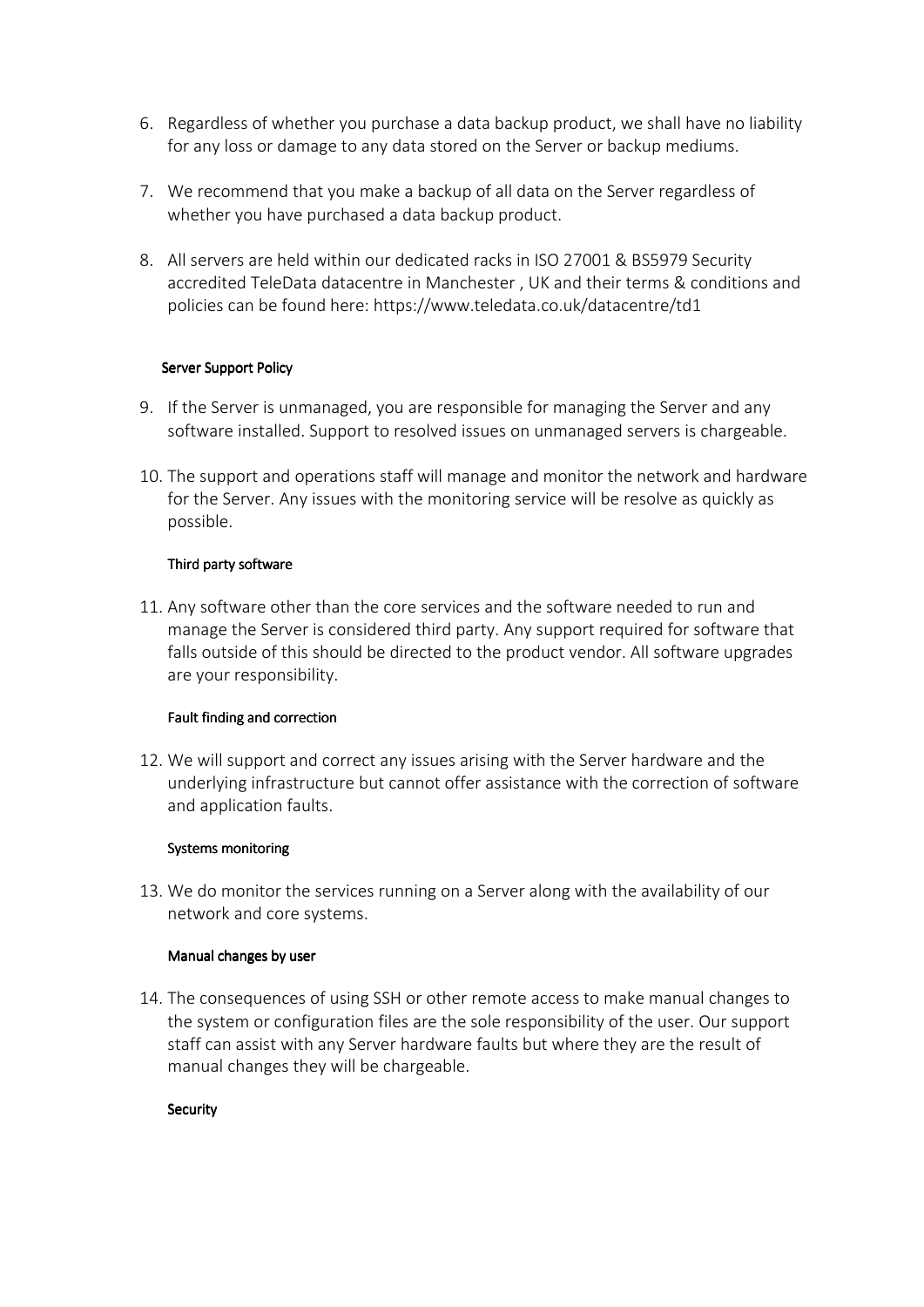15. You will be responsible for ensuring that security updates are installed on your Server. We will install updates on your request, but will not automatically update a server without your specific request to do so.

## Support process

16. Support requests should be submitted via phone, email or live chat. Urgent issues e.g. system down, should always be reported via phone for the quickest response. Email requests will normally be responded to within 24hrs. See the contact page for phone and email contact details.

# 6. REMOTE SERVICE TERMS & CONDITIONS

- 1. You acknowledge and agree that you are granting us remote viewing access to your computer.
- 2. In granting consent, you agree as follows:

## Remote support service

3. Remote support is a service using FastViewer software provided by FastViewer GmbH enabling our support agents to remotely assist you with technical issues you may have with your Hostingsystems.uk services. By using the services you agree you've read and accepted these terms and the FastViewer GmbH License Agreement https://fastviewer.com/en/privacy-policy/

## Responsibilities

- 4. We maintain reasonable technical safeguards to protect the security of your data in the course of providing the services. However, as a condition of your use of the services, you agree you're responsible for and have appropriate anti-virus software on your computer to avoid any loss, corruption or deletion of your data. It's your responsibility to back up the data, software, information and other files stored on your computer prior to permitting us access to your computer and/or device.
- 5. Our ability to access your computer remotely is subject to the use and availability of appropriate network connections. We're not responsible if such service is affected by circumstances outside of our reasonable control. You agree to remain with your computer and device at all times whilst our support staff provide the services. If you intend to leave your computer and device during this time, please notify us and we'll end the services.

#### Your information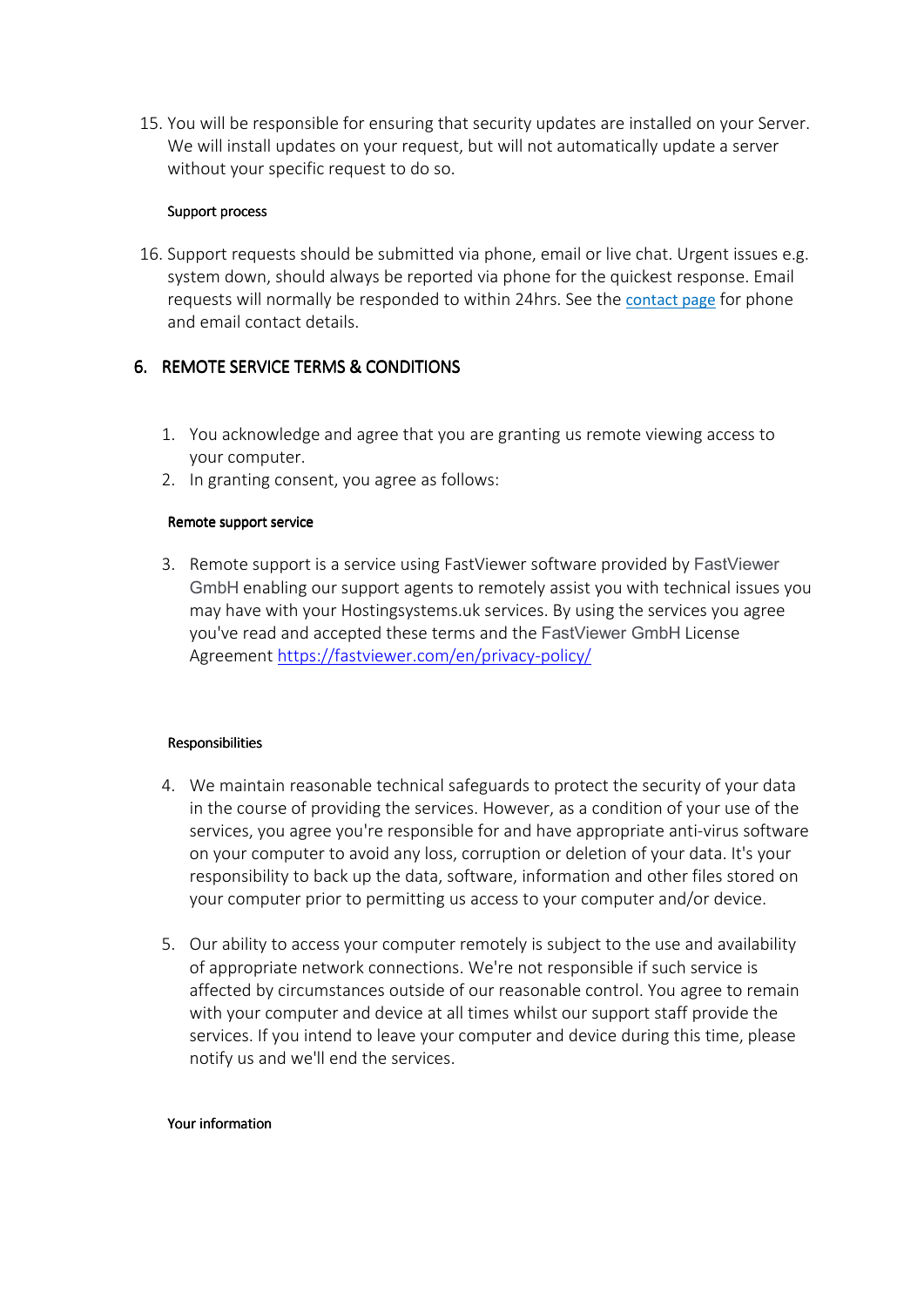6. We may be required to reproduce and/or otherwise use data received from your computer and by using the services you agree that you grant us permission to do this. We will use your information to comply with our legal requirements and to manage the services.

# 7. SSL CERTIFICATES

- 1. The SSL service will remain available to provision for the initial term (as set out in your order) or 12 months whichever is the shortest ("**Provision Term**").
- 2. You acknowledge and accept that we have provided you with the ability and resources to provision the SSL service in good faith and that failure to utilise the SSL service within the Provision Term will not entitle you to a refund.
- 3. You are required to authorise your SSL certificate. We will not be liable for loss of the SSL certificate caused by the failure to authorise the certificate.
- 4. Payment is required by Direct Debit annually for SSL certificates. You will be sent an invoice in advance of the renewal date and if the services needs to be cancelled, it must be cancelled in advance of 14 days before the renewal date.
- 5. SSL certificates are created and processed by Rapid SSL Certificates https://www.rapidssl.com/
- 6. We will install 3<sup>rd</sup> party SSL certificates with an installation charge.

# 8. CLOUD BACKUP

- 1. All files are backed up using a 256-bit full length AES encryption key. You will be provided a copy of this key which you should keep safe, as this key is required to decrypt the data. We are not responsible for the loss of the encryption key.
- 2. The system will email you a daily report. You are required to monitor this email as it will inform you of the successful state of the backup. Failure of the system to backup must be reported to support@hostingsystems.co.uk. We are not responsible or liable for the monitoring of the backup.
- 3. Failure of the system to backup is dependent on your Internet connection and the machine running the backup software. Failure of the backup to run due to local issues is your responsible and we are not responsible or liable for the failed backup.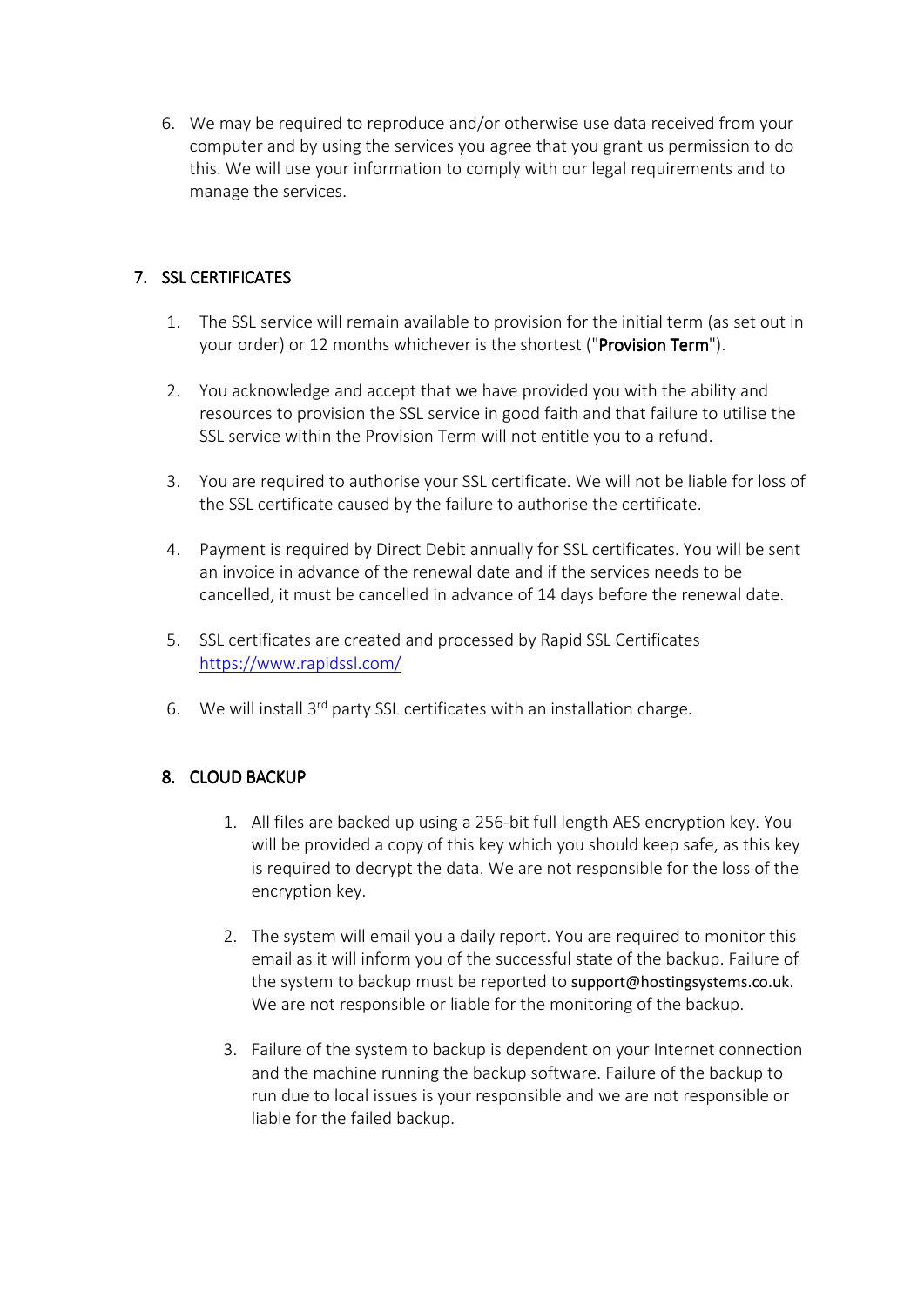- 4. Payment for cloud backup is monthly in advance by Direct Debit. Cancellation notice is 1 month.
- 5. All data is held within our dedicated racks in ISO 27001 & BS5979 Security accredited TeleData datacentre in Manchester, UK and their terms & conditions and policies can be found here: https://www.teledata.co.uk/datacentre/td1
- 6. As this is a backup service not a live service, your files are not additionally backed independently on our network. They are held on resilient hardware with failover. We will inform you of any failure of our system that resorts in a failed backup that is our responsibility and will take reasonable endeavours to resolve the system failure as soon as possible.

# 9. CLOUD FILE SHARING

- 1. If you have your own instance, all files are encrypted and stored on a shared server.
- 2. If you have your own instance, you are responsible for the updating of the software at your convenience. Failure to update your software could result in the data being compromised.
- 3. We are not responsible or liable for the backing up of your data and recommend you have a backup copy of your files held in a different location than our datacentre.
- 4. If you exceed the storage limit for the service plan you have purchased, you will not be able to backup/share additional files unless you upgrade your plan.
- 5. Software is provided by OwnCloud or NextCloud and we are not liable for issues caused by the software provider.
- 6. Payment for cloud file sharing is monthly in advance by Direct Debit.
- 7. All data is held within our dedicated racks in ISO 27001 & BS5979 Security accredited TeleData datacentre in Manchester, UK and their terms & conditions and policies can be found here: https://www.teledata.co.uk/datacentre/td1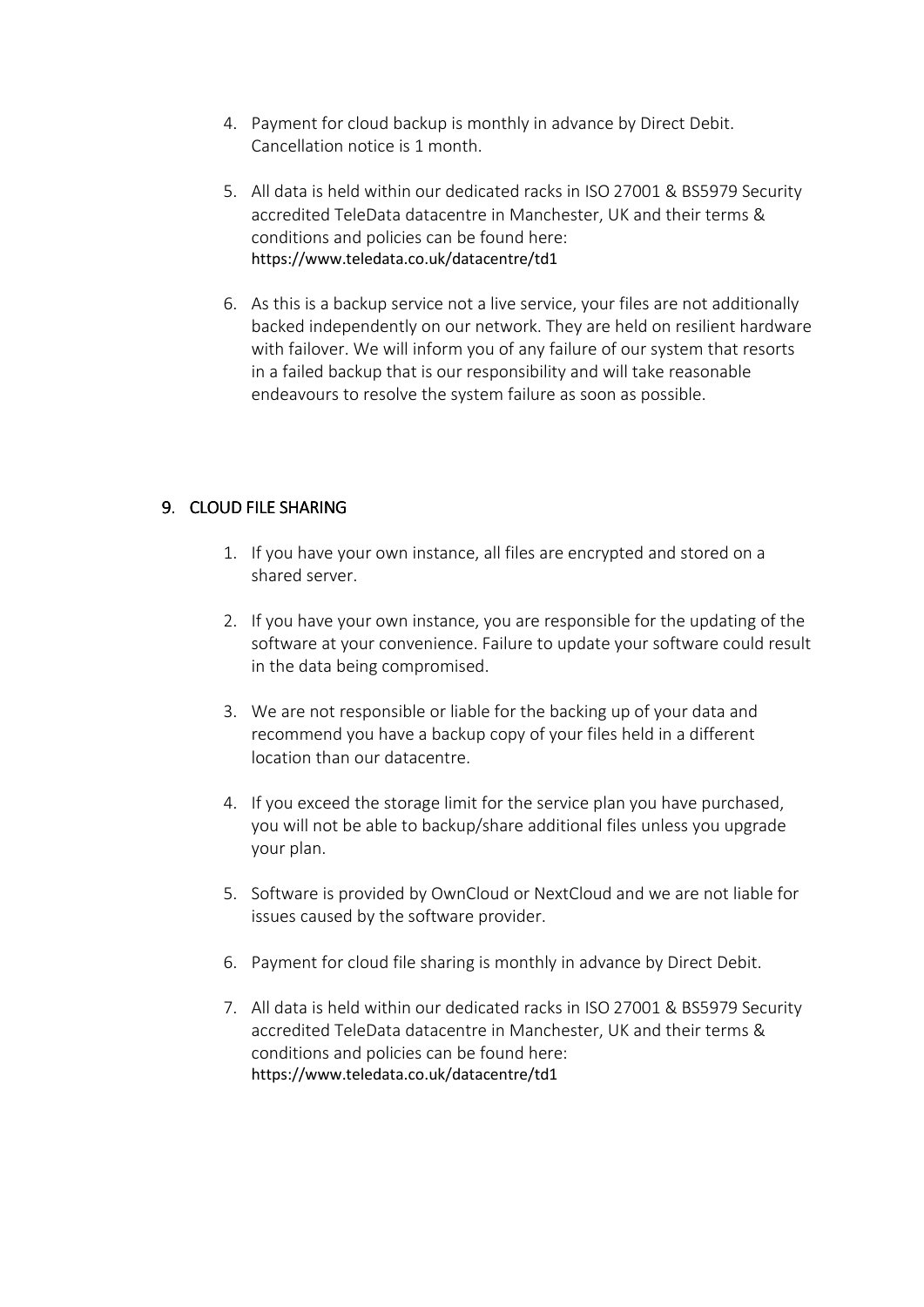## 10. OFFICE 365

- 1. Office 365 services are provided by Microsoft. www.microsoft.com. Terms of use are available at https://www.microsoft.com/enus/legal/intellectualproperty/copyright/default.aspx
- 2. Payment for Office 365 services is monthly or annually via Direct Debit and set at the time of ordering.
- 3. Licences are purchased direct with us via our channel partner Insight. https://www.uk.insight.com/en-gb/
- 4. We are a partner of Microsoft and this provides us at your request, delegated access to administer your account on the Microsoft platform.
- 5. Support for Office 365 is provided in an additional support contract, of which the terms will be provided within that contract.
- 6. We have no control over the services of Office 365.

# SCHEDULE 2

# CONNECT SERVICE SPECIFIC TERMS

## 1. INTERPRETATION

1. Definitions

#### AUP

means our Acceptable Use Policies.

## Contact Information

means the following details about an individual or organisation:

- Your name
- **Postal address**
- Telephone number(s)
- **Fmail address.**

Contacts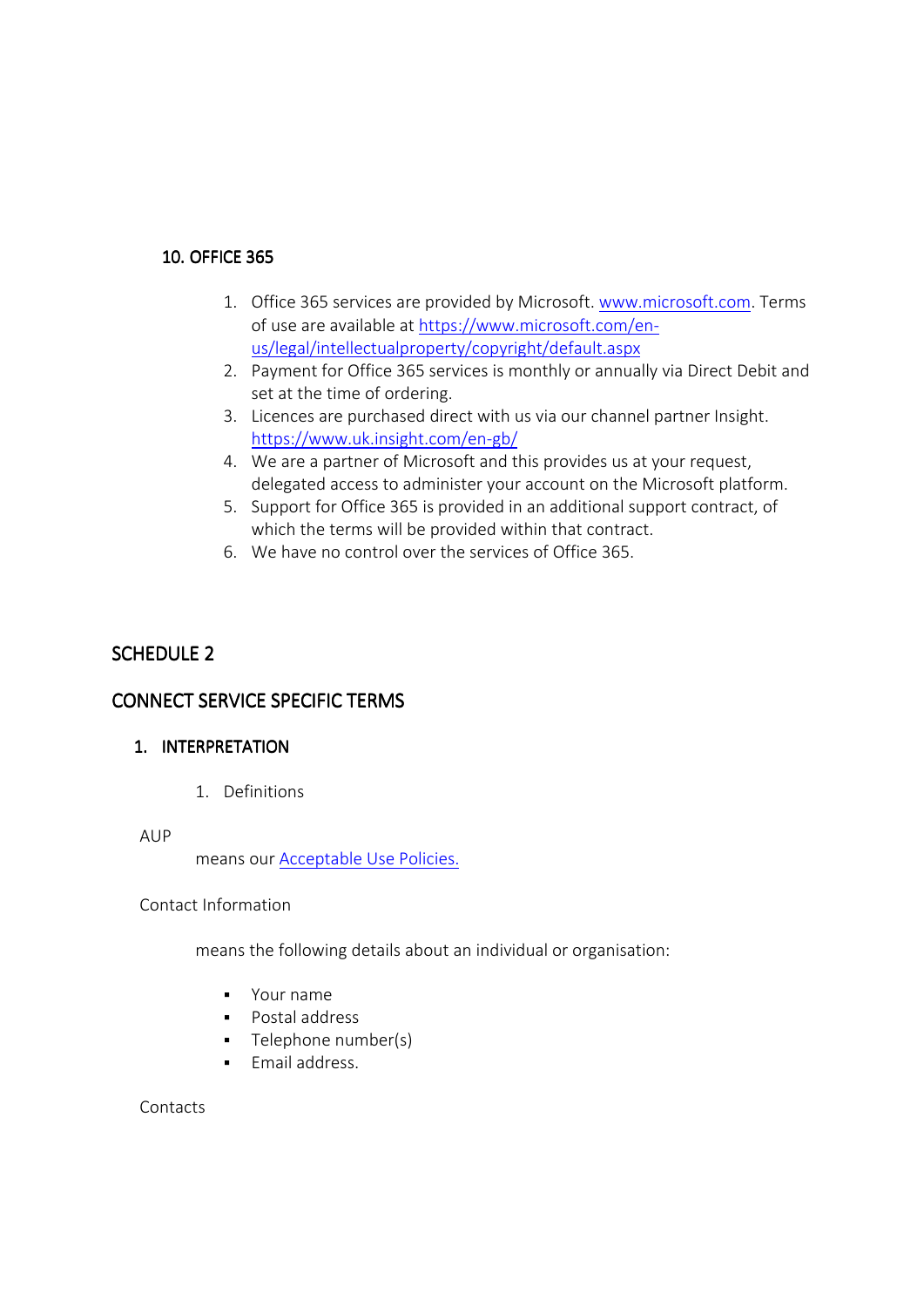means individuals or organisations identified by their Contact Information as we have stored.

#### Fees

means the fees (including any VAT) due for the provision of the services as calculated in accordance with the price list as available on our website.

#### Inappropriate Material

means material that is in breach of our AUP or that under the laws of any jurisdiction where the material can be accessed is any of the following: - unlawful, threatening, abusive, harmful, malicious, obscene, pornographic, is deemed unacceptable adult material, profane, libellous, defamatory, breaches the rights (including without limit IPRs) of any third party, constitutes or encourages a criminal offence or contains a virus, worm, trojan horse or other harmful code.

#### Intellectual Property Rights

means patents, utility models, rights to inventions, copyright and neighbouring and related rights, moral rights, trade marks and service marks, business names and domain names, rights in get-up and trade dress, goodwill and the right to sue for passing off or unfair competition, rights in designs, rights in computer software, database rights, rights to use, and protect the confidentiality of, confidential information (including know-how and trade secrets) and all other intellectual property rights, in each case whether registered or unregistered and including all applications and rights to apply for and be granted, renewals or extensions of, and rights to claim priority from, such rights and all similar or equivalent rights or forms of protection which subsist or will subsist now or in the future in any part of the world.

#### BWH

means Business Working Hours.

#### Hardware

means any hardware provide by ourselves including, but not limited to, routers, telephones, switches.

#### Access Router

means a device supplied at installation or shipped prior to installation, upgrade, transfer or re-contracting

## 2. BROADBAND & FIBRE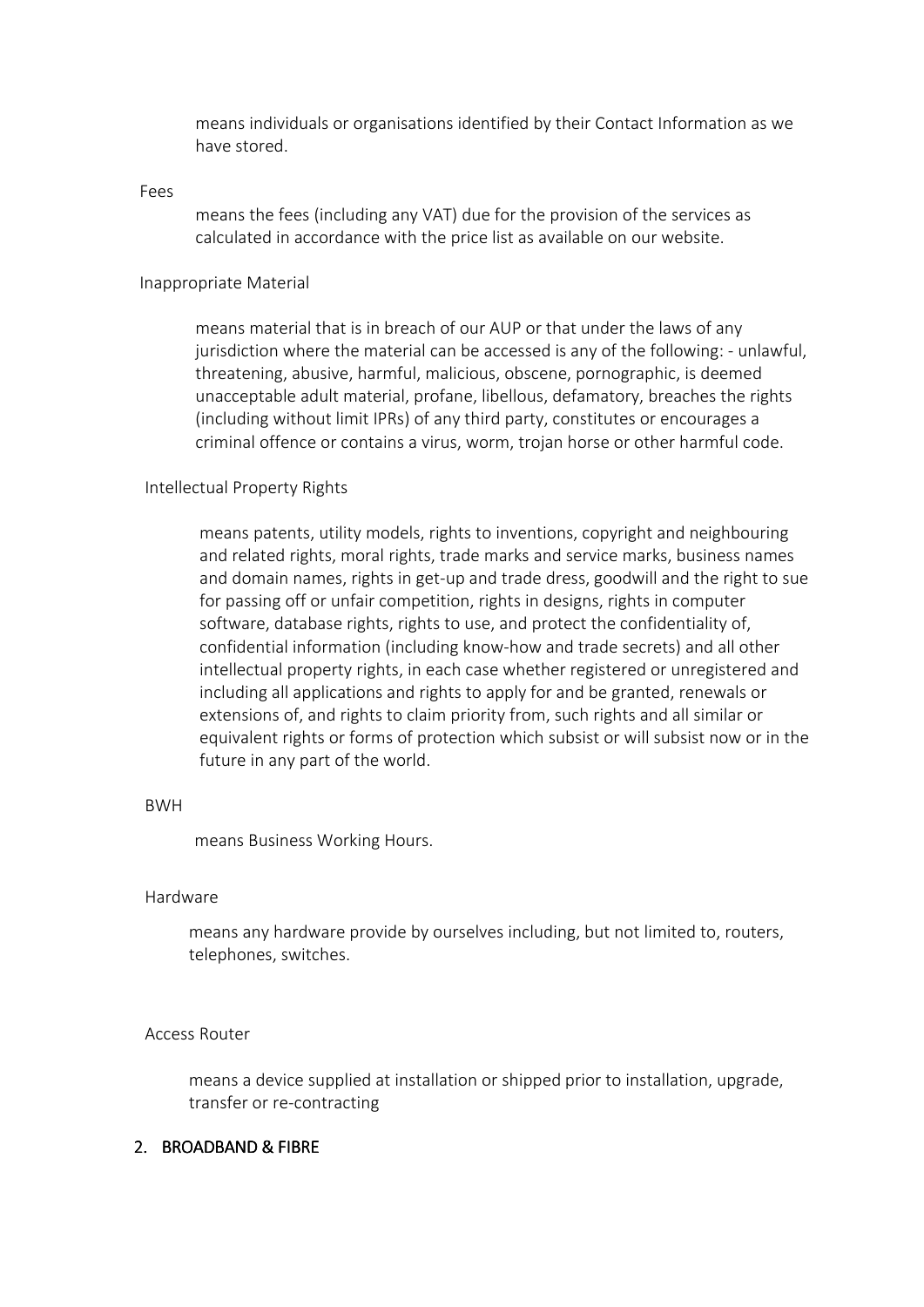- 1. We shall use reasonable endeavours to meet the Delivery Dates and service levels, but any such Delivery Dates and service levels shall be estimates only and time for performance shall not be of the essence of the Contract.
- 2. The Customer acknowledges that we cannot guarantee that the Service will be uninterrupted or error-free. In particular, the speed of the Customer's connection may be slower if the Network or a particular route is congested.
- 3. Broadband services are delivered entirely as a 'best efforts' service and should not be considered business critical. Broadband services offer high speed (or Broad Bandwidth) connections but are inherently designed on shared infrastructures whereby the capacity is contended to keep service delivery prices lower. They are not designed for continuous connectivity or continuous throughput applications.
- 4. Broadband services are run on the BT or Virgin UK infrastructure, we are not liable for failure of services caused by the infrastructure providers.
- 5. Our services run through wholesalers: Digital Wholesale Solutions, Elite Broadband or Redcentric. https://digitalwholesalesolutions.com/ ,https://elite.net.uk/, http://www.redcentricplc.com/
- 6. Payments are required monthly in advance via Direct Debit for the service.
- 7. Fault reporting
	- a) We will use reasonable endeavours to report to the service supplier any fault which is reported to us by you. We shall not be liable for any losses incurred by you as a result of any interruption to your services.
	- b) If a fault is caused by your equipment, or by your negligence, or if a fault occurs on your premises or land, then we may recover all reasonable costs that it incurs as a result.
	- c) In the event that a visit is required to your premises for any reason, an appointment will be advised. If this appointment is missed you then a missed appointment charge may be added to your bill to cover expenses incurred at the current prevailing charge.
	- d) Where a fault is reported by you, and engineers are despatched to the your premises and the fault is determined to be within your control and responsibility, then you accept liability for the costs associated with the engineer call out at the current prevailing rate from either Hosting Systems or its chosen service provider.
	- e) We shall be entitled to suspend your services in order to maintain or improve your service or if obliged to do so by virtue of any direction or request from any Government department, emergency services, regulatory or administrative authority or for any other reason whatsoever.
	- f) Faults should be reported to Hosting Systems via email or telephone during normal helpdesk opening hours.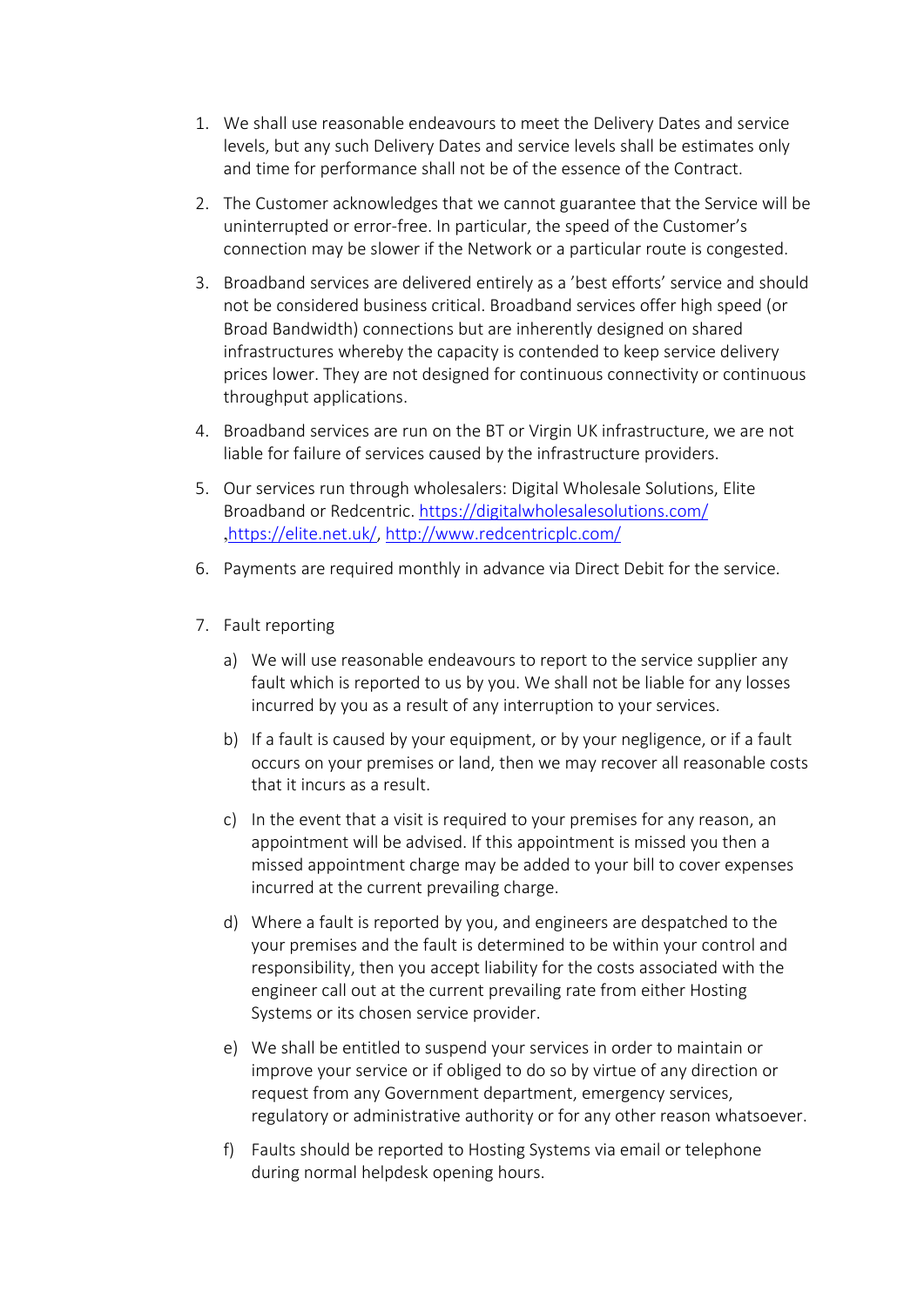8. Your obligations

You undertake to:

- a) use the service in accordance with the reasonable instructions of Hosting Systems;
- b) not to use the service in any improper or unlawful manner or in any manner which may cause nuisance or offence;
- c) to allow Hosting Systems or its duly appointed agents access to your premises or 3rd party location for the purposes of installation, programming and maintenance, or other reason associated with your service;
- d) to ensure that the your equipment is in good working order and is maintained by a competent maintainer or service provider;
- e) abide by the Acceptable Use & Fair Use policy for Broadband. https://hostingsystems.uk/company/termsandconditions/
- f) to comply with current UK legislation in the use of telecommunications services;
- 9. Installation and / or supply
	- a) Where a site visit is required in order to install the service, we shall notify by email or phone the next available appointment slot and indicate whether it is an AM or PM appointment. If this is not acceptable you may request a date change providing this is no later than 24 hours prior to the date. If the engineer arrives at your premises and cannot gain entry then a missed appointment fee shall apply at the current rate.
	- b) Installation shall be deemed complete and charges for service shall commence when Hosting Systems receives notice of handover from our provider (service ready for use).
	- c) Service will be assumed to be delivered and it is your responsibility to connect to and test any connections as soon as possible and report any failures promptly.
- 10. Speeds and performance
- a) At the time of order you will be advised of the indicative speeds that you are likely to obtain on your connection based on the data provided by the provider.
- b) Testing of speeds will be from your router and via a cabled connection. We do not accept speed tests from PCs and devices connected over WiFi or via other intermediary devices.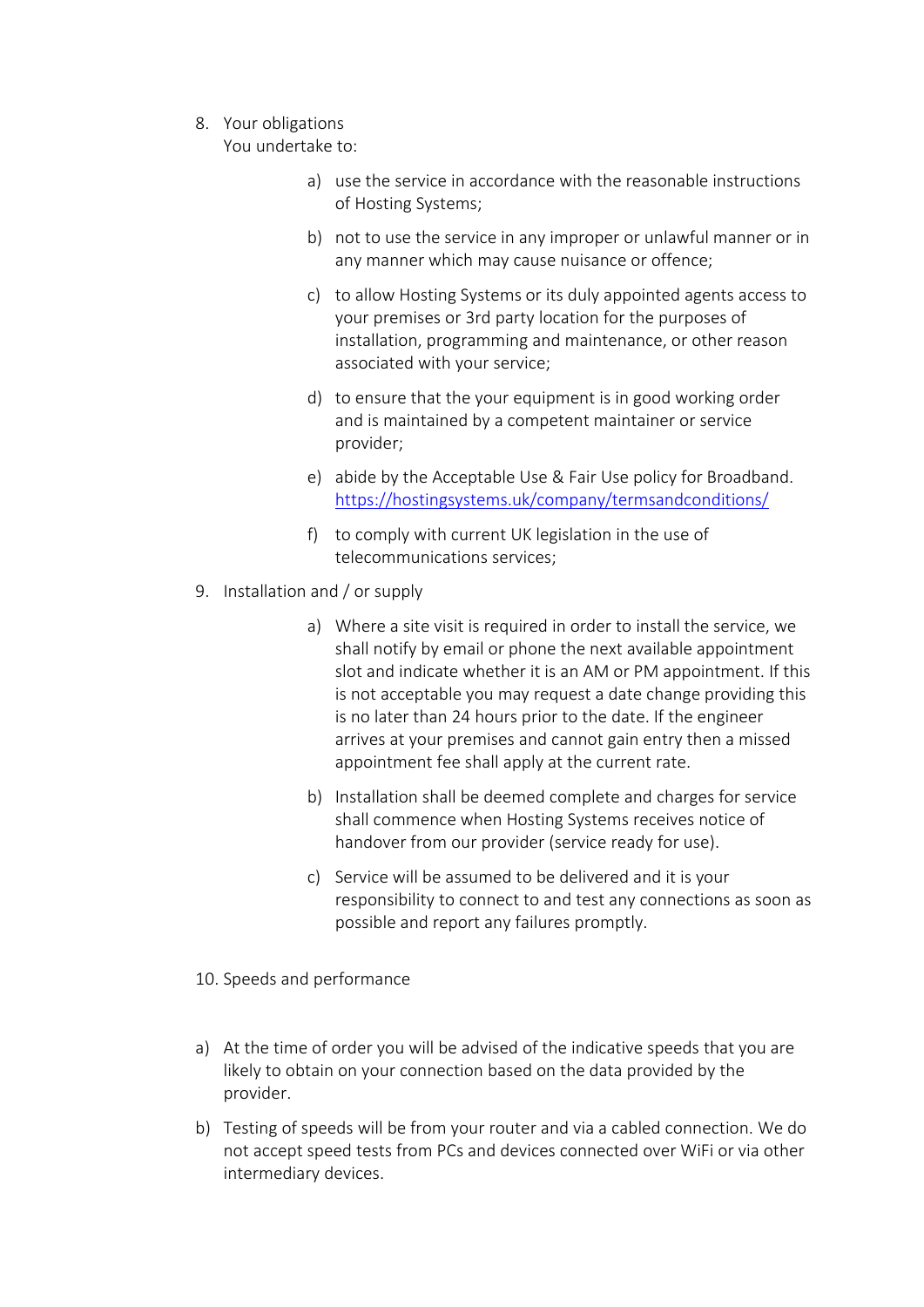- c) Broadband is a shared and contended service and full speed will not be attained for 100% of the time. However, should the speed obtained drop below the minimum quoted speed of the speed range for greater than 50% of the time within a 24 hour period, then this will be considered a valid fault and should be raised as such.
- d) Broadband carries no performance guarantees and none are implied, it is entirely a 'best efforts' service and we will use its 'best efforts' to ensure that speeds and performance are maintained for all customers for the majority of the time.

# 11) Cancellation

Cancellation of services require one month notice and a BT fee of £50 is payable on cancellation.

# **3.** AIR

- 1. Our AIR service is provisioned by Internet Central and their specific terms are available here: https://kb.ic.uk/article/22/annex-ic-air-terms-30.html
- 2. Payment for AIR products are monthly via Direct Debit.
- 3. The contract term for this product will be provided during the ordering process. Cancellation requires 3 months' notice.

# 4. CLOUD TELEPHONE SYSTEM & MOBILE

1. Hardware Payment by Instalments

Hardware not paid for up front is paid for over a 3 year period by instalments.

Title in the Hardware shall remain with us until receipt by us of your final payment.

Risk in the Hardware passes to you on delivery and you agree that you will insure the Hardware for its full value with a reputable insurance company from that date. Our interest in the Hardware must be notified to the insurance company and you agree to produce to us evidence of the insurance policy, your payment of the relevant premium and the notification of our interest should we require it.

In the event that you do not pay any instalments for the Hardware when due or do not pay the unpaid instalments on termination we shall be entitled to repossess the Hardware and you must return it to us without delay. After return of the Hardware in these circumstances we will credit you with any amounts you have already paid for it less any expenses we have incurred in repossessing the Hardware and less a reasonable deduction for any wear and tear of the Hardware.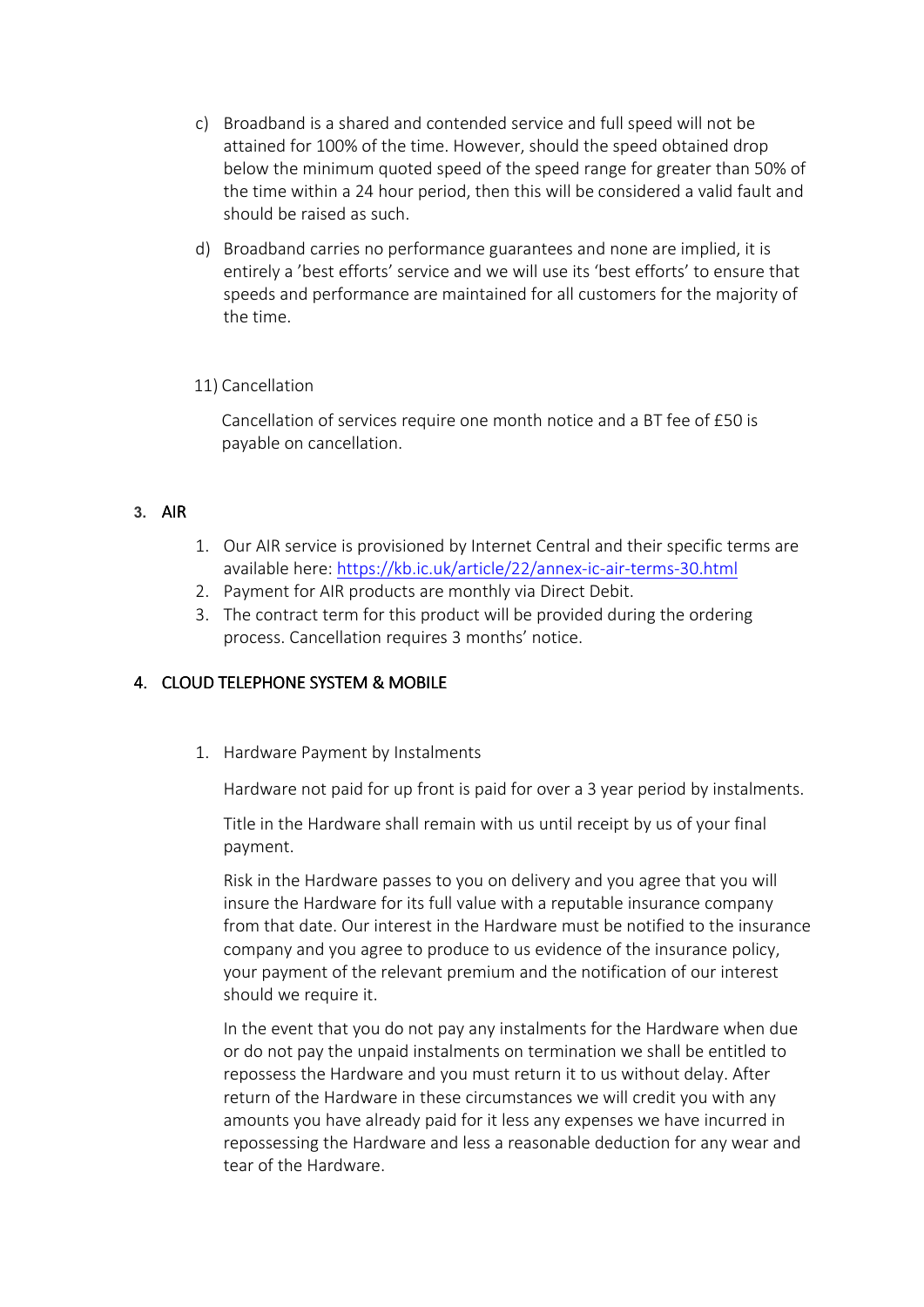2. Cancellation of Services

If you are unhappy with our product, you can cancel at any time in writing by emailing or sending a letter (we recommend emailing). We may also choose to cancel the service at any time and will email you notification of the cancellation date and reason.

When cancelling the following fees apply:

Users: No Fee Broadband & Fibre: £50 Telephone Line: No Fee Mobile SIM: £30

3. Cancellation of Hardware

If you have chosen to pay for Hardware by instalments and wish to cancel the service, you have the following two options:

a) Return the Hardware within 5 working days of the end of service. b) Keep the Hardware.

In either situation, you will be charged for the remaining cost of the Hardware (over a 3 year period). The cost of the Hardware is based on the number of instalments left to pay, so the cost calculated will reduce the longer you have had the Hardware over a 3 year period. If you have had the Hardware for longer than 3 years, there is no charge.

4. Quality of the Cloud Telephone Service

Your call quality is based on the connectivity to the service via broadband and fibre and is also dependent on your usage of the line. You are responsible for your own connection unless supplied by ourselves. The phone system comes with an SLA with a 99.9% uptime guarantee: Read More

5. Standard User

Includes voicemail, softphone app and call routing features.

5000 minutes of calls to UK 01/02/03\* and UK mobile\*\* networks by a user are included for free.

\* Free calls to 03 numbers are limited to a maximum of 10% of the call allowance.

\*\* Calls made to premium and fixed rate mobile numbers are not included in the UK Mobile networks free bundle.

Calls not made by a user, such as hunt group redirects are chargeable.

0800 numbers are free to call.

6. Limited User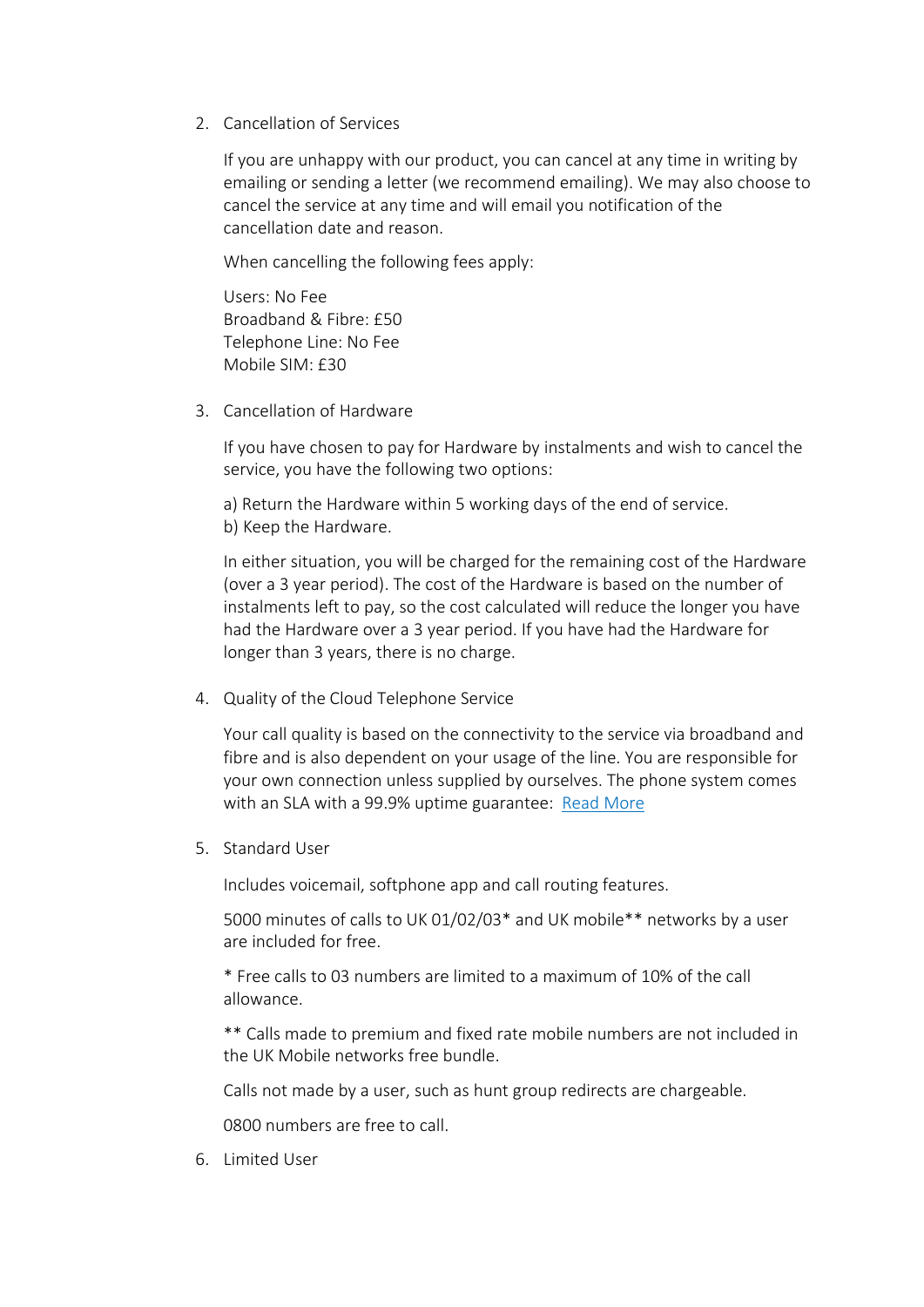No voicemail, no softphone app and no call routing features.

All calls are charged at as per our call rates document.

7. Support

The support team hours are 9am to 5.30pm Monday to Friday for assistance in setups, configurations, troubleshooting and advice. Out of hours support can be actioned by email and is for full phone platform outages and Internet connectivity outages where the customer has a premium line service only. Known platform issues will be posted in the My Account area.

8. Broadband (ADSL & Fibre) & Comms Line

Broadband (including ADSL & Fibre) along with Comms Line come with an initial 12 month contract, followed by a rolling 1 month contract.

Cancellation of these services by the client within the initial 12 month contract require payment in full to the end of the 12 month initial contract. Cancellation must be made in writing. A £50 cancellation fee applies.

9. Mobile SIM Cards

Cancellation requires one months notice via email and includes a £30 cancellation fee when existing before 24 months.

Outside of data bundle charges are £2/MB.

50 NonGeo minutes, 50 International Minutes to EU, USA & Canada are included with all Packages excluding MINI.

Fair Usage

Unlimited Calls and Text are subject to a fair usage policy and cannot be used with automated systems. Unlimited calls include 01/02/03 numbers 07 mobile numbers.

- Inappropriate usage would be considered as the following:
- Any usage outside normal commercial practice
- Any usage made via automated means (also see Gateway/AIT FUP)
- Any usage that damages or impairs the hosting network
- Any usage considered fraudulent, abusive, illegal or a nuisance
- Data usage where users regularly tether to 12 or more devices or have used 650GB of data twice within a 6 month period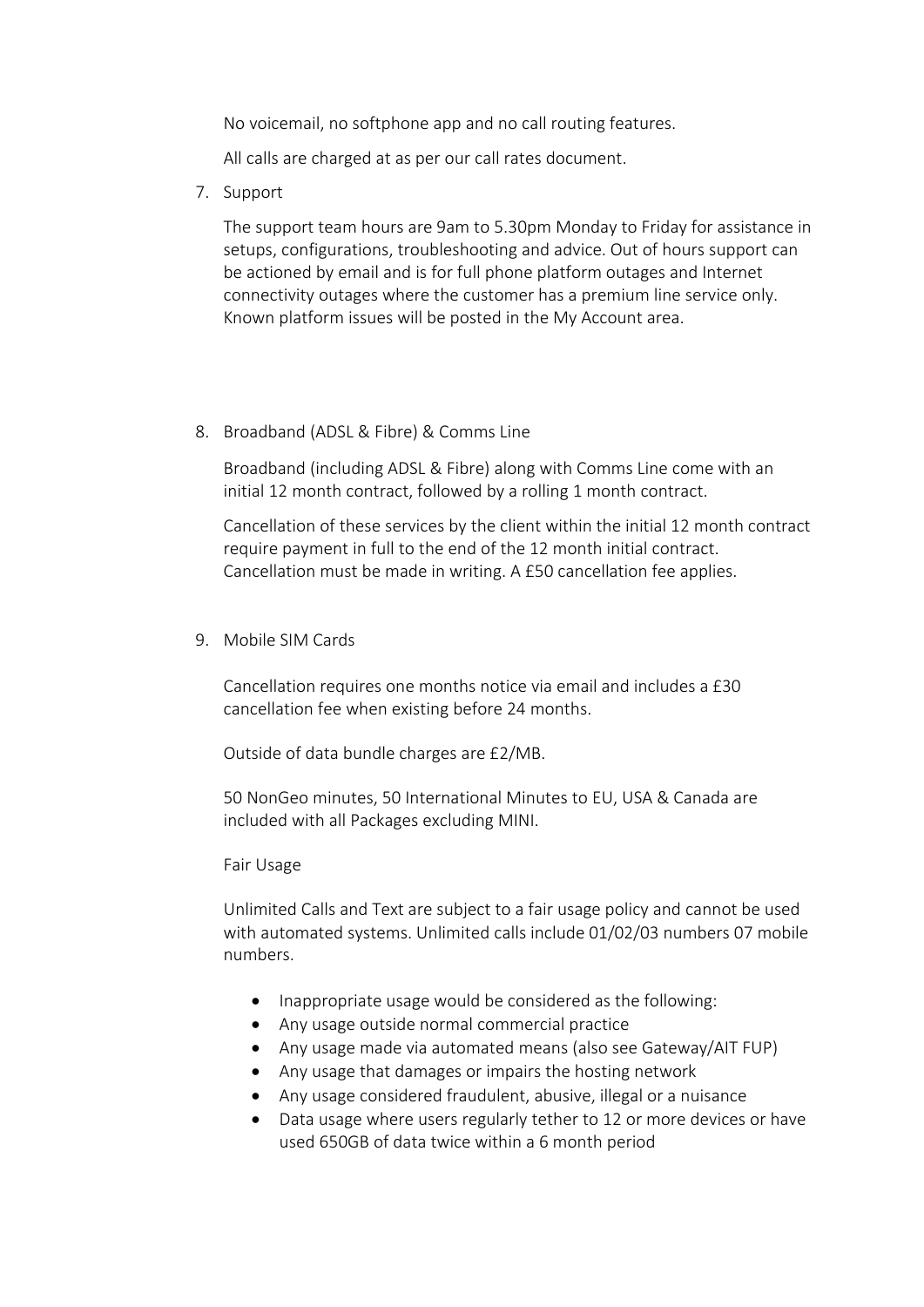Data usage where roaming outside of the UK and exceeding more than 25GB within a single billing period

We may investigate usage in order to ascertain whether your unlimited usage is in line with these guidelines. In the event inappropriate usage is determined then we reserve the right to restrict services, adjust the plan or terminate the agreement based on the severity of the misuse.

# Gateways/Artificially Inflated Traffic (AIT)

We do not allow SIMs to be used in any equipment which enables the routing of calls or data (including, without limitation, text or picture messages) from fixed apparatus or standard devices to mobile equipment, by establishing a mobile to mobile call or transmission. Nor does it allow the use of any equipment which enables the sending of bulk SMS, voice or data services. We reserves the right to suspend without notice should we believe that such equipment is being used. During suspension, the liability for any access charges or calls will rest with the partner.

# Roaming

Inclusive roaming services on our mobile tariffs have been built for business users who travel periodically, and not those who roam across foreign networks on a semi-permanent or permanent basis.

If a customer uses their mobile in destinations outside the UK that qualify for inclusive access to standard bundles (this includes those countries that qualify for daily roaming services such as World Travel Select and/or legislation such as Roam Like At Home), for more than 50% of the time in any four-month rolling period, they can expect to receive a communication requesting a moderation of roaming services.

If a customer's usage continues to exceed 50%, as described above, over the two-week period following the first notification, we reserves the right to either charge customers for this excessive usage or bar roaming services. Customers will be notified before any action is taken.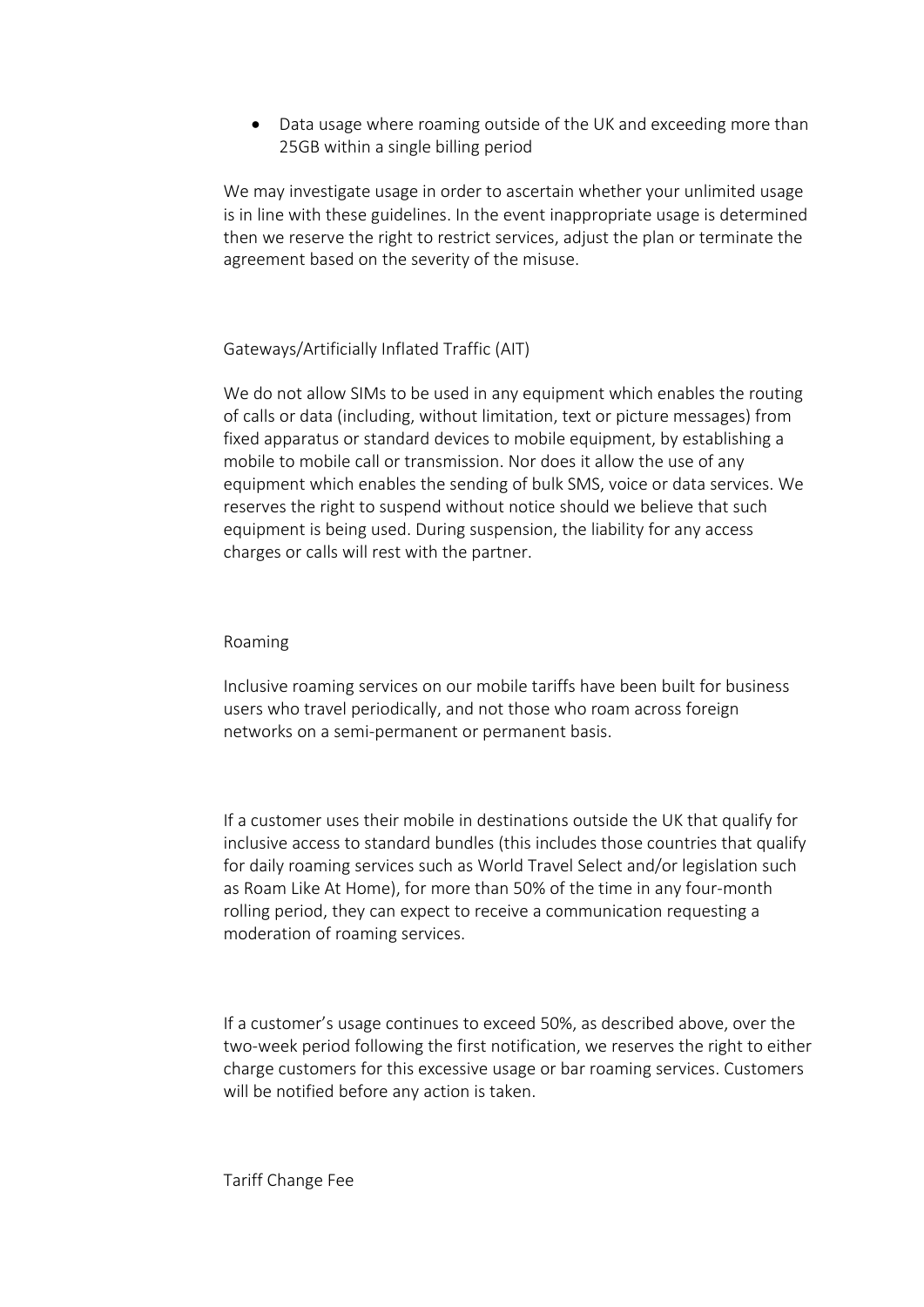If you would like to move existing connections to new tariffs, there will be a Tariff Change Fee of £30 exc. VAT per number. In line with our cease fee policy, connections active for over 24 months will be exempt from this charge.

## Autobar Facility

An autobar can be selected for Usage Alerts which will restrict the use of a mobile number. This can be used to assist in management of costs & reduce unexpected "bill shock". We will use best endeavours to apply the autobar, as soon as we become aware that the mobile number has breached the usage alert amount. However, in certain circumstances that are beyond our control, such as delays in call data being received from the network, overall charges may exceed the set limit and are still liable to be paid for.

#### 10. Payments

All payments are to be made by Direct Debit

Failure to have a functional Direct Debit mandate will result in the immediate cancellation of the service. You will be contacted via email and telephone should we fail to be able to collect a Direct Debit payment.

We may need to change the amount of the payment; a notification will be sent in advance of processing the Direct Debit in writing via email.

We are not responsibly for any lack of service caused by non payment, including failure to keep your contact details up to date with us that then results in a cancellation.

#### 11. Usage

You must not use the service, and must take all reasonable steps, to ensure that the service is not used:

- a. to make nuisance calls;
- b. to send, knowingly receive, upload, download, use or re-use material which is offensive, indecent, defamatory, obscene or menacing;
- c. in a manner that is in any way unlawful, fraudulent or in bad faith or, to your knowledge, has any unlawful, fraudulent or bad faith purpose or effect;

## 12. Confidentiality

We may disclose such material if requested or required to do so by the police or any other enforcement authority if requested.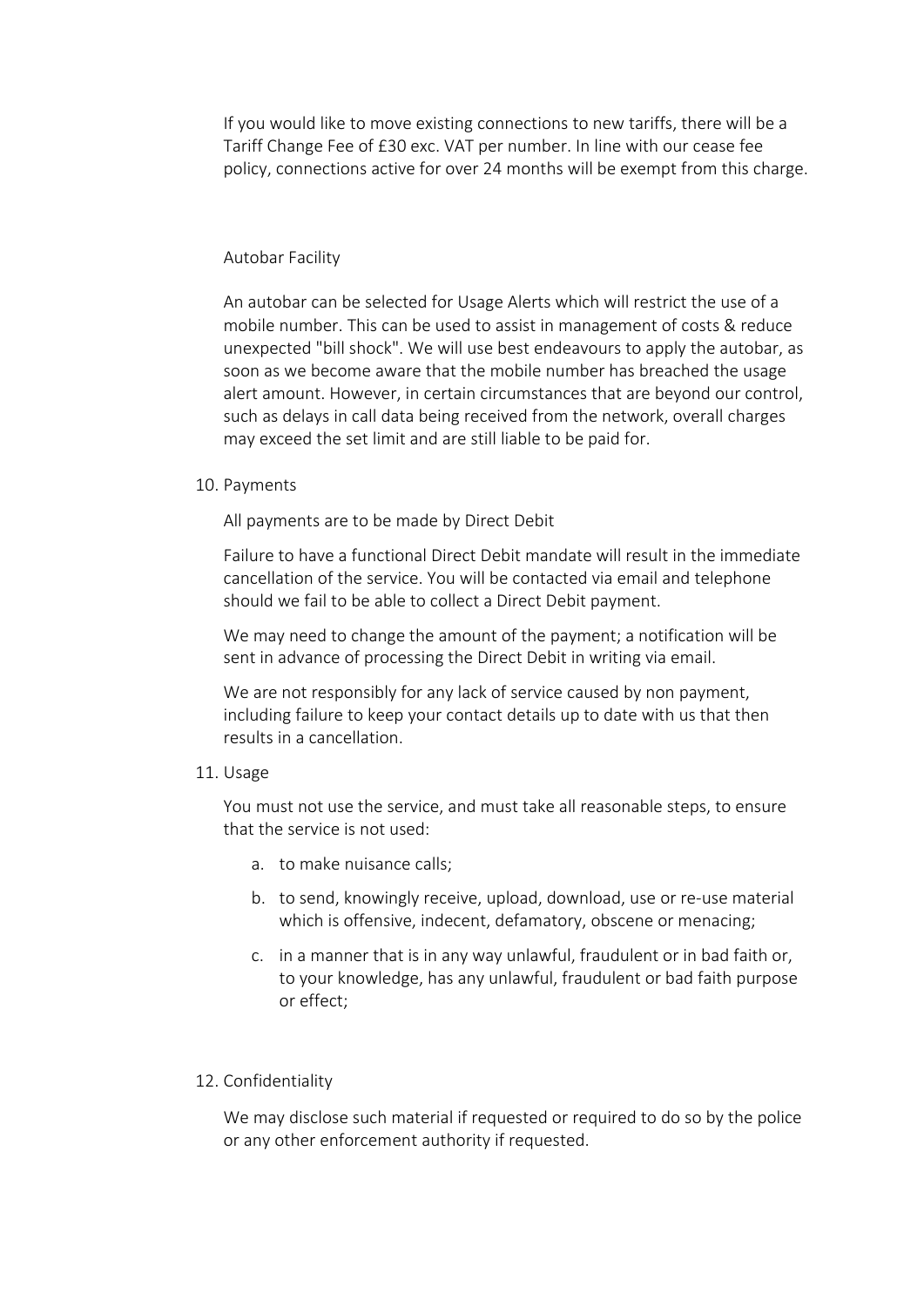We endeavour to ensure confidentiality of all data held by Hosting Systems that is reasonably practicable to do so.

#### 13. Warranties

In providing the service under this agreement, we shall endeavour to exercise the reasonable care of a competent telecommunications operator. You acknowledge that neither we, nor any other party, has control over the Internet and service interruptions may occur due to circumstances beyond, or at times, within our reasonable control such as internal and / or external system malfunctions or failures of third parties. You therefore acknowledge that we shall not be held liable in any way for losses as a result of such service interruptions regardless of their nature.

You further acknowledge that we shall in no way be held liable for any service outage or disruption that occurs as a result of any of our suppliers' failure to provide a service. For clarification, if any of our suppliers enters administration, liquidation, is wound up or for any reason fails to provide a service to us that impacts you, we shall not be held liable. In the event that Hosting Systems selects an alternative supplier in order to restore your service, you acknowledge that any increase in the costs to us as a result of the supplier change will be passed on to you.

You acknowledge that it is not possible for us to provide a 100% fault-free service due to elements outside of our control. Performances outside of our control include, without limitation, the breakdown of transmission and telecommunication links or provisions of services by our selected service providers. Sometimes we will need to suspend the service for maintenance, scheduled or unscheduled. While we will try to maintain the service 24 hours a day, seven days a week, we cannot guarantee to do so.

We expressly reserve the right to disconnect availability of Internet access for the purpose of necessary or scheduled maintenance.

We will always try to repair reported faults and / or restore the service as soon as reasonably practical.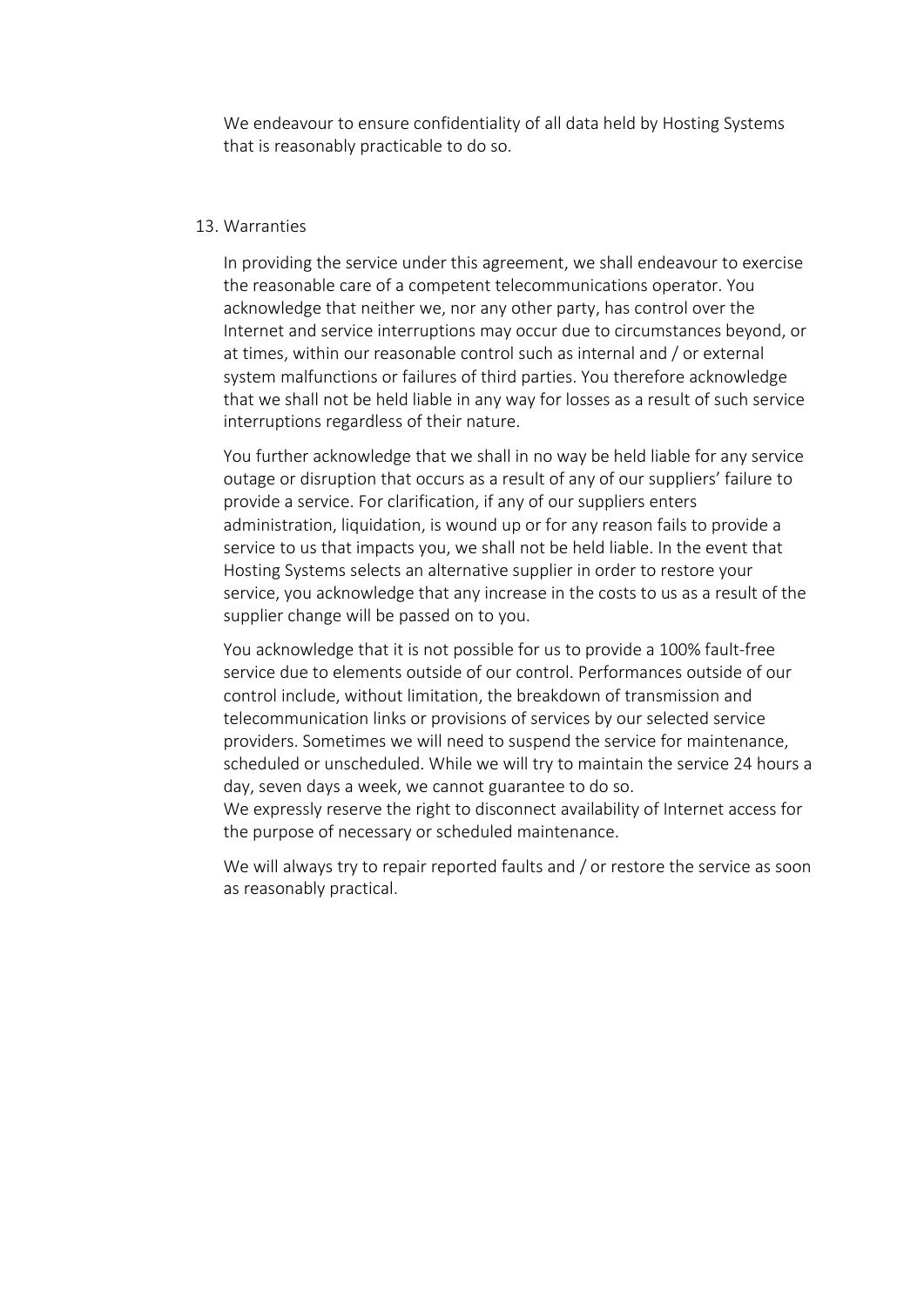# 5. LEASE LINE / ETHERNET

1. Internet Leased Line Services

A dedicated, private, fixed capacity circuit delivered from one of our chosen wholesale providers to the Client Site with Internet connectivity. These Services may share infrastructure with the one of our chosen wholesale providers Network and/or that of other Service Providers. Internet Leased Line Services are delivered as a Fully Managed Service with 24/7 remote monitoring and management by one of our chosen wholesale providers network operations.

- 2. Our services run through wholesalers: Digital Wholesale Solutions, Elite Broadband or Redcentric. https://digitalwholesalesolutions.com/ ,https://elite.net.uk/, http://www.redcentricplc.com/
- 3. A signed order must be placed to provision the Service along with an agreed length of term and service speed for the contract by the client. The length of the contract cannot be altered once a signed order has been placed.
- 4. Cancellation of the contract by the client required the full contract length to be paid in full. An invoice will be submitted for the outstanding balance on cancellation which will be required to be paid within the invoice terms.
- 5. Hours of Service

Support is provided during office hours. Outside of these hours, emergency support can be provided via the emergency email address only and a case will be raise with the wholesaler provider.

6. Scheduled and Emergency Maintenance

The wholesale provider may schedule maintenance. From time to time wholesale provider may interrupt the Service to maintain, update or enhance software Equipment or other aspects of the Service and/or the network. DAISY will, where possible, give the Client a minimum of 5 Business Days advance notice of such events, and where possible will schedule Maintenance Events so as to cause minimum interruption of the Service. For the avoidance of doubt, it may not be possible to give such notice where interruption to the Service is necessary to deal with Incidents occurring in connection with the Service.

7. Monitoring

Hosting Systems will monitor the service 24 hours a day 7 days a week and will be aware of any issue with the circuit and will endeavour to contact you regarding the issue. On confirmation of a service issue, it will be reported to the wholesale provider.

8. Response Times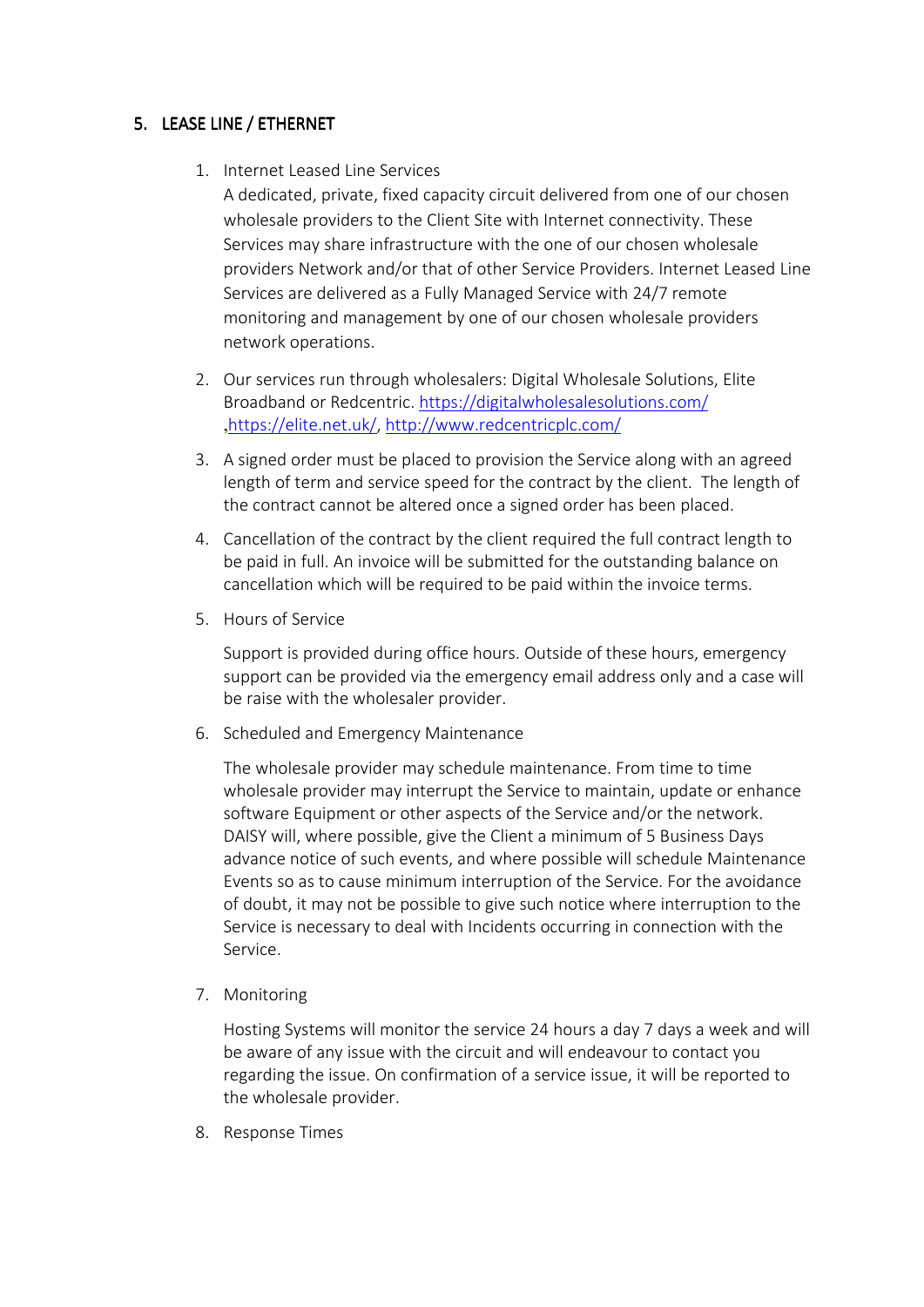The following table outlines the response expected response times.

| Level  | Description                                                                                                                                                                                                                                                                                       | Resolution<br>Time | Response<br>Time                                             |
|--------|---------------------------------------------------------------------------------------------------------------------------------------------------------------------------------------------------------------------------------------------------------------------------------------------------|--------------------|--------------------------------------------------------------|
| High   | Total loss of Service resulting from a<br>single event.<br>User has total loss of Service/product<br>or degraded beyond usable limits.<br>Degraded Service. E.g. Errors, packet<br>loss to router interface, Inability to<br>transmit/receive where Business<br>operations are severely impacted. | 5 hours            | $\frac{1}{2}$ hour<br>followed<br>by<br>updates<br>each hour |
| Medium | Partial loss of Service or degradation<br>of Service, resulting from one event.<br>Partial loss where Service is<br>intermittent or slow throughput.<br>Dribbling errors; packet loss less than<br>25%; slow throughput;                                                                          | 24 hours           | 4 hours                                                      |
| $\log$ | Service Enhancement that requires a<br>change to the existing Service and/or<br>Network components that will<br>facilitate Service.                                                                                                                                                               | 3 Business<br>Days |                                                              |

- 9. The Client understands and accepts that it may be necessary to extend the timescales in the Incident classification matrix above due to the complexity of the Incident or where it is dependent on a third party for resolution of the Incident. In such circumstances, we shall use reasonable endeavours to eliminate or reduce the impact of the Incident on the Service by provision of a workaround, with permanent correction to follow.
- 10. Service Availability and Credits

For each incident, credits are available for each hour or part of an hour beyond the target threshold in the response times above for Level High and Medium services. These credits will be 5% of the monthly rental.

The maximum compensation for Unavailable Time the Client can receive in any month is an amount equal to 100% of the Rental due in respect of that Service for the month in which the failure(s) occur.

## Exclusions of Credits

The service levels, service guarantees and any Service Credits will not apply if: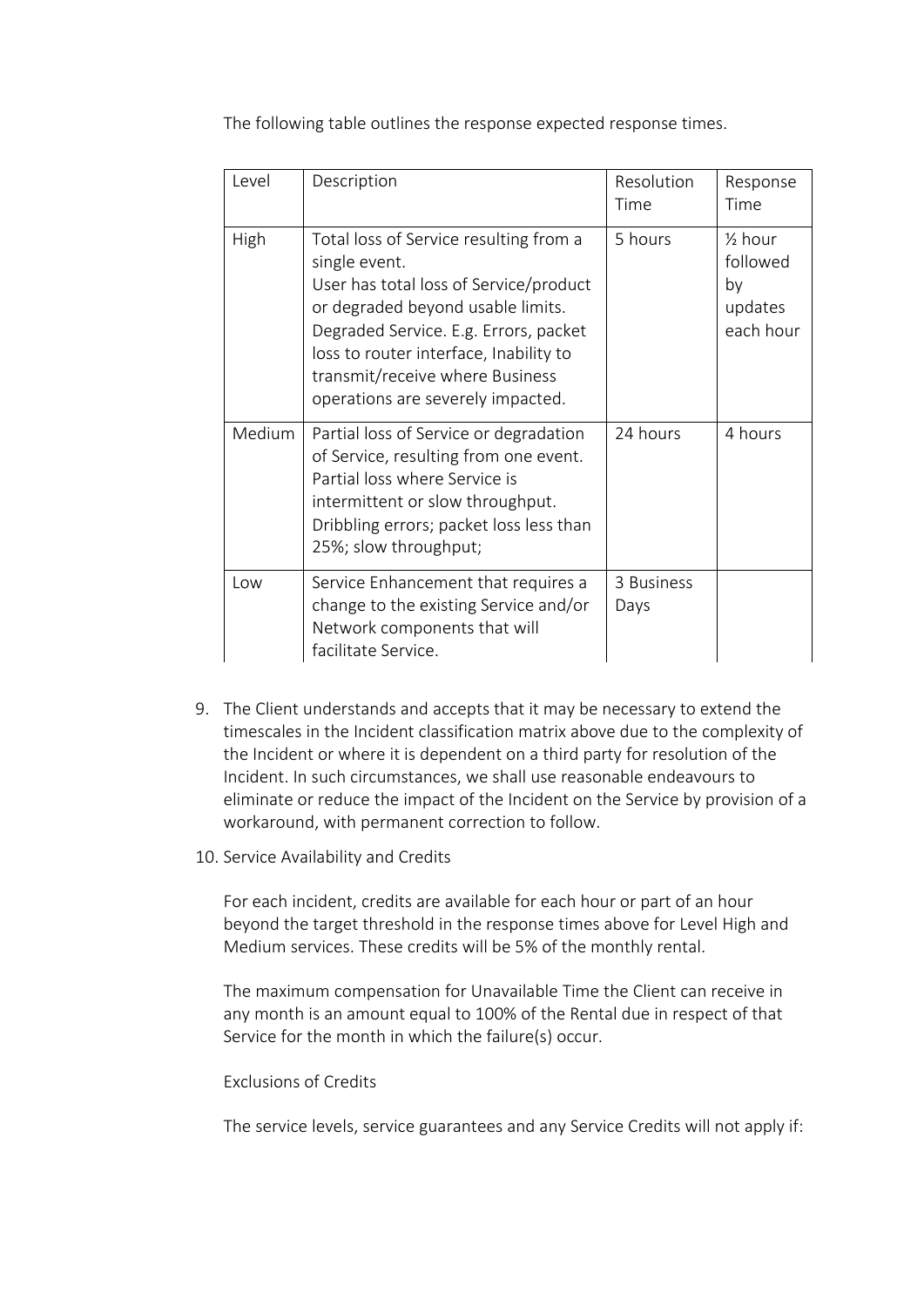The failure is due to the Client's own network or equipment or any other network or equipment outside the wholesale providers Network.

The Client is in breach of any part of this Agreement or Hosting Systems suspends the Service or any part of it in accordance with this Agreement.

Through no fault of its own or because of circumstances beyond its reasonable control, engineers are unable to carry out any necessary work at, or gain access to the Client's Site and/or an End User's Site or the Client fails to agree an appointment date or work is aborted.

Reasonable assistance is required or information is reasonably requested from the Client and such assistance or information is not provided.

Through no fault of its own, permissions or consents are unable to obtain in connection with the performance of a particular service level.

The failure is due to a scheduled Service outage.

- 11. Network Performance
	- 11.1 Packet Success Service Level Guarantee

The packet success goal is based on the successful delivery of packets through the wholesale providers IP network. Unsuccessful packets are deemed to be those dropped due to transmission errors or router overload.

The wholesale providers packet success Service Level Guarantee ("Guarantee") is successful delivery of packets will meet or exceed 99% between the wholesale provider designated IP backbone paths for Leased Line Services.

The measurement consists of 50 100-byte pings sent every 15 minutes. A daily average will be calculated using these 96 samples. The daily measurements will be averaged to calculate a monthly average.

Should wholesale provider fail to meet the Guarantee in two consecutive calendar months, the Client is entitled to a one (1) day prorated credit of the Rental for the second month and an additional one (1) day prorated credit for any consecutive month in which the Guarantee is not met.

## 11.2 Latency Service Level Guarantee

The wholesale providers Latency Service Level Guarantee ("Guarantee") is based on an average round-trip transmission between The wholesale providers -designated backbone POPs for The wholesale providers services. Latency shall be measured by The wholesale providers averaging sample measurements taken during a calendar month between such backbone POPs.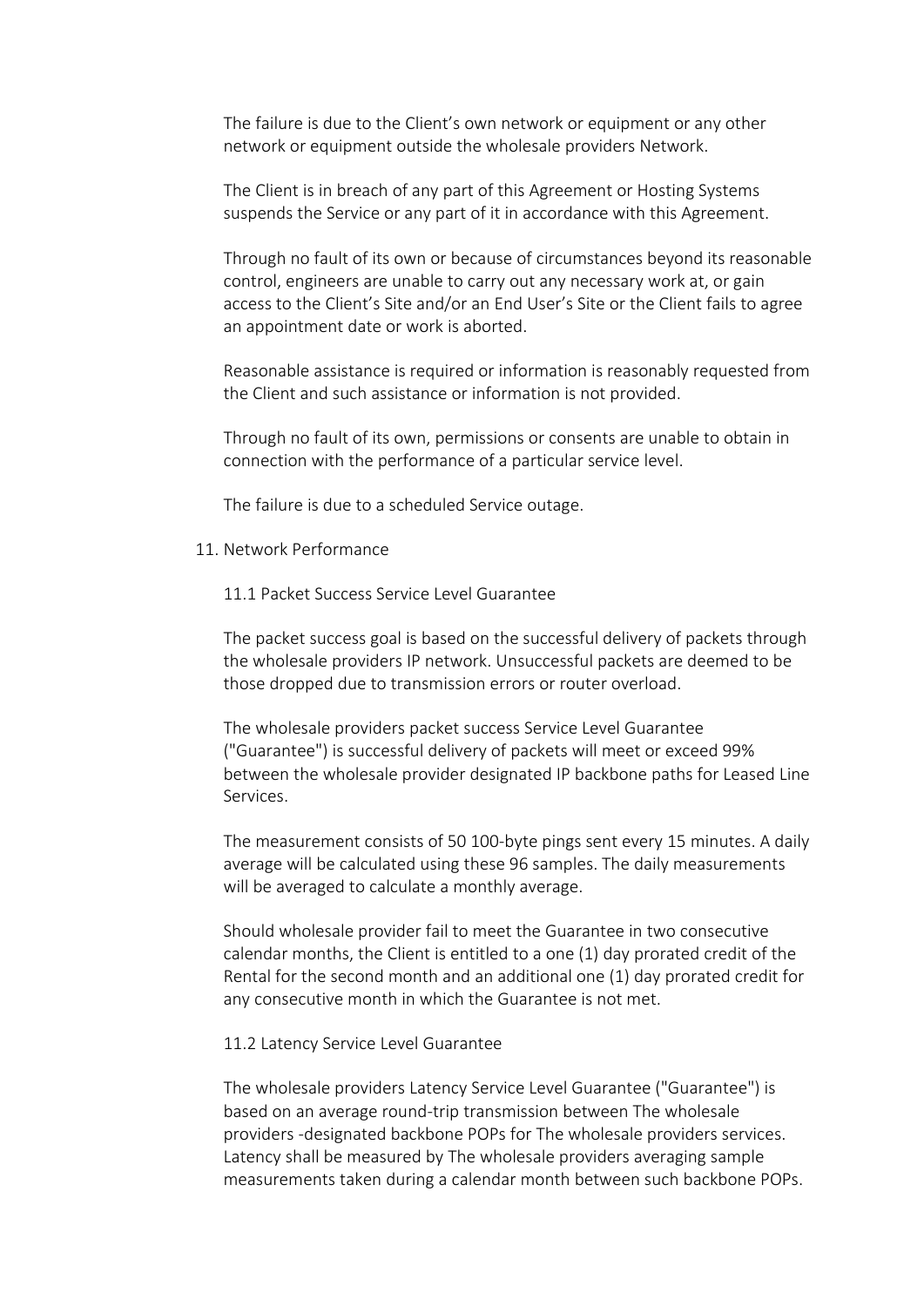Latency of 50ms or less - The measurement consists of 50 100-byte pings sent every 15 minutes. A daily average will be calculated using these 96 samples. The daily measurements will be averaged to calculate a monthly average.

12. Charges by service provider

Hosting Systems reserves the right to pass on to Clients on a cost-plus basis (adding 15%) any charges levied by the Service Provider to which it is exposed as a result of the Client and/or its Users' actions.

13. Equipment

All services equipment remains the property of The wholesale provider at all times and the equipment must be kept in a suitable place and must not be interfered with.

14. Site Access

The client must ensure that when site access is required, all health and safety regulations are met and that security measures are adhered to.

# SCHEDULE 3

# DEVELOPMENT SERVICE SPECIFIC TERMS

- 1. The signing of the quotation shall be deemed as a contractual agreement between you and us and an agreement to this schedule and our terms and conditions.
- 2. We cannot guarantee to start work immediately on a commission or meet any agreed deadline set by you or us, as it is subject to change due to the communication required between you and us. We will not be liable for costs incurred, compensation or loss of earnings due to any failure to meet agreed deadlines.
- 3. All material, both text and images, supplied by you and used in the construction of your project, will remain your property. All such material will be assumed to be your property and free to use without fear of breach of copyright laws. We cannot take responsibility for any copyright infringements caused by materials submitted you. Any stock imagery will be paid for by us will not breach any copyright laws.
- 4. The copyright for all material provided by used, such as code, graphics, photographs and text, will remain the property of us until such time as payment has been made in full whereupon they will become your property.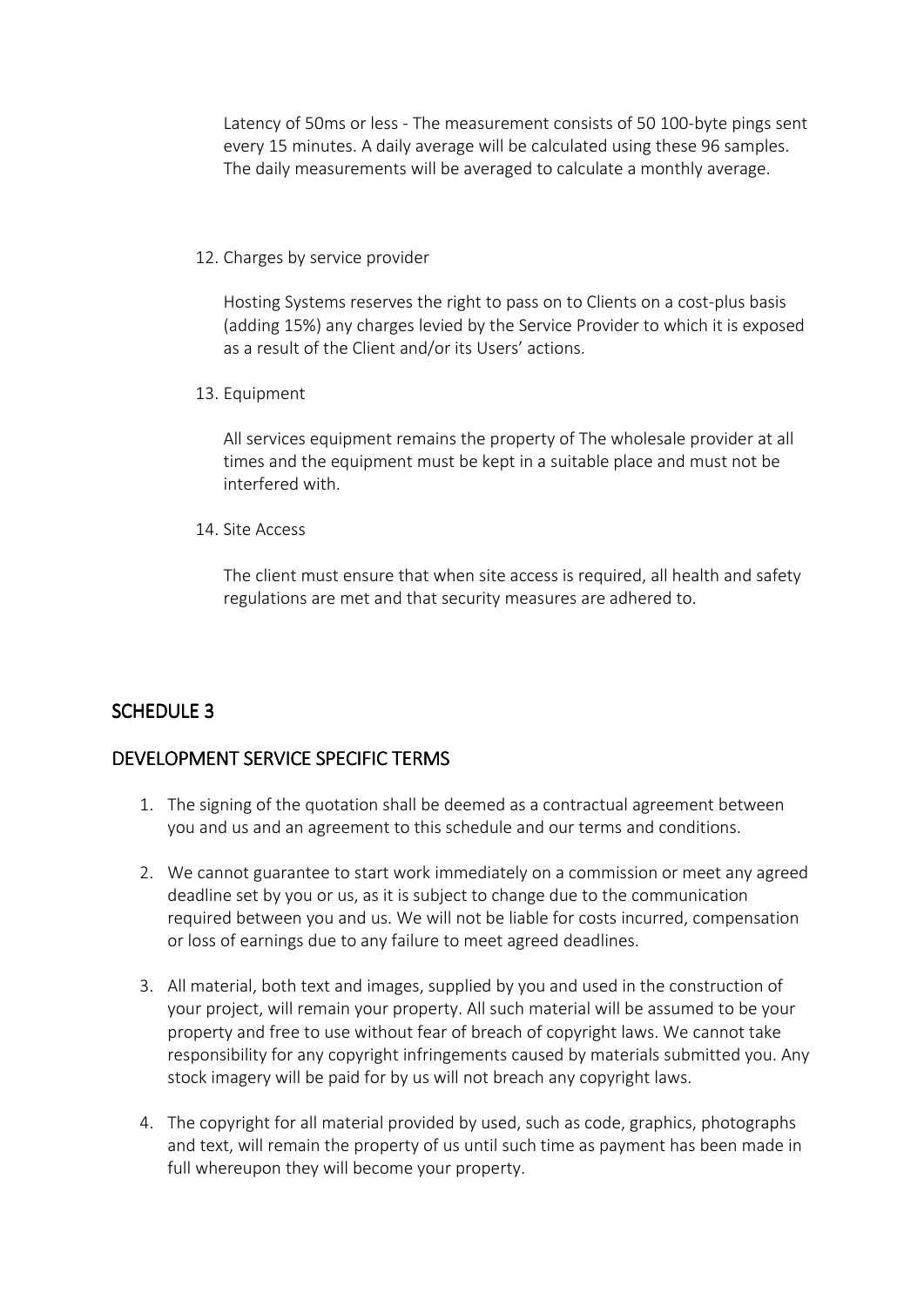- 5. The rights to reuse any part of any code will remain with us.
- 6. If it is stated in the quotation that the design concept will have an initial design and one phase of alterations included in the cost, this phase of alterations may include up to a full redesign if the initial design is not satisfactory. Any subsequent redesigns requested after this phase will incur additional charges.
- 7. Upon completion of the agreed design concept you will be asked to confirm in writing that the design is signed off as complete and agree that any further design alterations are chargeable.
- 8. We makes every effort to design solutions which display acceptably in the most popular current browsers, but cannot accept responsibility for pages which do not display acceptably in new versions of browsers released after pages have been designed.
- 9. Whilst every endeavour will be made to ensure that the solution and any scripts or programs are free of errors, we cannot accept responsibility for any losses incurred due to malfunction of the solution or any part of it. We cannot take responsibility for any losses incurred by the use of any software created. Whilst every care has been taken to ensure products are problem free and accurate, the ultimate responsibility lies with you in ensuring that all software is functioning correctly before use. We recommend independent penetration testing before going live.
- 10. Whilst every endeavour will be made to ensure that the solution is unable to be hacked, we accept no responsibility or liability for any hacking attempts against the website or the results thereof.
- 11. We accept no responsibility or liability for the ranking of any website to any search engine, online directory or search site.
- 12. We will initially place your solution on one of our demonstration servers so that you may view and comment upon the progress. When both parties agree that the solution meets the criteria agreed during the commissioning process, we will invoice you for the final amount due for the commission. On receipt of payment, we will publish the solution.
- 13. If at any point during the development cycle you wish to cancel you may do so, but will be invoiced an amount that we judge to be proportional to the amount of time already spent on the commission. This can be up to the full amount of the commission.
- 14. If, during the development cycle, you do not supply the content required in order to complete the commission within a reasonable amount of time, we may consider that you wish to cancel the commission.